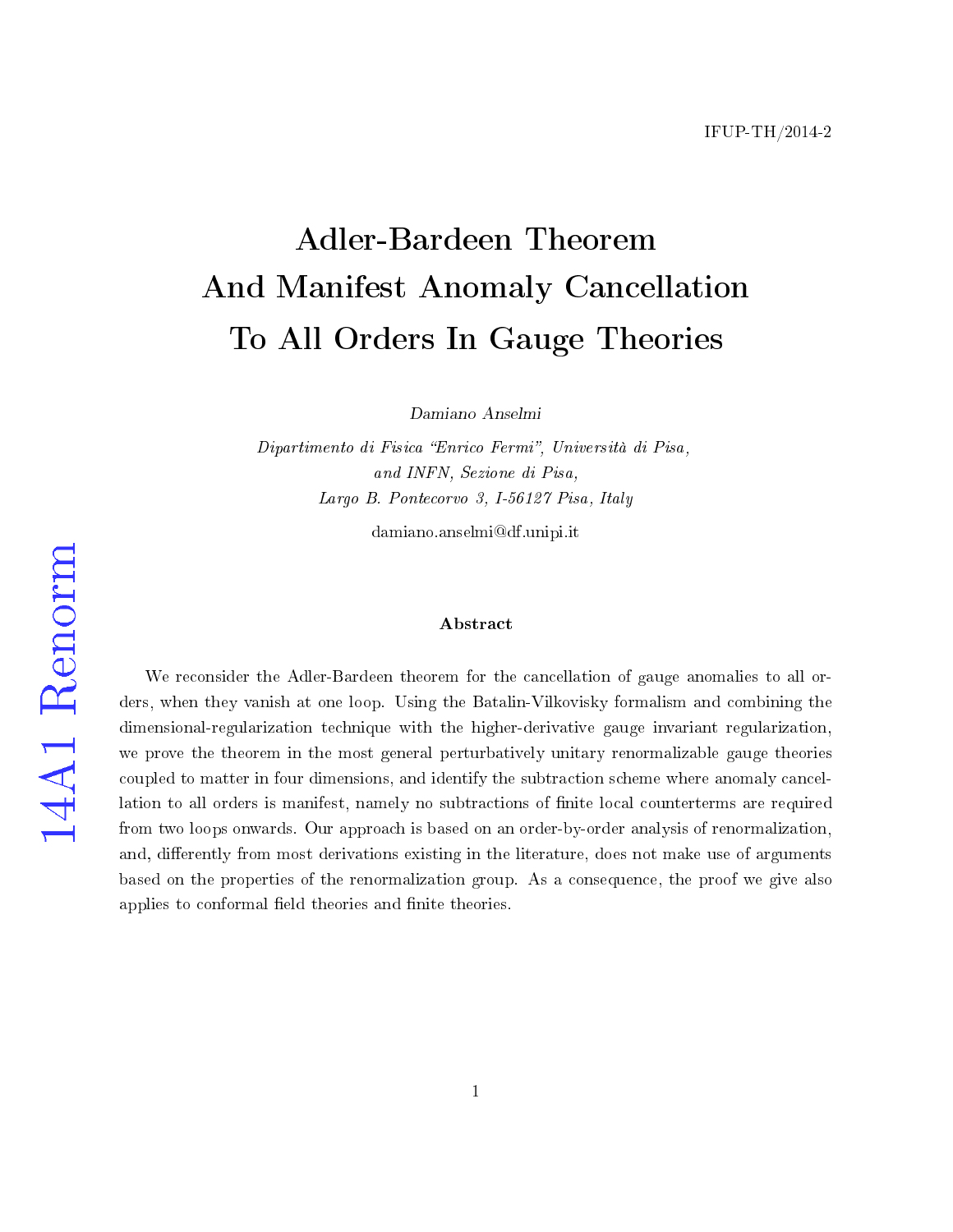### 1 Introduction

The Adler-Bardeen theorem  $\begin{bmatrix} 1, 2 \end{bmatrix}$  is a crucial property of quantum field theory, and one of the few tools to derive exact results. In the literature various statements go under the name of "Adler-Bardeen theorem". They apply to different situations. The original statement by Adler and Bardeen says that (I) the Adler-Bell-Jackiw axial anomaly [\[3\]](#page-41-2) is one-loop exact. The second statement, which is the one we are going to study here, says that (II) (there exists a subtraction scheme where) gauge anomalies vanish to all orders, if they vanish at one loop. Statement II is important to justify the cancellation of gauge anomalies to all orders in the standard model. A third statement concerns the one-loop exactness of anomalies associated with external fields.

Statement I is expressed by a well-known operator identity for the divergence of the axial current. By means of a diagrammatic analysis, Adler and Bardeen were able to provide the subtraction scheme where that identity is manifestly one-loop exact in QED [\[1\]](#page-41-0). They emphasized that higher-order corrections vanish, unless they contain the one-loop triangle diagram as a subdiagram. Said like this, statement I intuitively implies statement II. However, the original proof of Adler and Bardeen applies only to QED.

Other approaches to the problem have appeared, since the paper by Adler and Bardeen, in Abelian and non-Abelian gauge theories [\[2\]](#page-41-1). Statement I can be proved using arguments based on the properties of the renormalization group  $[4, 5, 6]$  $[4, 5, 6]$  $[4, 5, 6]$  $[4, 5, 6]$  $[4, 5, 6]$ , regularization independent algebraic techniques [\[7\]](#page-41-6), or an algebraic/geometric derivation [\[8\]](#page-41-7) based on the Wess-Zumino consistency conditions [\[9\]](#page-41-8) and the quantization of the Wess-Zumino-Witten action. Statement II can also be proved using renormalization-group (RG) arguments, with the dimensional regularization [\[10\]](#page-41-9) or regularization-independent approaches [\[11\]](#page-41-10).

More recently, statement II was proved by the author of this paper in standard model extensions with high-energy Lorentz violation  $[12]$ , which are renormalizable by "weighted power counting" [\[13\]](#page-41-12). The approach of [\[12\]](#page-41-11) is closer to the original approach by Adler and Bardeen, in the sense that it does not make use of RG arguments, algebraic methods or geometric shortcuts, it naturally provides the subtraction scheme where the all-order cancellation is manifest, and it is basically a diagrammatic analysis, although instead of dealing directly with diagrams, it uses the Batalin-Vilkovisky formalism [\[14\]](#page-42-0) to manage relations among diagrams in a compact and efficient way.

In the present paper we prove statement II in the most general perturbatively unitary, renormalizable gauge theories coupled to matter, and elaborate further along the guidelines of ref. [\[12\]](#page-41-11). We upgrade the approach of [\[12\]](#page-41-11) in a number of directions, emphasize properties that were not apparent at that time, and expand the arguments that were presented concisely. We also gain a certain clarity by dropping the Lorentz violation. A side purpose of this investigation is to develop new techniques and tools to prove all-order theorems in quantum field theory with a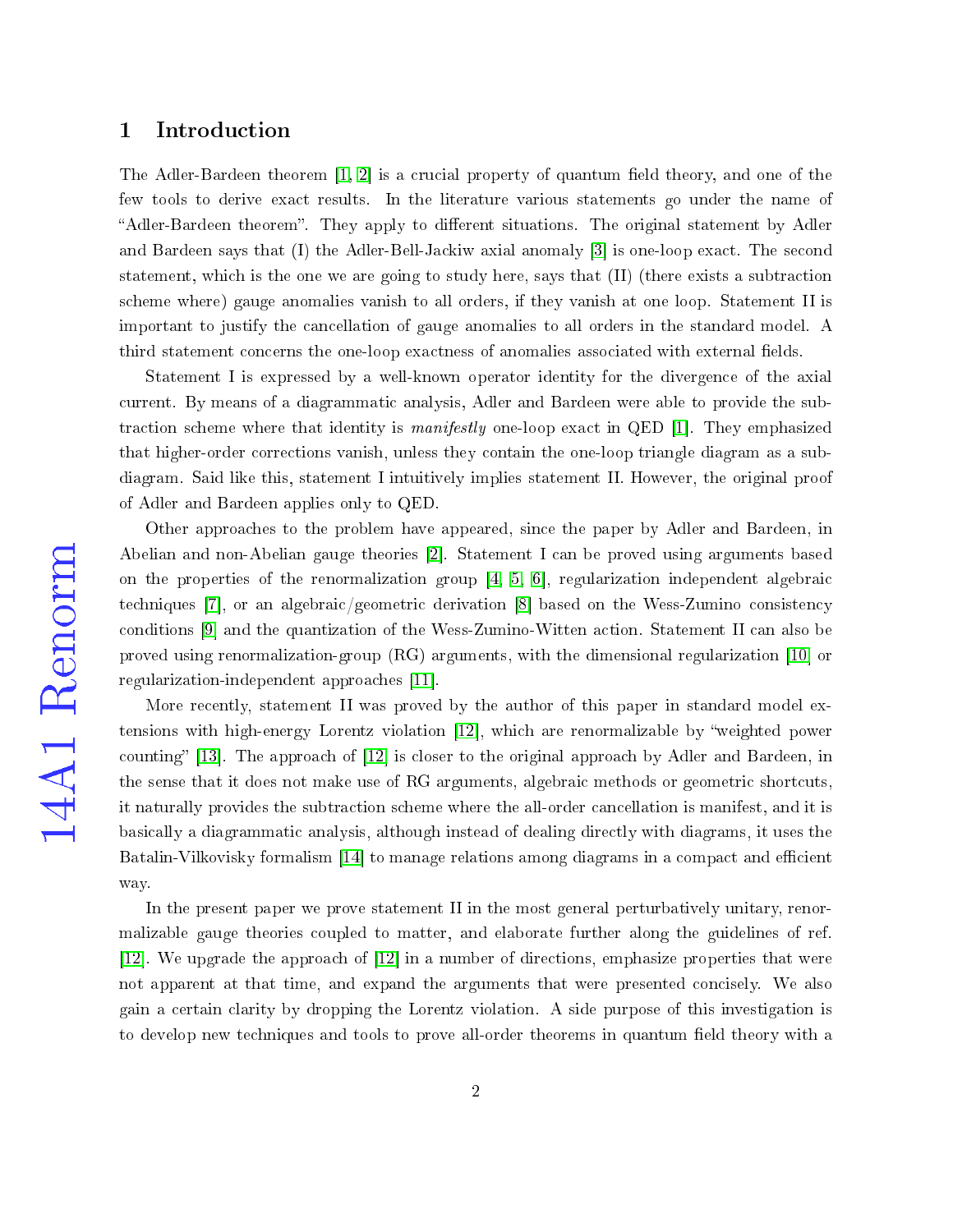smaller effort.

Our results make progress in several directions. To our knowledge, if we exclude ref. [\[12\]](#page-41-11) and this paper, statement II has been proved beyond QED only making use of arguments based on the renormalization group. However, RG arguments do not provide the subtraction scheme where the all-order cancellation is manifest, and are not sufficiently general. For example, they are powerless when the beta functions identically vanish, so they exclude conformal field theories and finite theories, where however the Adler-Bardeen theorem does hold. Actually, RG techniques fail even when the first coefficients of the beta functions vanish  $[10, 11]$  $[10, 11]$  $[10, 11]$ . Our approach does not suffer from these limitations. Another reason to avoid shortcuts is that in the past the Adler-Bardeen theorem caused some confusion in the literature, therefore new proofs, and even more generalizations, should be as transparent as possible. In this paper we pay attention to all details.

The all-order cancellation of gauge anomalies is a property that depends on the scheme, but the existence of a good scheme is not evident. Knowing the scheme where the cancellation is manifest is very convenient from the practical point of view, because it saves the effort of subtracting  $ad$ hoc nite local counterterms at each step of the perturbative expansion. For example, using the dimensional regularization and the minimal subtraction scheme the cancellation of two-loop and higher-order corrections to gauge anomalies in the standard model is not manifest, and finite local counterterms must be subtracted every time.

To find the right subtraction scheme we need to define a clever regularization technique. It turns out that using the Batalin-Vilkovisky formalism and combining the dimensional regularization with the gauge invariant higher-derivative regularization, the subtraction scheme where the Adler-Bardeen theorem is manifest emerges quite naturally [\[12\]](#page-41-11).

It is well-known that, in general, gauge invariant higher-derivative regularizations do not regularize completely, because some one-loop diagrams can remain divergent. From our viewpoint, this is not a weakness, because it allows us to separate the sources of potential anomalies from everything else. We just have to use a second regulator, the dimensional one, to deal with the few surviving divergent diagrams.

The regularization we are going to use introduces two cutoffs:  $\varepsilon = 4 - D$ , where D is the continued complex dimension, and an energy scale  $\Lambda$  for the higher-derivative regularizing terms. The regularized action must be gauge invariant in  $D = 4$ , to ensure that the higher-derivative regulator has the minimum impact on gauge anomalies. The physical limit is defined letting  $\varepsilon$ tend to 0 and  $\Lambda$  to  $\infty$ . When we have two or more cutoffs, physical quantities do not depend on the order in which we remove them. More precisely, exchanging the order of the limits  $\varepsilon \to 0$  and  $\Lambda \to \infty$  is equivalent to change the subtraction scheme. That kind of scheme change is however crucial for our arguments.

Consider first the limit  $\Lambda \to \infty$  followed by  $\varepsilon \to 0$ . When  $D \neq 4$  the limit  $\Lambda \to \infty$  is regular in every diagram and gives back the dimensionally regularized theory: no  $\Lambda$  divergences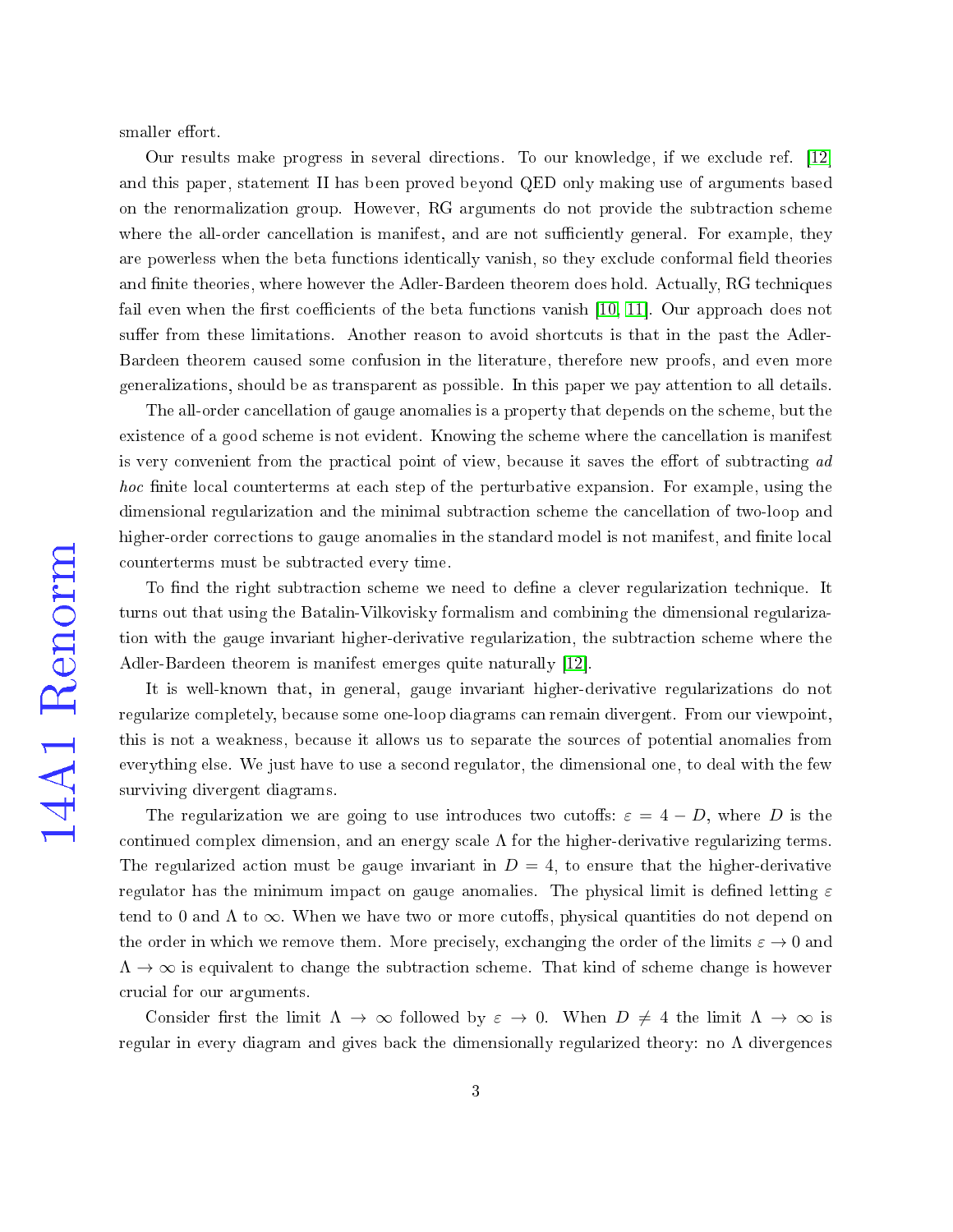appear, but just poles in  $\varepsilon$ . In this framework there are no known subtraction schemes where the Adler-Bardeen theorem holds manifestly.

Now, consider the limit  $\varepsilon \to 0$  followed by  $\Lambda \to \infty$ . At fixed  $\Lambda$  we have a higher-derivative theory. If properly organized, that theory is superrenormalizable and contains just a few (oneloop) divergent diagrams, which are poles in  $\varepsilon$  and may be removed by redefining some parameters. At a second stage, we study the limit  $\Lambda \to \infty$ , where  $\Lambda$  divergences appear and are removed by redefining parameters and making canonical transformations. We call the regularization technique defined this way  $dimensional/higher-derivative$  (DHD) regularization.

Intuitively, if gauge anomalies are trivial at one loop, there should be no further problems at higher orders, because the higher-derivative regularization is manifestly gauge invariant. Thus, we expect that the DHD regularization provides the framework where the Adler-Bardeen theorem is manifest. However, it is not entirely obvious that the two regularization techniques can be merged to achieve the goal we want. Among the other things,  $\varepsilon$  evanescent terms are around all the time and the  $O(1/\Lambda^n)$  regularizing terms can simplify power-like  $\Lambda$  divergences, causing troubles. Nevertheless, with some effort and a nontrivial amount of work we can prove that all difficulties can be properly dealt with.

Summarizing, the statement we prove in this paper is

Theorem. In renormalizable perturbatively unitary gauge theories coupled to matter, there exists <sup>a</sup> subtraction scheme where gauge anomalies manifestly cancel to al l orders, if they are trivial at one loop.

Once we have this result, we know that no matter what scheme we use, it is always possible to find *ad hoc* finite local counterterms that ensure the cancellation of gauge anomalies to all orders. Then we are free to use the more common minimal subtraction scheme and the pure dimensional regularization technique.

The paper is organized as follows. In sections 2-7 we prove the theorem in non-Abelian Yang-Mills theory coupled to left-handed chiral fermions. This model is sufficiently general to illustrate the key points of the proof, as well as the main arguments and tools, but relatively simple to free the derivation from unnecessary complications. At the end of the paper, in section 8, we show how to include the missing fields, namely right-handed fermions, scalars and photons, and cover the most general perturbatively unitary renormalizable gauge theory coupled to matter. Section 9 contains our conclusions. In appendix A we recall the calculation of gauge anomalies in chiral theories. In appendix B we recall the proof of a useful formula.

The proof for Yang-Mills theory coupled to chiral fermions is organized as follows. In sections 2 and 3 we formulate the dimensional and DHD regularization techniques. In sections 4-6 we prove the Adler-Bardeen theorem in the higher-derivative theory, studying the limit  $\varepsilon \to 0$  at  $\Lambda$ fixed. Precisely, in section 4 we work out the renormalization, in section 5 we study the one-loop anomalies and in section 6 we prove the anomaly cancellation to all orders. In section 7 we take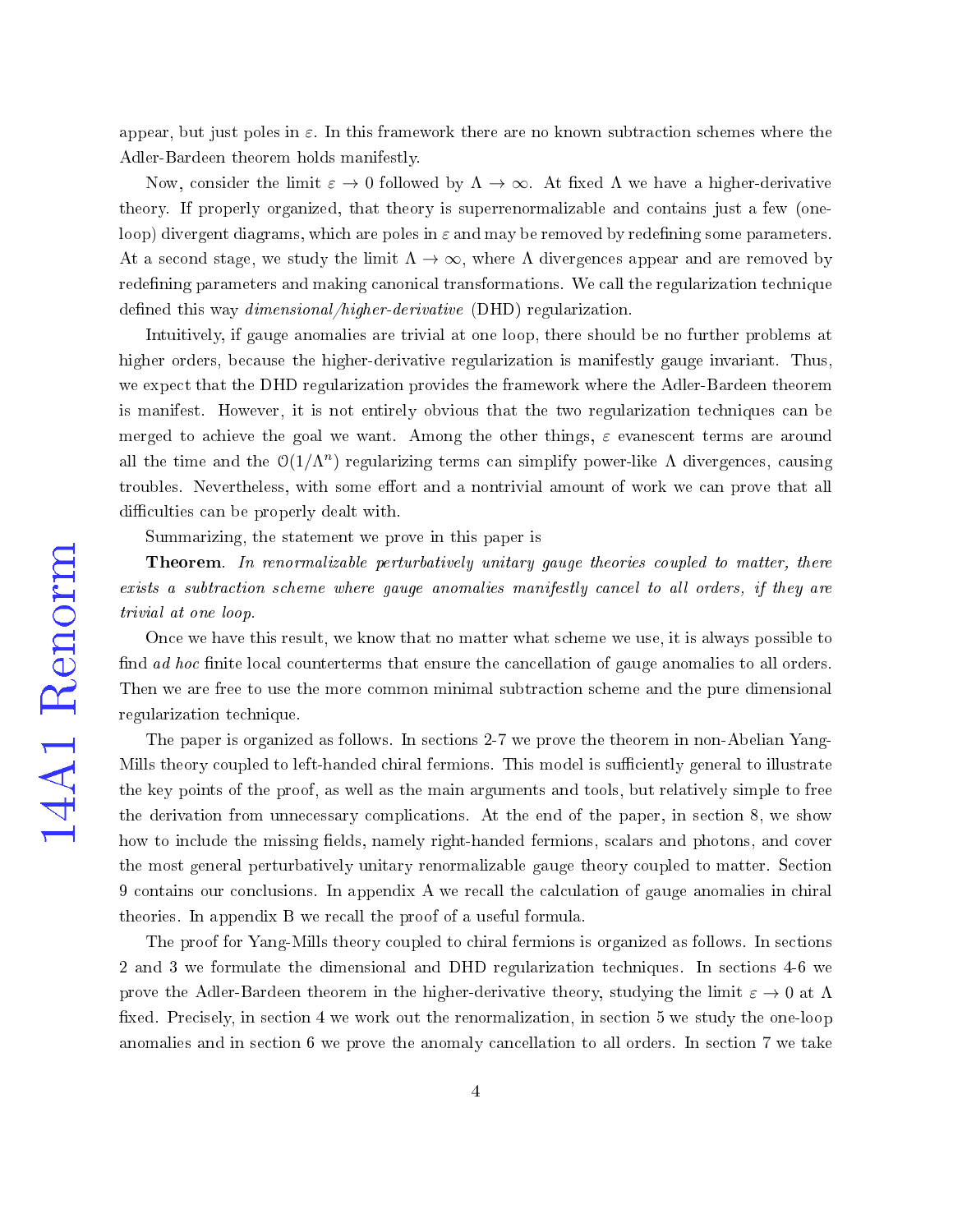the limit  $\Lambda \to \infty$  and conclude the proof of the Adler-Bardeen theorem for the final theory.

### 2 Dimensional regularization of chiral Yang-Mills theory

We first prove the Adler-Bardeen theorem in detail in four-dimensional non-Abelian Yang-Mills theory coupled to left-handed chiral fermions. This model offers a sufficiently general arena to illustrate the key arguments and tools of our approach. At the same time, we make some clever choices to prepare the generalization (discussed in section 8) to the most general perturbatively unitary gauge theories coupled to matter. To begin with, in this section we dimensionally regularize chiral gauge theories and point out a number of facts and properties that are normally not emphasized, but are rather important for the arguments of this paper.

Consider a gauge theory with gauge group  $G$  and left-handed chiral fermions  $\psi_L^I$  in certain irreducible representations  $R_L^I$  of G. If G is the product of various simple groups  $G_i$ , we use indices  $a, b, \ldots$  for  $G$  and indices  $a_i, b_i, \ldots$  for  $G_i$ . Denote the gauge coupling  $g_i$  of each  $G_i$  with  $gr_i,$  where  $r_i$  are parameters of order one that we incorporate into the  $G$  structure constants  $f^{abc}$ and the anti-Hermitian matrices  $T^a$  associated with the representations of matter fields. We call g the overall gauge coupling. We organize the matrices  $T^a$  in block-diagonal form, where each block refers to a  $\psi^I_L$  and its representation  $R^I_L$ . When we write  $T^a \psi^I_L$  we understand that  $T^a$  is replaced by the appropriate block. More fermions in the same irreducible representations may be present. With these conventions, the matrices  $T^a$  still satisfy  $[T^a, T^b] = f^{abc}T^c$  and the classical action reads

<span id="page-4-0"></span>
$$
S_c = -\frac{1}{4} \sum_i \zeta_i \int F_{\mu\nu}^{a_i} F^{a_i \mu\nu} + \int \bar{\psi}_L^I \psi \psi_L^I, \tag{2.1}
$$

where  $F_{\mu\nu}^{a_i} = \partial_\mu A_\nu^{a_i} - \partial_\nu A_\mu^{a_i} + g_i f^{a_i b_i c_i} A_\mu^{b_i} A_\nu^{c_i}$  (no sum over this kind of index *i* being understood, here and in the rest of the paper) is the  $G_i$  field strength,  $D_\mu \psi_L^I=\partial_\mu \psi_L^I+gT^aA_\mu^a\psi_L^I$  is the fermion covariant derivative and *i* is used for  $\sqrt{-1}$  to avoid confusion with the index *i*. The parameters  $\zeta_i$  could be normalized to 1, but for future uses it is convenient to keep them free, because they are renormalized by poles in  $\varepsilon$ . Analogous parameters in front of the fermionic kinetic terms are not necessary.

To keep the presentation simple we make some simplifying assumptions that do not restrict the validity of our arguments. Specifically, we do not include right-handed fermions and scalar fields, and assume that the groups  $G_i$  are non-Abelian, so there is no renormalization mixing among gauge fields, even when more copies of the same simple group are present. In section 8 we explain how to relax these assumptions and cover the most general Abelian and non-Abelian perturbatively unitary renormalizable gauge theories coupled to matter.

Let us briefly recall the Batalin-Vilkovisky formalism for general gauge theories [\[14\]](#page-42-0). The classical fields  $\phi = \{A_\mu^a, \psi_L^I, \bar{\psi}_L^I\},$  together with the ghosts  $C$ , the antighosts  $\bar{C}$  and the Lagrange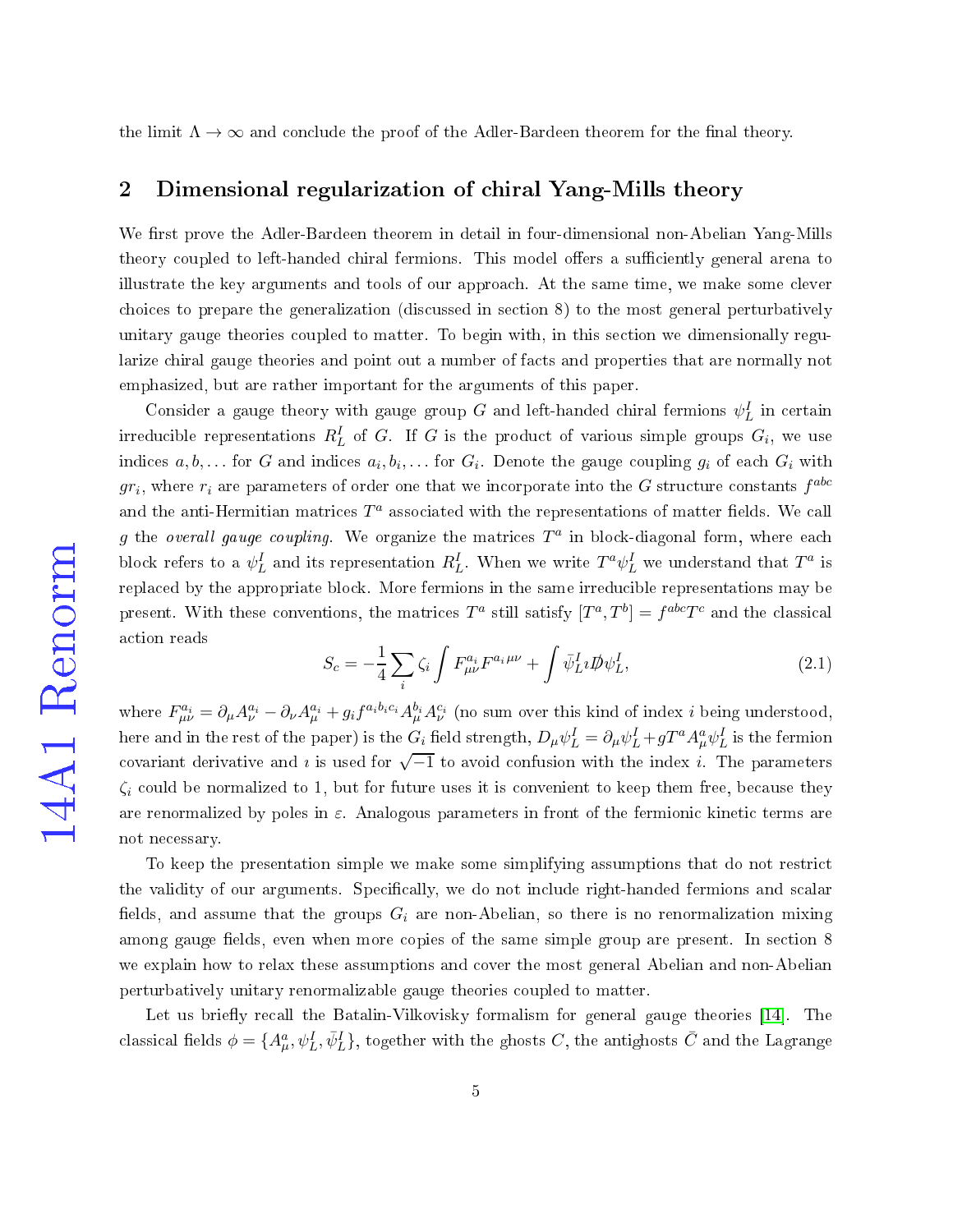multipliers B for the gauge fixing are collected into the set of fields  $\Phi^{\alpha} = \{A_{\mu}^{a}, C^{a}, \bar{C}^{a}, B^{a}, \psi_{L}^{I}, \bar{\psi}_{L}^{I}\}$ . An external source  $K_{\alpha}$  with opposite statistics is associated with each  $\Phi^{\alpha}$ , and coupled to the  $\Phi^{\alpha}$  transformations  $R^{\alpha}(\Phi, g)$ . We have  $K_{\alpha} = \{K^{\mu a}, K_{C}^{a}, K_{\bar{C}}^{a}, K_{\bar{B}}^{a}, K_{\psi}^{I}, \bar{K}_{\psi}^{I}\}$ . If X and Y are functionals of  $\Phi$  and K their antiparentheses are defined as

<span id="page-5-2"></span>
$$
(X,Y) \equiv \int \left( \frac{\delta_r X}{\delta \Phi^\alpha} \frac{\delta_l Y}{\delta K_\alpha} - \frac{\delta_r X}{\delta K_\alpha} \frac{\delta_l Y}{\delta \Phi^\alpha} \right),\tag{2.2}
$$

where the integral is over spacetime points associated with repeated indices. The master equation  $(S, S) = 0$  must be solved with the "boundary condition"  $S(\Phi, K) = S_c(\phi)$  at  $C = \overline{C} = B = K = 0$ in  $D = 4$ , where  $S_c(\phi)$  is the classical action [\(2.1\)](#page-4-0). The solution  $S(\Phi, K)$  is the action we start with to quantize the theory.

In the model we are considering the gauge algebra closes off shell, so there exists a variable frame where  $S(\Phi, K)$  is linear in K. The non-gauge-fixed solution of the master equation is

$$
S_{\text{ngf}}(\Phi, K) = S_c(\phi) + S_K,
$$

where the functional

$$
S_K(\Phi, K) = -\int R^{\alpha}(\Phi, g) K_{\alpha} = -\int (D_{\mu}C^{a}) K^{\mu a} + \frac{g}{2} \int f^{abc} C^b C^c K_C^a - \int B^a K_{\overline{C}}^a
$$

$$
+ g \int (\bar{\psi}_L^I T^a C^a K_{\psi}^I + \bar{K}_{\psi}^I T^a C^a \psi_L^I)
$$

collects the symmetry transformations of the fields,  $D_\mu C^a=\partial_\mu C^a +gf^{abc}A_\mu^b C^c$  being the covariant derivative of the ghosts. The gauge-fixed solution of the master equation reads

<span id="page-5-0"></span>
$$
S_{\rm gf}(\Phi, K) = S_{\rm ngf} + (S_K, \Psi) = S_c(\phi) + (S_K, \Psi) + S_K, \tag{2.3}
$$

where  $\Psi(\Phi)$  is the "gauge fermion", a functional of ghost number  $-1$  that collects the gauge-fixing conditions. For convenience, we choose standard linear gauge-fixing conditions and write

<span id="page-5-1"></span>
$$
\Psi(\Phi) = \int \sum_{i} \bar{C}^{a_i} \left( \partial^{\mu} A_{\mu}^{a_i} + \frac{\xi_i}{2} B^{a_i} \right) \tag{2.4}
$$

where  $\xi_i$  are gauge-fixing parameters.

The naïve D-dimensional continuation of the action  $(2.1)$  is not well regularized, because chiral fermions do not have good propagators. To overcome this difficulty, we proceed as follows. As usual, we split the D-dimensional spacetime manifold  $\mathbb{R}^D$  into the product  $\mathbb{R}^4 \times \mathbb{R}^{-\varepsilon}$ of ordinary four-dimensional spacetime  $\mathbb{R}^4$  times a residual  $(-\varepsilon)$ -dimensional evanescent space  $\mathbb{R}^{-\varepsilon}$ . Spacetime indices  $\mu, \nu, \ldots$  of vectors and tensors are split into bar indices  $\bar{\mu}, \bar{\nu}, \ldots$ , which take the values 0,1,2,3, and formal hat indices  $\hat{\mu}, \hat{\nu}, \ldots$ , which denote the  $\mathbb{R}^{-\varepsilon}$  components. For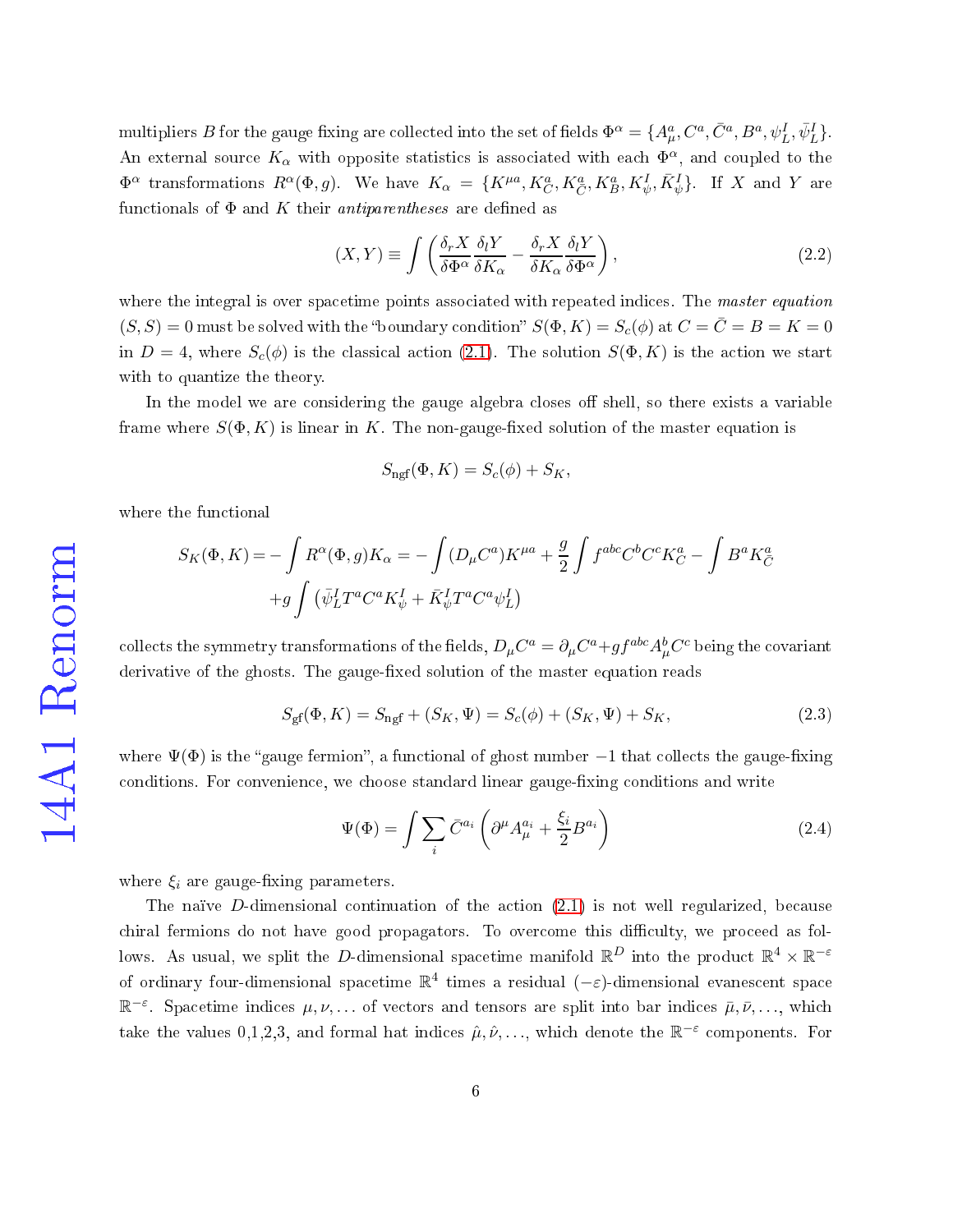example, momenta  $p^{\mu}$  are split into pairs  $p^{\bar{\mu}}, p^{\hat{\mu}},$  or equivalently  $\bar{p}^{\mu}, \hat{p}^{\mu}$ . The flat-space metric  $\eta_{\mu\nu} = \text{diag}(1, -1, \ldots, -1)$  is split into  $\eta_{\bar{\mu}\bar{\nu}} = \text{diag}(1, -1, -1, -1)$  and  $\eta_{\hat{\mu}\hat{\nu}} = -\delta_{\hat{\mu}\hat{\nu}}$ . When we contract evanescent components we use the metric  $\eta_{\hat\mu\hat\nu}$ , so for example  $\hat p^2 = p^{\hat\mu}\eta_{\hat\mu\hat\nu}p^{\hat\nu}$ . We assume that the continued  $\gamma$  matrices  $\gamma^{\mu}$  satisfy the continued Dirac algebra  $\{\gamma^{\mu}, \gamma^{\nu}\} = 2\eta^{\mu\nu}$ . We define  $\gamma_5 = i \gamma^0 \gamma^1 \gamma^2 \gamma^3$ ,  $P_L = (1 - \gamma_5)/2$ ,  $P_R = (1 + \gamma_5)/2$  and the charge-conjugation matrix  $C = -i\gamma^0\gamma^2$  in the usual fashion. Full  $SO(1, D-1)$  invariance is lost in most expressions, replaced  $SO(1,3) \times SO(-\varepsilon)$  invariance.

The action [\(2.1\)](#page-4-0) gives the fermion propagator  $P_L(\nu/\vec{p})P_R$ , which involves only the fourdimensional components  $\bar{p}^{\mu}$  of momenta. Therefore, it does not fall off in all directions of integration for  $p \to \infty$ . Applying the rules of the dimensional regularization, fermion loops integrate to zero. To provide fermions with correct propagators we introduce right-handed  $\psi^I_L$ -partners  $\psi^I_R$ that decouple in four dimensions and are inert under every gauge transformations. We include  $\psi_R$  and  $\psi_R$  into the set of fields  $\Phi$ . It is not necessary to introduce sources K for them.

Specifically, we start from the regularized classical action

$$
S_{\rm cr} = -\frac{1}{4} \sum_{i} \zeta_i \int F_{\mu\nu}^{a_i} F^{a_i \mu\nu} + \int \bar{\psi}_L^I \psi_\nu^I + S_{\rm LR} = S_c + S_{\rm LR},\tag{2.5}
$$

which is the sum of the unregularized classical action  $(2.1)$  plus a correction

<span id="page-6-3"></span>
$$
S_{\text{LR}} = \varsigma_{IJ} \int \bar{\psi}_R^I \iota \partial \psi_L^J + \varsigma_{JI}^* \int \bar{\psi}_L^I \iota \partial \psi_R^J + \int \bar{\psi}_R^I \iota \partial \psi_R^I, \tag{2.6}
$$

where  $\varsigma_{IJ}$  are constants that form an invertible matrix  $\varsigma$ . The only nontrivial off-diagonal entries of  $\varsigma$  (and of all the matrices  $M_{IJ}$  we going to meet in this paper) are those that mix equivalent irreducible representations  $R_L^I$ . The reason why the matrix  $\varsigma$  is kept free is that later on it will help us reabsorb the renormalization constants of  $\psi_L^I$ , since  $S_{\rm LR}$  is nonrenormalized (see below).

Using the polar decomposition, we can write  $\varsigma = U_R^{\dagger} D U_L$ , where  $U_L$  and  $U_R$  are unitary matrices and D is a positive-definite diagonal matrix. In the basis where  $\varsigma$  is replaced by its diagonal form  $D \equiv \text{diag}(\varsigma_I)$  the propagators of the Dirac fermions  $\psi^I = \psi^I_L + \psi^I_R$  are

<span id="page-6-1"></span>
$$
i\delta^{IJ}\frac{\vec{p}+\varsigma_I\vec{p}}{\bar{p}^2+\varsigma_I^2\hat{p}^2} \tag{2.7}
$$

and coincide with the usual propagators for  $\varsigma_I = 1$ .

Next, observe that  $(S_K, S_K) = 0$  in arbitrary D. The regularized gauge-fixed action is (up to an extension that will be discussed later)

<span id="page-6-0"></span>
$$
S_{r0}(\Phi, K) = S_c + S_{LR} + (S_K, \Psi) + S_K = S_{gf} + S_{LR},
$$
\n(2.8)

and satisfies

<span id="page-6-2"></span>
$$
(S_{r0}, S_{r0}) = 2ig \int C^a \left( (\partial_{\hat{\mu}} \bar{\psi}_R^I) \gamma^{\hat{\mu}} T^a \varsigma_{IJ} \psi_L^J + \bar{\psi}_L^I \varsigma_{JI}^* T^a \hat{\partial} \psi_R^J \right) = \mathcal{O}(\varepsilon), \tag{2.9}
$$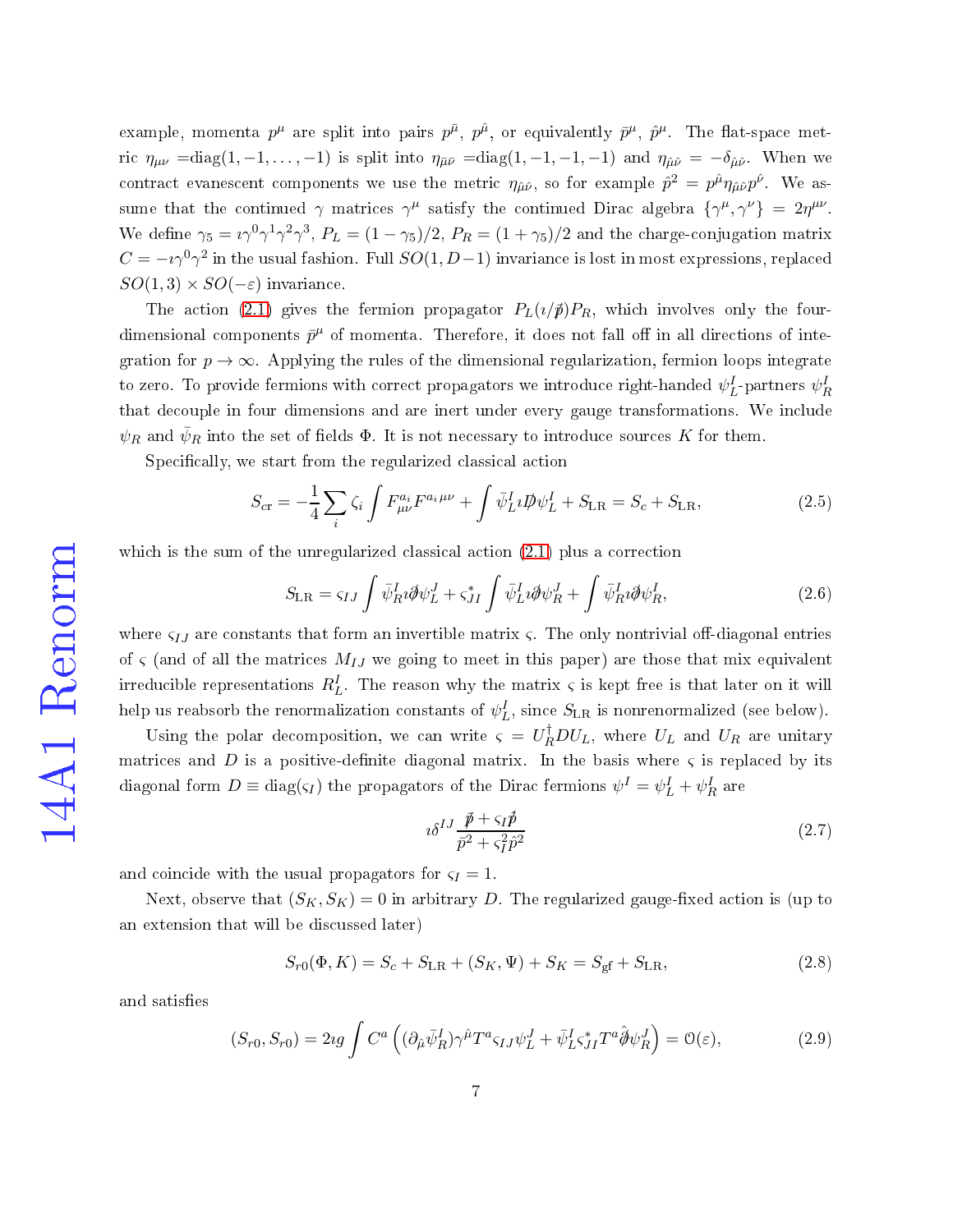where " $\mathcal{O}(\varepsilon)$ " is used to denote any expression that vanishes in four dimensions. We have used  $P_R$  $\partial P_R = P_R \hat{\partial} P_R$  and a similar relation with  $R \to L$ . Observe that  $S_{r0}$  is invariant under the global symmetry transformations of the group  $G$ .

Given a (dimensionally) regularized classical action  $S(\Phi, K)$ , the regularized generating functionals  $Z$  and  $W$  are defined by the formulas

<span id="page-7-1"></span>
$$
Z(J,K) = \int [\mathrm{d}\Phi] \exp\left(iS(\Phi,K) + i\int \Phi^{\alpha} J_{\alpha}\right) = \exp iW(J,K),\tag{2.10}
$$

and the generating functional  $\Gamma(\Phi, K) = W(J, K) - \int \Phi^{\alpha} J_{\alpha}$  of one-particle irreducible diagrams is the Legendre transform of  $W(J, K)$  with respect to J, where the sources K act as spectators. Often it is necessary to pay attention to the action used to define averages. We denote the averages  $\langle \cdots \rangle$  defined by the action S as  $\langle \cdots \rangle_S$  (at  $J_\alpha \neq 0$ ). The anomaly functional is

<span id="page-7-0"></span>
$$
\mathcal{A} = (\Gamma, \Gamma) = \langle (S, S) \rangle_S \tag{2.11}
$$

and collects the set of one-particle irreducible correlation functions containing one insertion of  $(S, S)$ . The last equality of formula  $(2.11)$  can be proved by making the change of field variables  $\Phi^{\alpha} \to \Phi^{\alpha} + \theta(S, \Phi^{\alpha})$  inside the functional integral [\(2.10\)](#page-7-1), where  $\theta$  is a constant anticommuting parameter. The proof is recalled in appendix B, together with comments on the meaning of the formula.

No one-particle irreducible diagrams can be constructed with external legs  $\bar{\psi}_R$  or  $\psi_R$ , because  $\bar{\psi}_R$  and  $\psi_R$  do not appear in any vertices. Thus, the total Γ functional satisfies

$$
\Gamma(\Phi, K) = \Gamma(\Phi, K)|_{\bar{\psi}_R = \psi_R = 0} + S_{\text{LR}}.
$$

We have anticipated that the action  $(2.8)$  is not the final dimensionally regularized action we are going to use. Before moving to the appropriate extension  $S_r$ , we must describe the counterterms generated by  $S_{r0}$ , list a number of properties that can be used to restrict the  $S_{r0}$ extensions and point out some subtleties concerning the dimensional regularization.

First, observe that the counterterms are  $B$ ,  $K_B$  and  $K_{\overline{C}}$  independent. Indeed, the source  $K_B$  appears nowhere in  $S_{r0}$ , while  $K_{\bar{C}}$  appears only in  $-\int BK_{\bar{C}}$ . Moreover, the gauge fixing conditions are linear in the fields, and the B-dependent terms of  $S_{r0}$  are at most quadratic in  $\Phi$ . Therefore, no nontrivial one-particle irreducible diagrams can have external B legs.

Second, the action  $S_{r0}$  does not depend on the antighosts  $\bar{C}^{a_i}$  and the sources  $K^{\mu a_i}$  separately, but only through the combinations  $K^{\mu a_i} + \partial_\mu \bar{C}^{a_i}$ . The  $\Gamma$  functional must share the same property. Indeed, an antighost external leg actually carries the structure  $\partial_\mu\bar{C}^{a_i},$  since all vertices containing antighosts do so. Given a diagram with  $K^{\mu a_i}$  or  $\partial_\mu \bar{C}^{a_i}$  on external legs, we can construct almost identical diagrams by just replacing one or more legs  $K^{\mu a_i}$  with  $\partial_\mu \bar{C}^{a_i}$ , or vice versa.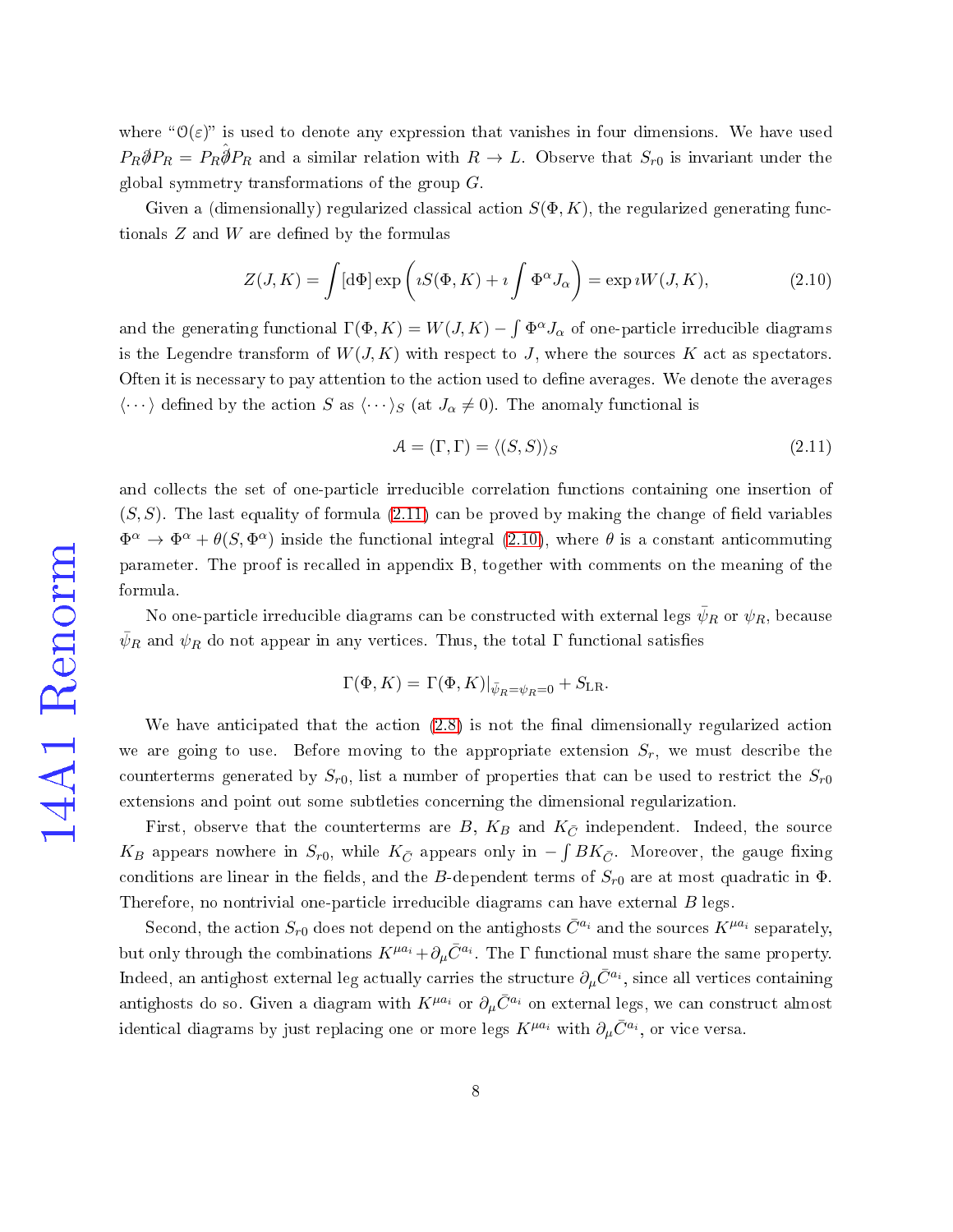Third, power counting and ghost-number conservation ensure that the counterterms are linear in the sources K. Using square brackets to denote dimensions in units of mass, we have  $[K^{\mu a}] =$  $[K_C^a] = 2$ , and  $[K_{\psi}] = 3/2$ . These sources have negative ghost numbers. Therefore, the dimension of a term that is more than linear in  $K$  and has vanishing ghost number necessarily exceeds 4.

#### 2.1Structure of the dependence on the overall gauge coupling

It is useful to single out how the functionals depend on the overall gauge coupling g. The tree-level functionals we work with have the  $q$  structure

<span id="page-8-0"></span>
$$
X_{\text{tree}}(\Phi, K, g) = \frac{1}{g^2} X_{\text{tree}}'(g\Phi, gK).
$$
\n(2.12)

If the action satisfies this condition at the tree level, then the renormalized action and the  $\Gamma$ functional have the g structure

<span id="page-8-1"></span>
$$
X(\Phi, K, g) = \sum_{L \geq 0} g^{2(L-1)} X_L'(g\Phi, gK), \tag{2.13}
$$

where  $X_L$  collects the L-loop contributions. Basically, there is an additional factor  $g^2$  for every loop. Indeed, when the action is of the form  $(2.12)$ , every vertex is multiplied by a power  $g^{N-2}$ , where N is the number of its  $\Phi$  plus K legs. Then, a one-particle irreducible diagram with L loops, I internal legs, E external legs and  $v_i$  vertices with i legs is multiplied by

$$
\prod_{i\geqslant 2} g^{v_i(i-2)} = g^{2I+E-2V} = g^{E-2}g^{2L} = g^E g^{2(L-1)},
$$

having used  $L - I + V = 1$  and  $\sum_{i \geqslant 2} i v_i = 2I + E$ . We see that for  $L \geq 1$  we have one power of g for each external leg and a residual factor  $g^{2(L-1)}$ , in agreement with [\(2.13\)](#page-8-1).

The g structures  $(2.12)$  and  $(2.13)$  are preserved by the antiparentheses: if the functionals  $X(\Phi, K, g)$  and  $Y(\Phi, K, g)$  satisfy [\(2.12\)](#page-8-0), or [\(2.13\)](#page-8-1), then the functional  $(X, Y)$  satisfies (2.12), or [\(2.13\)](#page-8-1), respectively.

#### 2.2Properties of the dimensional regularization of chiral theories

Now we recall a few properties of the dimensional regularization of chiral theories, which are important for the rest of our analysis. It is well-known that divergences are just poles in  $\varepsilon$ . Instead, the terms that disappear when  $D \rightarrow 4$ , called "evanescences", can be of two types: formal or analytic. Analytically evanescent terms, briefly denoted by "aev", are those that factorize at least one  $\varepsilon$ , such as  $\varepsilon F_{\mu\nu}F^{\mu\nu}$ ,  $\varepsilon\bar{\psi}_L\imath\rlap{/}p\psi_L$ , etc. Formally evanescent terms, briefly denoted by "fev", are those that formally disappear when  $D \rightarrow 4$ , but do not factorize powers of  $\varepsilon$ . They are built with the tensor  $\delta_{\hat{\mu}\hat{\nu}}$  and the evanescent components  $\hat{x}$ ,  $\hat{p}$ ,  $\hat{\partial}$ ,  $\hat{\gamma}$ ,  $\hat{A}$  of coordinates, momenta, derivatives, gamma matrices and gauge fields. Examples are  $\bar\psi_L\imath\hat{\partial}\!\!\!\!/ \psi_R,\,(\partial_{\hat\mu}A_\nu^a)(\partial^{\hat\mu}A^{\nu a}),$  etc.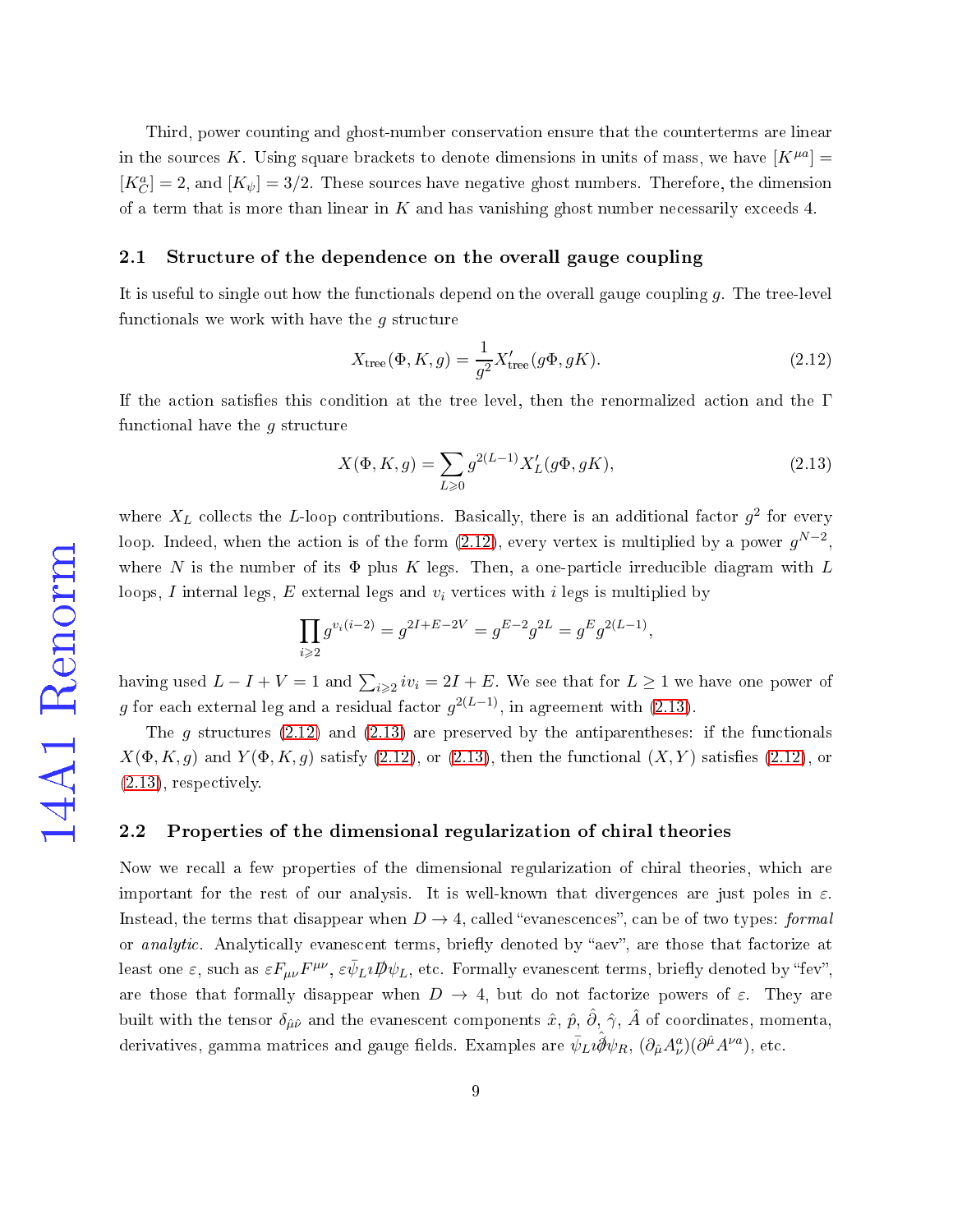The distinction between formally evanescent and analytically evanescent expressions is to some extent ambiguous. Consider for example a basis  $\bar{\psi}_1\gamma^{\rho_1\cdots\rho_k}\psi_2$  of fermion bilinears, where  $\psi_1,$  $\psi_2$  can be  $\psi_L$  or  $K_{\psi}$ , and  $\gamma^{\rho_1\cdots\rho_k}$  is the completely antisymmetric product of  $\gamma^{\rho_1},\cdots,\gamma^{\rho_k}$ . In dimensional regularization these bilinears are nonvanishing for every  $k$ , and they are evanescent for  $k > 4$ . We have several ways to rearrange the products of two or more fermion bilinears by using Fierz identities, and such rearrangements can convert formally evanescent ob jects into analytically evanescent ones. For example, given some spinors  $\psi_n$ ,  $n = 1, 2, 3, 4$ , we can expand the matrix  $\psi_2 \bar{\psi}_3$  in the basis made of  $\gamma^{\rho_1 \cdots \rho_k}$ ,  $k = 0, \ldots, \infty$ . We have

$$
\psi_2 \bar{\psi}_3 = -\frac{1}{f(D)} \sum_{k=0}^{\infty} \frac{(-1)^{k(k-1)/2}}{k!} \gamma^{\rho_1 \cdots \rho_k} (\bar{\psi}_3 \gamma_{\rho_1 \cdots \rho_k} \psi_2),
$$

where  $f(D) = \text{tr}[1]$ . Using this identity we find, for example,

<span id="page-9-0"></span>
$$
(\bar{\psi}_1 \gamma^{\hat{\mu}} \psi_2)(\bar{\psi}_3 \gamma_{\hat{\mu}} \psi_4) = \frac{\varepsilon}{f(D)} (\bar{\psi}_1 \psi_4)(\bar{\psi}_3 \psi_2) - \frac{2}{f(D)} (\bar{\psi}_1 \gamma^{\hat{\rho}} \psi_4)(\bar{\psi}_3 \gamma_{\hat{\rho}} \psi_2) - \frac{\varepsilon}{f(D)} (\bar{\psi}_1 \gamma^{\rho} \psi_4)(\bar{\psi}_3 \gamma_{\rho} \psi_2) + \cdots
$$
\n(2.14)

Basically, this equation has the form "fev = fev + aev". The existence of such relations poses some problems, which we now describe.

Feynman diagrams may generate "divergent evanescences", briefly denoted by "divev". They are made of products between poles and formal evanescences, such as  $(\partial_{\hat{\mu}}A_\nu^a)(\partial^{\hat{\mu}}A^{\nu a})/\varepsilon$ . The theorem of locality of counterterms demands that we renormalize divergent evanescences away, together with ordinary divergences (see below). However, this makes sense only if we can define divergent evanescences unambiguously, which could be problematic due to the observations made above. For example, if we multiply both sides of formula [\(2.14\)](#page-9-0) by  $1/\varepsilon$  we get a relation of the type "divev  $=$  finite  $+$  divev".

Ultimately, the problem does not arise in the theories we are considering here, for the following reasons. Both the classical action and counterterms are local functionals, equal to integrals of local functions of dimension 4. In the paper we also show that the first nonvanishing contributions to the anomaly functional [\(2.11\)](#page-7-0) are local, equal to integrals of local functions of dimension 5. A fermion bilinear  $\bar{\psi}_1\gamma^{\rho_1\cdots\rho_k}\psi_2$  has dimension 3, so power counting implies that the classical action, as well as counterterms and local contributions to anomalies, cannot contain products of two or more fermion bilinears. Therefore, they are not affected by the ambiguities discussed above. Those ambiguities can only occur in the convergent sector of the theory, where they are harmless, since both analytic and formal evanescences must eventually disappear.

Thanks to the properties just mentioned, it is meaningful to require that the action  $S_{r0}$ , as well as its extensions constructed in the rest of this paper, do not contain analytically evanescent terms. More precisely, the coefficients of every Lagrangian terms should be equal to their fourdimensional limits. This request is important to avoid unwanted simplifications between  $\varepsilon$  factors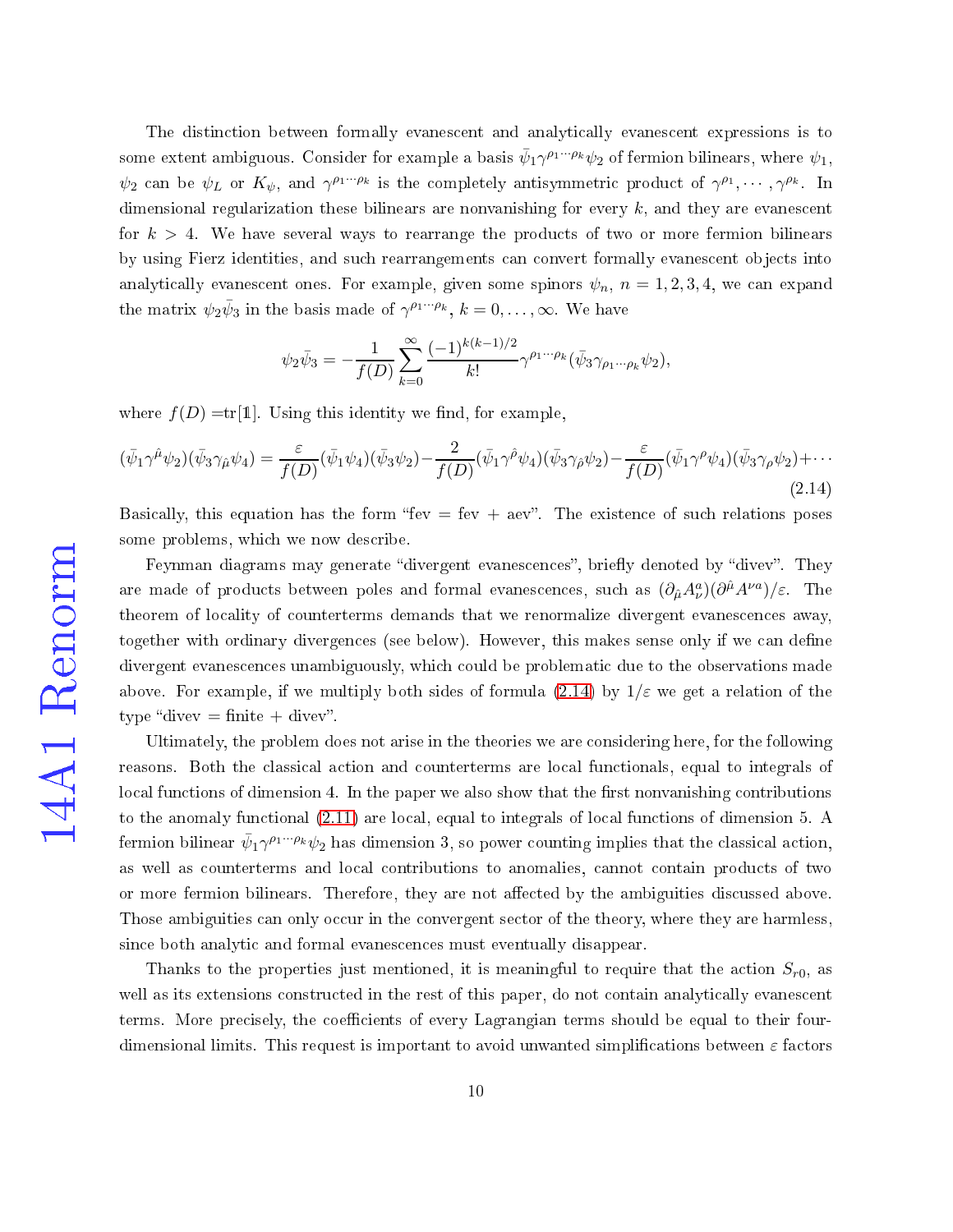and  $\varepsilon$  poles, when divergent parts are extracted from bilinear expressions such as  $(\Gamma, \Gamma)$ . It can be considered part of the denition of the minimal subtraction scheme. For the same reason, we must be sure that the antiparentheses do not generate extra factors of  $\varepsilon$ , or poles in  $\varepsilon$ , which is proved below.

Finite nonevanescent contributions will be called "nev". We need a convention to define these quantities precisely, otherwise they can mix with evanescent terms. For example, we need to state whether  $\bar{C}\partial^2C$ , or  $\bar{C}\bar{\partial}^2C$ , or a combination such as  $(1+\alpha\varepsilon)\bar{C}\bar{\partial}^2C + \beta\bar{C}\hat{\partial}^2C$ , where  $\alpha$  and  $\beta$  are constants, is taken to be nonevanescent. The convention we choose is that nonevanescent terms are maximally symmetric with respect to the D-dimensional Lorentz group. For the arguments of this paper we just need to focus on local functionals contributing to counterterms and anomalies. In the case of counterterms the nonevanescent terms are those appearing in the action  $S_{r0}$ , which are  $SO(D)$ -invariant when chiral fermions are switched off. In the case of anomalies the nonevanescent terms are  $SO(D)$ -invariant unless they contain the tensor  $\varepsilon^{\mu\nu\rho\sigma}$  or chiral fermions.

#### 2.3Evanescent extension of the classical action

It is convenient to extend the action  $S_{r0}$  by adding all formally evanescent terms that have the features of divergent evanescences, multiplied by independent parameters  $\eta$ . In this way it is possible to subtract divergent evanescences by means of  $\eta$  redefinitions. Denoting the correction collecting such terms with  $S_{\text{ev}}$ , the extended action reads

<span id="page-10-0"></span>
$$
S_r(\Phi, K) = S_{r0}(\Phi, K) + S_{\text{ev}}(\Phi, K) = S_c + S_{\text{LR}} + S_{\text{ev}} + (S_K, \Psi) + S_K = S_{\text{gf}} + S_{\text{LR}} + S_{\text{ev}}.
$$
 (2.15)

Then the generating functionals [\(2.10\)](#page-7-1), the functional  $\Gamma$  and the anomaly functional A of [\(2.11\)](#page-7-0) are turned into those defined by  $S_r$ .

Each term of  $S_{\text{ev}}$  is the integral of a monomial of dimension  $\leq 4$ , globally invariant under G. It not necessarily gauge invariant, since gauge invariance is violated away from four dimensions. Moreover,  $S_{ev}$  is B,  $K_B$ ,  $K_{\bar{C}}$ ,  $\bar{\psi}_R$  and  $\psi_R$  independent, linear in K and depends on  $\bar{C}^{a_i}$  and the sources  $K^{\mu a_i}$  only through the combinations  $K^{\mu a_i} + \partial^{\mu} \bar{C}^{a_i}$ . It is also independent of  $K_C, K_{\psi},$  $\bar K_\psi, \, \psi_L$  and  $\bar \psi_L,$  because no formally evanescent terms can be built with these objects. By power counting and ghost-number conservation the terms proportional to  $K^{\mu a_i} + \partial^\mu \bar{C}^{a_i}$  are independent of matter fields. In the end,  $S_{ev}$  has the form

<span id="page-10-1"></span>
$$
S_{\rm ev}(\Phi, K) = S_{\rm cev}(A) - \int \sum_{i} R_{\mu \rm ev}^{a_i}(A, C)(K^{\mu a_i} + \partial^{\mu} \bar{C}^{a_i}). \tag{2.16}
$$

We can further restrict  $S_{ev}$ . Indeed,  $S_{r0}$  satisfies [\(2.12\)](#page-8-0). Therefore, the divergent evanescences have the form [\(2.13\)](#page-8-1) with  $L \ge 1$ , and can be renormalized with an  $S_{ev}$  of the form [\(2.12\)](#page-8-0). Precisely,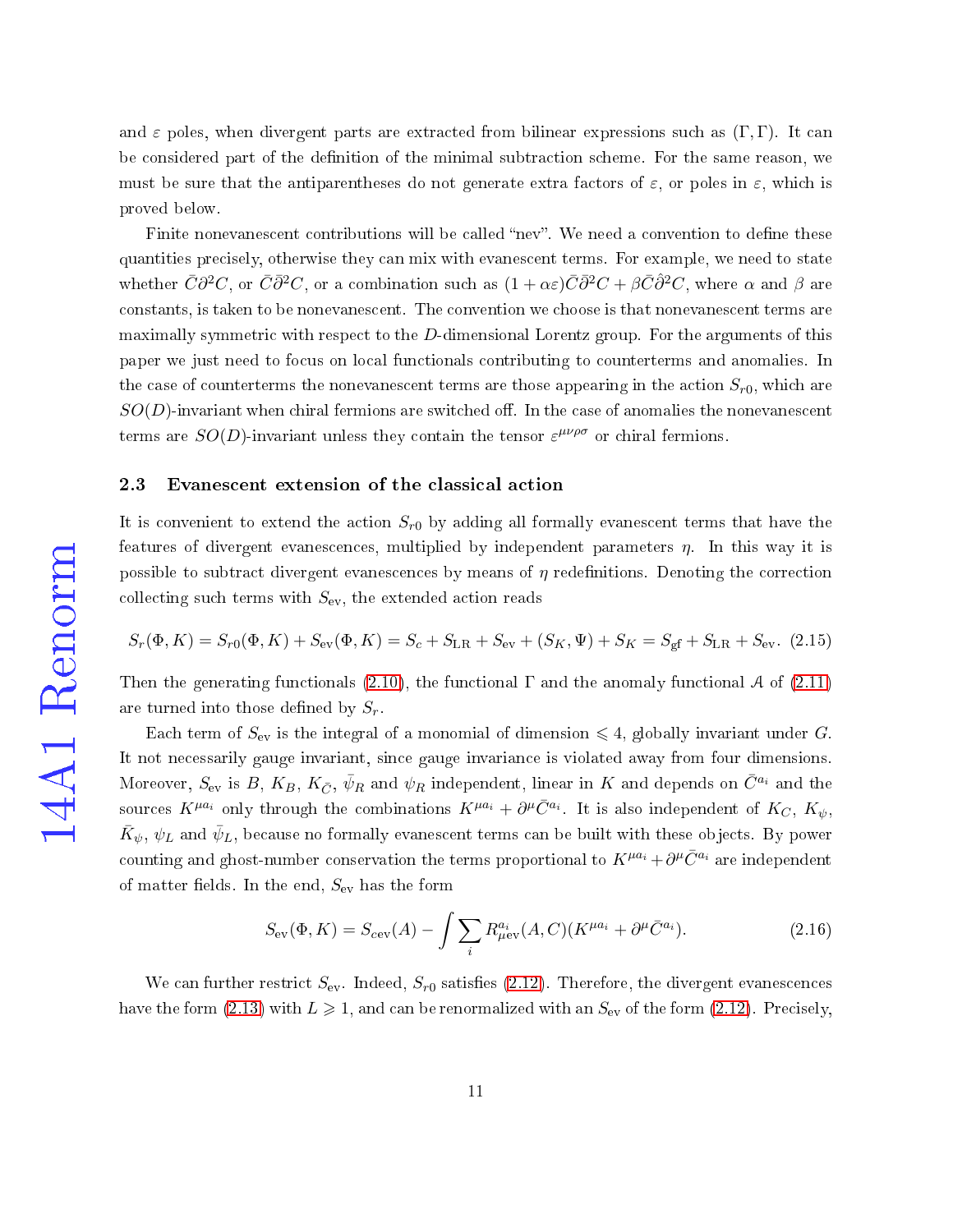we can define the parameters  $\eta$  so that  $S_{ev}$  is linear in  $\eta$  and its g dependence has the form

<span id="page-11-0"></span>
$$
S_{\rm ev}(\Phi, K, g, \eta) = \frac{1}{g^2} S_{\rm ev}'(g\Phi, gK, \eta) \equiv \frac{1}{g^2} S_{\rm cev}'(gA, \eta) - \frac{1}{g^2} \int \sum_i R_{\mu \rm ev}^{a_i \prime}(gA, gC, \eta) (gK^{\mu a_i} + g\partial^{\mu} \bar{C}^{a_i}),
$$
\n(2.17)

so  $S_r$  also satisfies  $(2.12)$ .

Basically, the terms of  $S_{ev}$  are similar to those appearing in  $S_{r0}$ , but contain some evanescent components of momenta and/or gauge fields, and are broken into gauge noninvariant pieces. We have

$$
R_{\mu\text{ev}}^{a_i} = \eta_{1i}\partial_{\hat{\mu}}C^{a_i} + \eta_{2i}gf^{a_ib_ic_i}A_{\hat{\mu}}^{b_i}C^{c_i},\tag{2.18}
$$

while examples of contributions to  $S_{\text{cev}}$  are

<span id="page-11-1"></span>
$$
S_{\rm cev} = \sum_{i} \int \left( \eta_{3i} (\partial_{\mu} A_{\hat{\nu}}^{a_i}) (\partial^{\mu} A^{\hat{\nu} a_i}) + \eta_{4i} (\partial_{\hat{\mu}} A_{\nu}^{a_i}) (\partial^{\hat{\mu}} A^{\nu a_i}) + \eta_{5i} (\partial_{\hat{\mu}} A_{\hat{\nu}}^{a_i}) (\partial^{\hat{\mu}} A^{\hat{\nu} a_i}) \right) + \sum_{i} \int \left( \eta_{6i} (\partial_{\hat{\mu}} A^{\hat{\mu} a_i}) (\partial_{\nu} A^{\nu a_i}) + \eta_{7i} (\partial_{\hat{\mu}} A^{\hat{\mu} a_i}) (\partial_{\hat{\nu}} A^{\hat{\nu} a_i}) + \eta_{8i} A_{\hat{\mu}}^{a_i} A^{\hat{\mu} a_i} \right) + \sum_{i} \int \left( \eta_{9i} g f^{a_i b_i c_i} A^{\hat{a}}_{\mu} A^{\hat{b}}_{\hat{\nu}} \partial^{\mu} A^{\hat{\nu} c_i} + \cdots \right).
$$
 (2.19)

The terms multiplied by  $\eta_{3i},\cdots \eta_{8i}$  are quadratic and modify the propagators of the gauge fields  $A_{\mu}^{a_i}$  and the Lagrange multipliers  $B^{a_i}$ . We do not need to report here the modified propagators, which are rather involved. We have checked, with the help of a computer program, that they satisfy the requirements we need. In particular, if k denotes their momentum,  $(i)$  they are regular when any evanescent components  $\hat{k}$  of k are set to zero; (ii) when the propagators are differentiated with respect to any components  $\bar{k}$ ,  $\hat{k}$ , or to parameters of positive dimensions (such as  $\eta_{8i})$ , their behaviors for large  $k^2$  improve by at least one power;  $(iii)$  they have a regular infrared behavior, which corresponds to the decoupling of the evanescent components  $A_{\hat{\mu}}^{a_i}$ . Finally, their denominators are  $SO(1,3) \times SO(-\varepsilon)$  scalars, like the denominators of the fermion propagators  $(2.7).$  $(2.7).$ 

The extended action  $(2.15)$  satisfies

$$
(S_r, S_r) = (S_{r0}, S_{r0}) + O(\eta)O(\varepsilon) = O(\varepsilon) + O(\eta)O(\varepsilon),
$$

where  $(S_{r0}, S_{r0})$  is given by  $(2.9)$ .

#### 2.4Structure of correlation functions

Now we analyze the evaluation of correlation functions. We use the same notation for a function and its Fourier transform, since no confusion is expected to arise.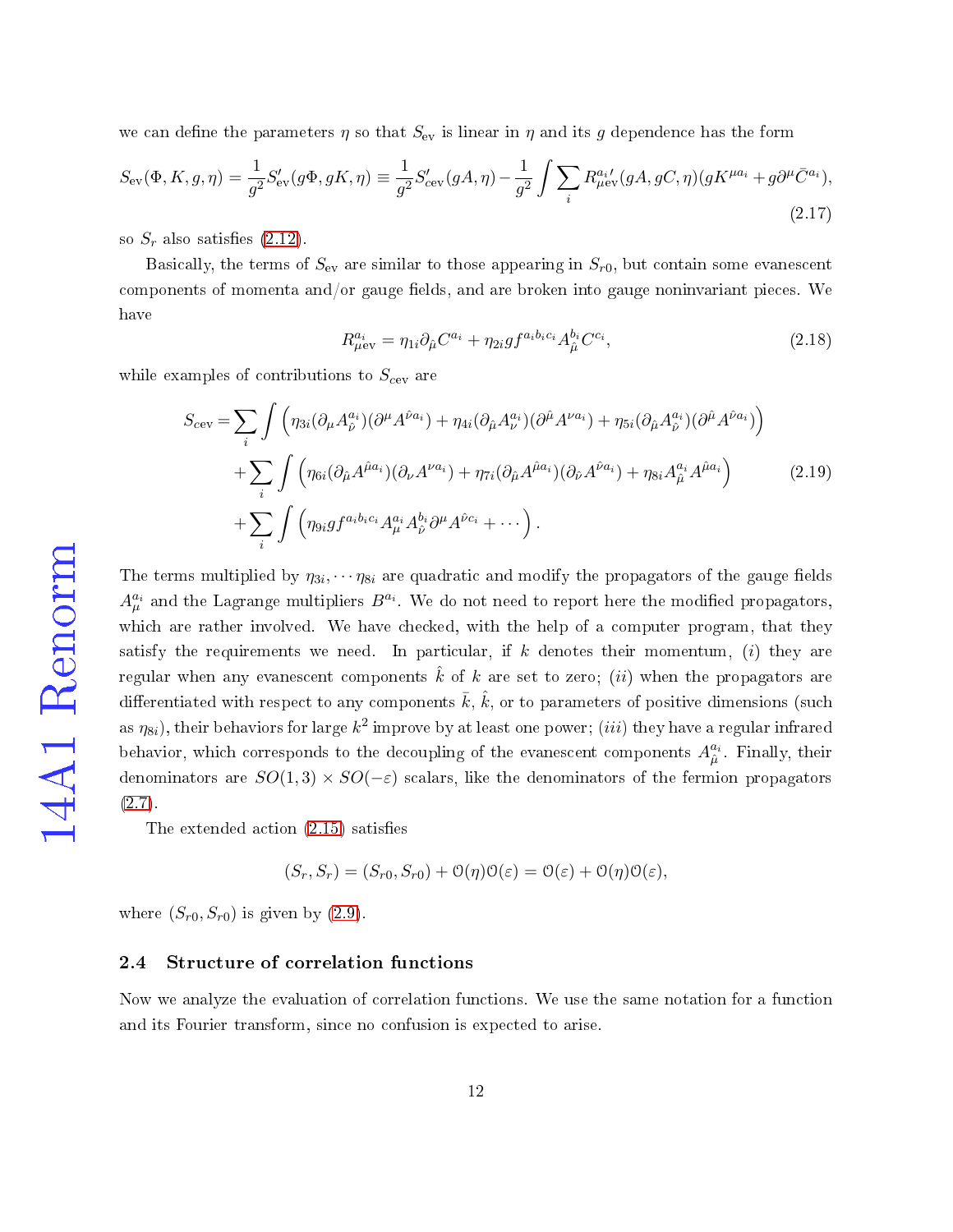In momentum space, the terms of the classical action can be written in the form

<span id="page-12-0"></span>
$$
\int \left(\prod_{i=1}^{n+r} \frac{\mathrm{d}^D k_i}{(2\pi)^D} \right) \Phi^{\alpha_1}(k_1) \cdots \Phi^{\alpha_n}(k_n) K_{\beta_1}(k_{n+1}) \cdots K_{\beta_r}(k_{n+r}) T^{\beta_1 \cdots \beta_r}_{\mu_1 \cdots \mu_p \alpha_1 \cdots \alpha_n} G^{\mu_1 \cdots \mu_p}(k_1, \cdots, k_{n+r}),
$$
\n(2.20)

where  $k_1, \dots, k_{n+r}$  are the external momenta. The constants  $T^{\beta_1 \dots \beta_r}_{\mu_1 \dots \mu_p \alpha_1 \dots \alpha_n}$  collect all tensors  $\eta_{\mu\nu}$ ,  $\varepsilon_{\mu\nu\rho\sigma}$ ,  $\delta_{\hat\mu\hat\nu}$ ,  $\gamma$  matrices, structure constants  $f^{abc}$  and matrices  $T^a$ . In particular, every projector onto hat components of momenta, fields and sources is moved inside  $T^{\beta_1 \cdots \beta_r}_{\mu_1 \cdots \mu_p \alpha_1 \cdots \alpha_n}$ . Momentum conservation ensures that

<span id="page-12-2"></span>
$$
G^{\mu_1\cdots\mu_p}(k_1,\cdots,k_{n+r}) = (2\pi)^D \delta^{(D)}(P) \tilde{G}^{\mu_1\cdots\mu_p}(k_1,\cdots,k_{n+r}), \qquad P = \sum_{i=1}^{n+r} k_i,
$$
 (2.21)

where the tensors  $\tilde{G}^{\mu_1\cdots\mu_p}$  are polynomials that depend on  $n+r-1$  external momenta.

Propagators can be decomposed as sums of terms of the form

<span id="page-12-1"></span>
$$
T'_{\mu_1\cdots\mu_p\alpha_1\alpha_2} \frac{N^{\mu_1\cdots\mu_p}_{\text{prop}}(k)}{D_{\text{prop}}(k)},
$$
\n(2.22)

where  $T'_{\mu_1\cdots\mu_p\alpha_1\alpha_2}$  is a constant tensor,  $N_{\text{prop}}^{\mu_1\cdots\mu_p}(k)$  is a polynomial  $SO(1, D - 1)$  tensor, and  $D_{\text{prop}}(k)$  is a polynomial  $SO(1,3)\times SO(-\varepsilon)$  scalar. The reason why  $D_{\text{prop}}(k)$  is not fully  $SO(1,D-\varepsilon)$ 1) invariant is that the regularized propagators do not have  $SO(1, D-1)$ -scalar denominators, due to the parameters  $\varsigma_I$  of formula [\(2.7\)](#page-6-1) and the parameters  $\eta$  provided by the extension  $S_{r0} \to S_r$ discussed above.

The Feynman diagrams of  $\Gamma$  and  $\mathcal A$  have structures inherited from the structures [\(2.20\)](#page-12-0) and [\(2.22\)](#page-12-1) of the vertices and propagators. They can be written as sums of contributions of the form [\(2.20\)](#page-12-0), with tensors  $G^{\mu_1\cdots\mu_p}$  that satisfy [\(2.21\)](#page-12-2), but now  $\tilde{G}^{\mu_1\cdots\mu_p}$  are integrals over internal momenta p of rational functions

$$
\frac{N^{\mu_1\cdots\mu_p}(p,k)}{D(p,k)},\tag{2.23}
$$

where the polynomial  $N^{\mu_1\cdots\mu_p}(p,k)$  appearing in the numerator is an  $SO(1,D-1)$  tensor, and the polynomial  $D(p, k)$  appearing in the denominator is an  $SO(1, 3) \times SO(-\varepsilon)$  scalar. At  $\varsigma_{IJ} = \delta_{IJ}$ .  $\eta = 0$  the integrals  $\tilde{G}^{\mu_1 \cdots \mu_p}$  are full  $SO(1, D - 1)$  tensors. Note that  $\tilde{G}^{\mu_1 \cdots \mu_p}$  have a regular limit when the evanescent components  $\hat{k}$  of the external momenta k tend to zero.

For example, we can write

$$
\int \frac{d^D p}{(2\pi)^D} \frac{(\hat{p}^2)^2}{(\bar{p}^2 + \varsigma_I^2 \hat{p}^2 - m^2)^2 ((p - k)^2 - m^2)} = \delta_{\hat{\mu}\hat{\nu}} \delta_{\hat{\rho}\hat{\sigma}} \tilde{G}^{\mu\nu\rho\sigma}(k, m),
$$
\n(2.24)

where

$$
\tilde{G}^{\mu\nu\rho\sigma}(k,m) = \int \frac{\mathrm{d}^D p}{(2\pi)^D} \frac{p^{\mu} p^{\nu} p^{\rho} p^{\sigma}}{(\bar{p}^2 + \varsigma_I^2 \hat{p}^2 - m^2)^2 ((p-k)^2 - m^2)}.
$$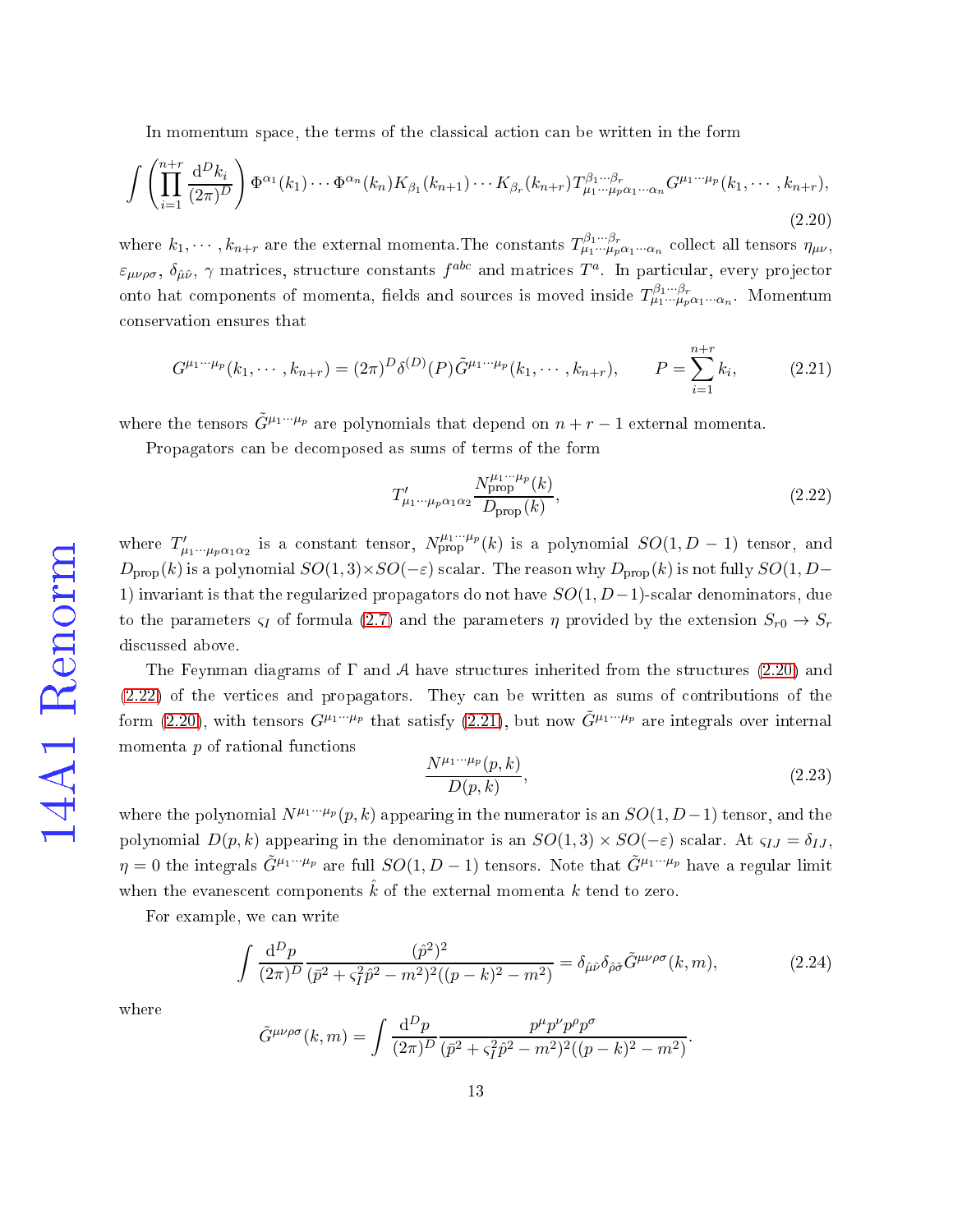Then we include  $\delta_{\hat\mu\hat\nu}\delta_{\hat\rho\hat\sigma}$  inside the constants  $T^{\beta_1\cdots\beta_r}_{\mu_1\cdots\mu_p\alpha_1\cdots\alpha_n}$ . The remaining completely symmetric tensor  $\tilde{G}^{\mu\nu\rho\sigma}(k,m)$  is an integral with the properties listed above.

It may be useful to write [\(2.20\)](#page-12-0) in the more compact form

<span id="page-13-0"></span>
$$
\int L_{\mu_1 \cdots \mu_p}(\Phi, K) G^{\mu_1 \cdots \mu_p}(k_1, \cdots, k_{n+r}), \qquad (2.25)
$$

and then organize the expressions  $L_{\mu_1\cdots\mu_p}(\Phi,K)$  by using the basis of fermion bilinears  $\bar\psi_1\gamma^{\rho_1\cdots\rho_k}\psi_2,$ and explicitly evaluate traces of spinor indices and contractions of Lorentz indices. At the end, all Lorentz indices appear in gauge fields, fermion bilinears, the tensor  $\varepsilon_{\mu\nu\rho\sigma}$  (if present) and  $G^{\mu_1\cdots\mu_p},$ and are contracted among one another, possibly after projections onto bar or hat components.

It is also convenient to expand

<span id="page-13-2"></span>
$$
G^{\mu_1\cdots\mu_p}(k) = \sum_i \Pi_i^{\mu_1\cdots\mu_p}(k) G_i(k) = (2\pi)^D \delta^{(D)}(P) \sum_i \Pi_i^{\mu_1\cdots\mu_p}(k) \tilde{G}_i(k), \tag{2.26}
$$

where  $G_i(k)$  and  $\tilde{G}_i(k)$  are  $SO(1,3) \times SO(-\varepsilon)$  scalars, and  $\Pi_i^{\mu_1 \cdots \mu_p}$  $\sum\limits_i^{\mu_1\cdots\mu_p}(k)$  are polynomials constructed with  $\eta_{\mu\nu}$ ,  $\varepsilon_{\mu\nu\rho\sigma}$ ,  $\delta_{\hat{\mu}\hat{\nu}}$  and the  $n+r-1$  independent momenta k. Then we can write the contribution  $(2.25)$  to  $\Gamma$  or A as

<span id="page-13-1"></span>
$$
\int L_i G^i,\tag{2.27}
$$

where

$$
L_i = L_{\mu_1\cdots\mu_p}(\Phi,K)\Pi_i^{\mu_1\cdots\mu_p}(k)
$$

are also  $SO(1,3) \times SO(-\varepsilon)$  scalars. After these operations, the Lorentz indices appear in gauge fields, fermion bilinears, momenta k and the tensor  $\varepsilon_{\mu\nu\rho\sigma}$ . They are contracted among themselves, possibly after projections onto bar or hat components. At this point, traces and index contractions must be evaluated explicitly, because they may produce factors  $\varepsilon$ , which are important for the expansions and limits that we are going to define.

The analytic expansion around  $\varepsilon = 0$  of [\(2.25\)](#page-13-0) or [\(2.27\)](#page-13-1) is defined by expanding the scalars  $G^{i}(k)$  in powers of  $\varepsilon$  without affecting the evanescent components of external momenta. The analytic limit is the order zero of the analytic expansion, once the poles in  $\varepsilon$  have been subtracted away. The formal limit  $\varepsilon \to 0$  is the limit where the evanescent components of gauge fields. external momenta and fermion bilinears are dropped. The *limit*  $\varepsilon \to 0$  is the analytic limit followed by the formal limit.

For the reasons explained above, the analytic and formal limits may be ambiguous in the convergent sector of the theory, but they are unambiguous in the divergent sector. More importantly, the limit  $\varepsilon \to 0$  is always unambiguous. Since the tensors  $G^{\mu_1\cdots\mu_p}$  are regular when any evanescent components  $\hat{k}$  of the external momenta k are set to zero, the formal limits of [\(2.25\)](#page-13-0) and [\(2.27\)](#page-13-1) are well-defined.

When we use the expressions " $\mathcal{O}(\varepsilon)$ " or "ev" we mean any quantity that vanishes in the limit  $\varepsilon \to 0$ . Clearly,  $ev = aev + fev$ .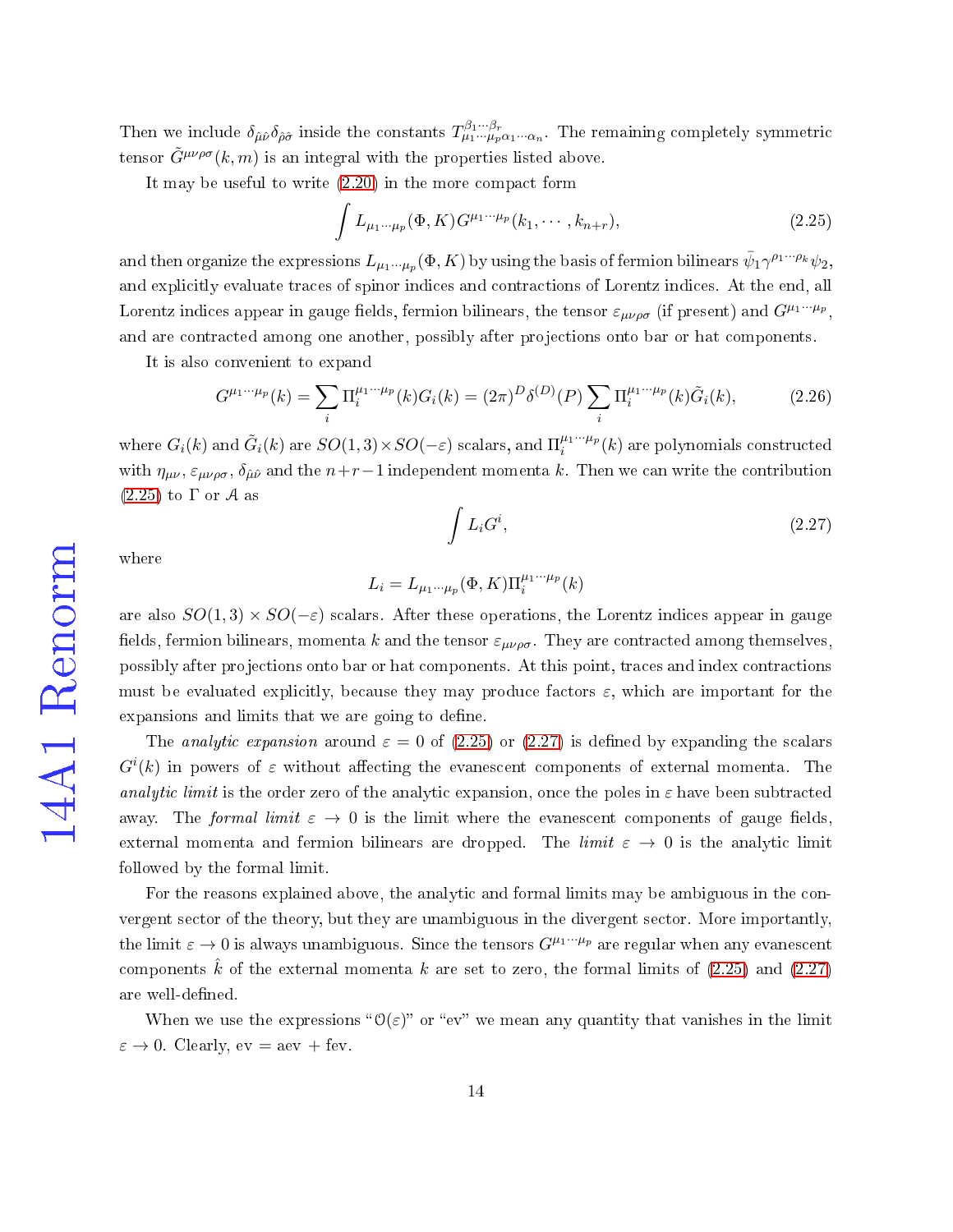#### 2.5 Locality of counterterms

Now we comment on the locality of counterterms. The forms of the regularized propagators ensure that a sufficient number of derivatives with respect to physical  $\bar{k}$  and/or evanescent  $\hat{k}$  components of external momenta  $k$  kills the overall divergences of Feynman diagrams. If we subtract the divergent evanescences, together with the ordinary divergences, up to some order  $n$ , then both ordinary divergences and divergent evanescences of order  $n + 1$  are polynomial in  $\overline{k}$  and  $\hat{k}$ . The  $S_{r0}$ -extension  $S_r = S_{r0} + S_{ev}$  of formula [\(2.15\)](#page-10-0) allows us to subtract all of them in a way that is efficient for the proof of the Adler-Bardeen theorem.

To complete the analysis it is useful to describe what happens if for some reason we do not subtract some divergent evanescences. We use the abbreviations "loc" and "nl" to denote local and nonlocal contributions, respectively. At one loop we miss counterterms of the form

<span id="page-14-0"></span>
$$
\hbar \frac{\text{loc few}}{\varepsilon}.\tag{2.28}
$$

Consequently, at two loops we also miss counterterms for subdivergences. Using the vertex [\(2.28\)](#page-14-0) inside one-loop diagrams we get contributions of the form

<span id="page-14-1"></span>
$$
\hbar^2 \left( \frac{\text{loc new}}{\varepsilon} + \frac{\text{loc few}}{\varepsilon} + \text{nl} \right) + \hbar^2 \left( \frac{\text{loc few}}{\varepsilon^2} + \frac{\text{nl few}}{\varepsilon} + \text{nl few} \right). \tag{2.29}
$$

The first three terms are generated when the formal evanescence enters the diagram, is converted into a factor  $\varepsilon$  and simplifies a pole in  $\varepsilon$ . Symbolically, we express this occurrence (which is the basic mechanism that originates potential anomalies) as

<span id="page-14-3"></span>
$$
fev \cap one-loop \to \hbar \left( loc \text{ new } + \text{ loc } \text{ few } + \mathcal{O}(\varepsilon) \text{ nl} \right). \tag{2.30}
$$

The last three terms of [\(2.29\)](#page-14-1) describe what happens when the formal evanescence remains outside the diagram.

The first term of  $(2.29)$  must be subtracted, so the missing counterterms at two loops are

<span id="page-14-2"></span>
$$
\hbar^2 \frac{\text{loc few}}{\varepsilon^2}, \qquad \hbar^2 \frac{\text{loc few}}{\varepsilon}, \qquad \hbar^2 \frac{\text{nl few}}{\varepsilon}. \tag{2.31}
$$

Even if the last term of this list is nonlocal, we still have no problem, since the residues of the poles in  $\varepsilon$  are formally evanescent. However, when we use the first and third terms of [\(2.31\)](#page-14-2) inside one-loop diagrams, the formal evanescence can simplify another pole, by the mechanism [\(2.30\)](#page-14-3), and give

$$
\hbar^3 \frac{{\rm n}{\rm l}\,\,{\rm nev}}{\varepsilon}+\hbar^3 \frac{{\rm n}{\rm l}\,\,{\rm fev}}{\varepsilon^2}+\hbar^3 \frac{{\rm n}{\rm l}\,\,{\rm fev}}{\varepsilon}+\hbar^3 {\rm n}{\rm l}
$$

plus local poles. We see that nonlocal, nonevanescent divergences appear at three loops. These are only partially compensated by analogous contributions originated by the subtraction of the first term of  $(2.29)$ . Those due to the first term of  $(2.31)$ , in particular, do not seem to disappear.

On the other hand, it is safe to subtract the divergent evanescences order by order, together with nonevanescent divergences. In this paper we adopt this prescription.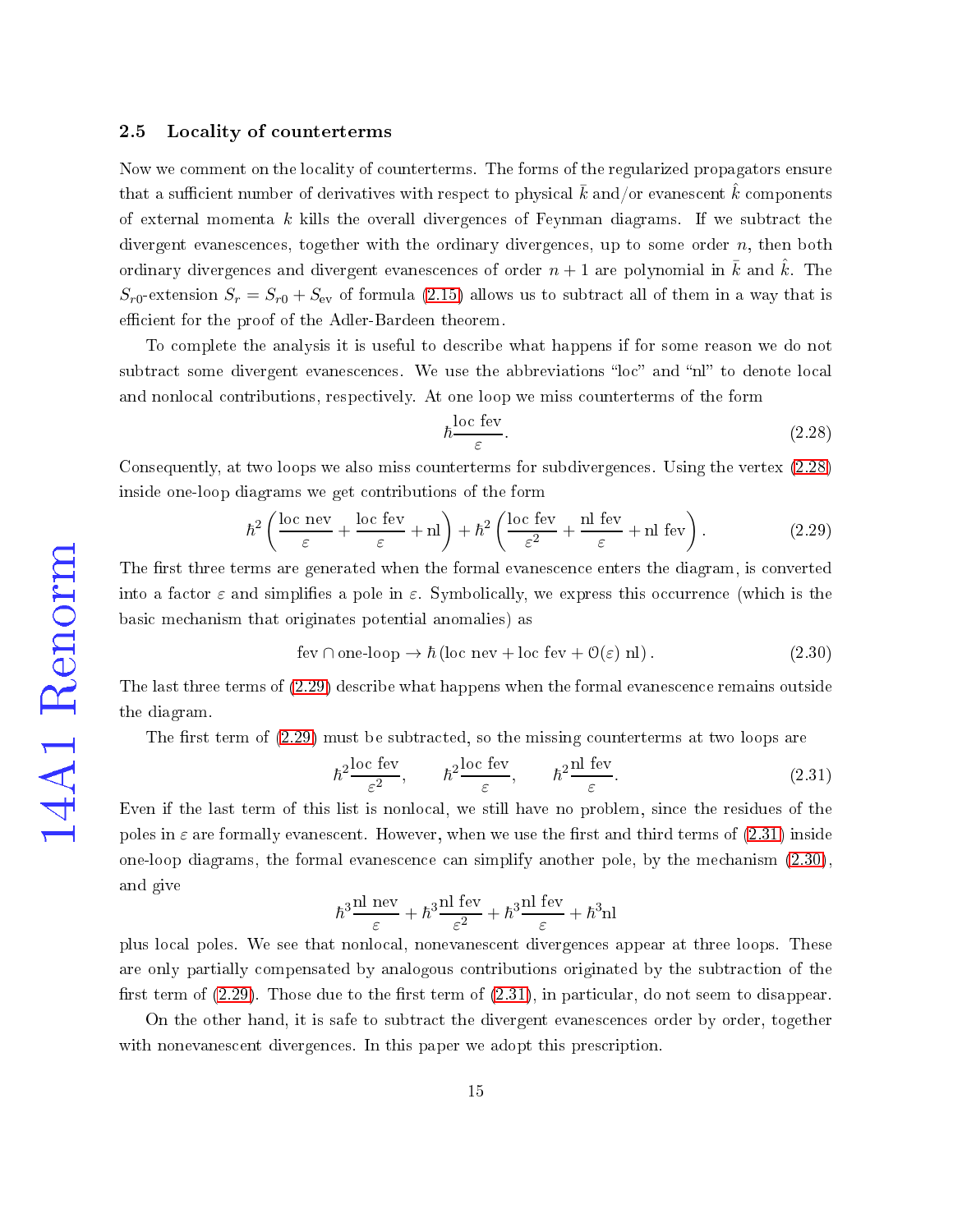#### $2.6\,$ Properties of the antiparentheses

Now we study how divergences and evanescences propagate through the antiparentheses. Indeed, in the proofs of renormalizability to all orders and the Adler-Bardeen theorem, it is necessary to extract divergent parts of antiparentheses such as  $A = (\Gamma, \Gamma)$  or  $(\Gamma, \mathcal{A})$ . This operation is not as simple as it sounds, because we must be sure that the antiparentheses themselves do not generate poles or factors of  $\varepsilon$ , in order to be able to say that, for example, the divergent part of  $(S_r, \Gamma^{(1)})$ is equal to  $(S_r, \Gamma_{div}^{(1)})$ , where  $\Gamma^{(1)}$  it the one-loop contribution to  $\Gamma$  and  $\Gamma_{div}^{(1)}$  is the divergent part of  $\Gamma^{(1)}$ . Specifically, we prove that

(i) the antiparentheses  $(X_{\text{conv}}, Y_{\text{conv}})$  of convergent functionals  $X_{\text{conv}}$  and  $Y_{\text{conv}}$  are convergent;

(ii) the antiparentheses  $(X_{\text{conv}}, Y_{\text{ev}})$  of convergent functionals  $X_{\text{conv}}$  and evanescent functionals Yev are evanescent;

(iii) the antiparentheses  $(X, Y)$  do not generate either poles in  $\varepsilon$  or factors of  $\varepsilon$  if  $X, Y$  and  $(X, Y)$  do not involve products of two or more fermion bilinears.

For the uses we have in mind it is convenient to rephrase property  $(iii)$  more explicitly as

(iii') the antiparentheses  $(X_A, Y_B)$  of functionals  $X_A$  and  $Y_B$  with the properties specified by their subscripts A and B, satisfy the identities

<span id="page-15-1"></span>
$$
(X_{\text{fev}}, Y_{\text{nev/fev}}) = \text{fev}, \qquad (X_{\text{divev}}, Y_{\text{nev/fev/divev}}) = \text{divev}, \qquad (X_{\text{ev}}, Y_{\text{fev}}) = \text{ev},
$$
  

$$
(X_{\text{nev}}, Y_{\text{div}})|_{\text{div}} = (X_{\text{nev}}, Y_{\text{div}}), \qquad (X_{\text{nev}}, Y_{\text{nev}})|_{\text{nev}} = (X_{\text{nev}}, Y_{\text{nev}}),
$$
  

$$
(X_{\text{new}}, Y_{\text{new div}})|_{\text{new div}} = (X_{\text{new}}, Y_{\text{new div}}),
$$
  
(2.32)

as long as  $X_A$ ,  $Y_B$  and  $(X_A, Y_B)$  do not involve products of two or more fermion bilinears.

To prove these properties it is convenient to write the antiparentheses in momentum space. We have

<span id="page-15-0"></span>
$$
\int d^D x \frac{\delta_r X}{\delta \Phi^\alpha(x)} \frac{\delta_l Y}{\delta K_\alpha(x)} = \int \frac{d^D p}{(2\pi)^D} \frac{\delta_r X}{\delta \Phi^\alpha(p)} \frac{\delta_l Y}{\delta K_\alpha(-p)}\tag{2.33}
$$

and a similar relation obtained by exchanging  $\Phi$  and K. Let us write formulas [\(2.27\)](#page-13-1) for X, Y and  $(X, Y)$  as

$$
X = \int L_i X G_X^i, \qquad Y = \int L_j Y G_Y^j, \qquad (X, Y) = \int L_{ij(X, Y)} G_{XY}^{ij}.
$$

Using  $(2.26)$  we find that the p integral of formula  $(2.33)$  can be readily done and gives

$$
G_{XY}^{ij} = (2\pi)^D \delta^{(D)}(P) \tilde{G}_X^i \tilde{G}_Y^j,
$$

where P is the total momentum of  $\tilde{G}_X^i$  plus the one of  $\tilde{G}_Y^j$ . We see that the scalar "cores"  $G^i$ of correlation functions just multiply each other in momentum space, which cannot generate new poles in  $\varepsilon$  or factors of  $\varepsilon$ .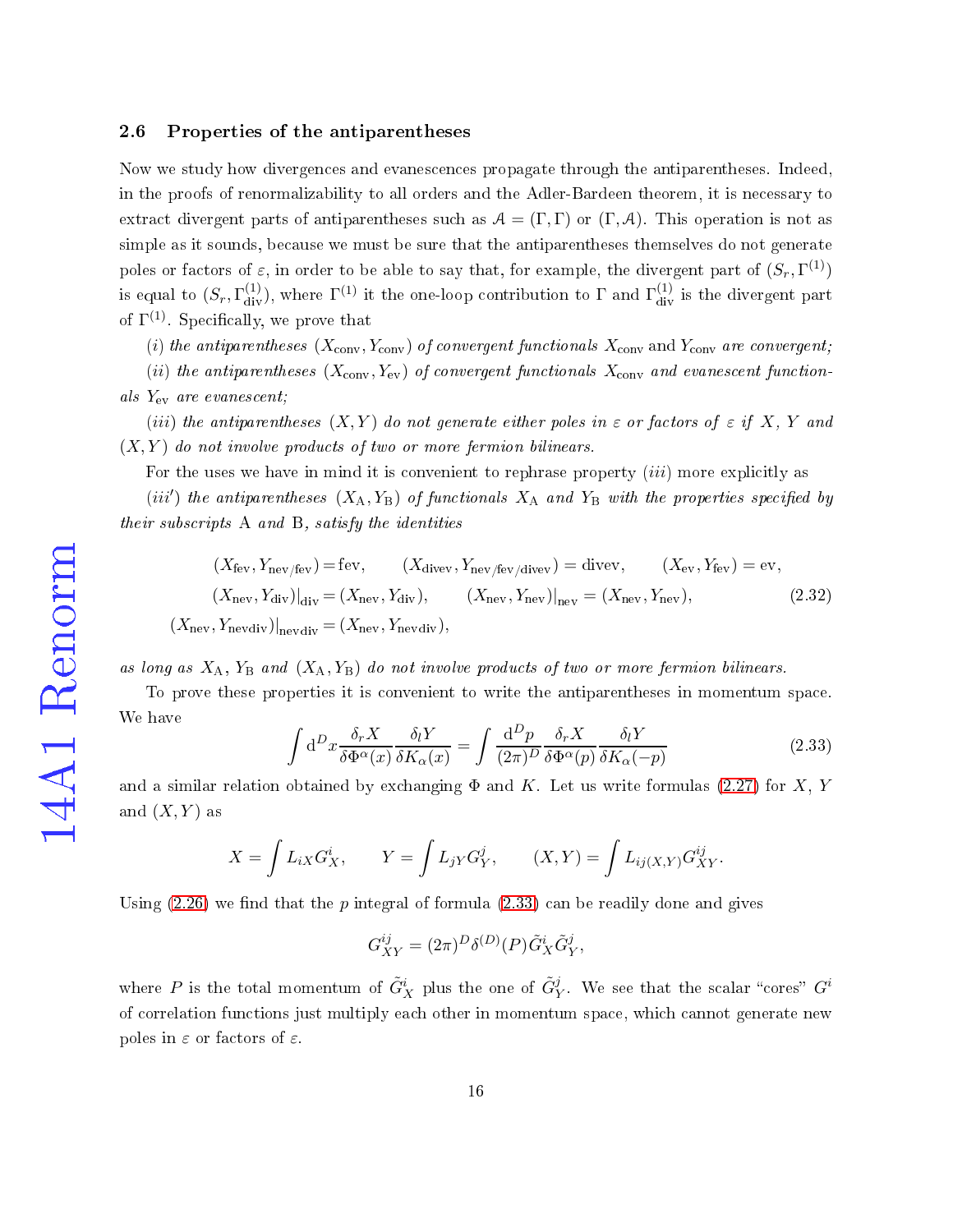It remains to study the relation between  $L_{ij(X,Y)}$  and  $L_{iX}$ ,  $L_{jY}$ . The antiparentheses can produce index contractions by means the paired functional derivatives  $\delta/\delta A_\mu$ - $\delta/\delta K^\mu$  and  $\delta/\delta \psi$ - $\delta/\delta K_\psi$ . Clearly, no such operations can generate poles in  $\varepsilon$ . This observation is sufficient to prove statements  $(i)$  and  $(ii)$ .

As far as statement *(iii)* is concerned, we must assume that the functionals X, Y and  $(X, Y)$ do not involve products of two or more fermion bilinears. Therefore, they are free of ambiguities of type [\(2.14\)](#page-9-0). The contraction of Lorentz indices brought by  $\delta/\delta A_\mu$  and  $\delta/\delta K^\mu$  gives a tensor  $\eta^{\mu\nu}$  with mixed indices (namely one index from X and one index from Y). The contraction of spinorial indices brought by  $\delta/\delta\psi$  and  $\delta/\delta K_{\psi}$  gives structures such as

$$
\bar{\psi}_1\gamma^{\rho_1\cdots\rho_k}\gamma^{\sigma_1\cdots\sigma_l}\psi_2,
$$

where the  $\rho$  indices come from X and the  $\sigma$  indices come from Y. Anticommuting the  $\gamma$ 's we can rearrange the indices so that  $\rho_1 < \rho_2 < \cdots < \rho_k$  and  $\sigma_1 < \sigma_2 < \cdots < \sigma_l$ . Reordering the indices we may get minus signs from further anticommutations or from squares of  $\gamma$  matrices with identical indices. In the end, we get a formula like

$$
\bar{\psi}_1\gamma^{\rho_1\cdots\rho_k}\gamma^{\sigma_1\cdots\sigma_l}\psi_2=\sum\pm\bar{\psi}_1\gamma^{\rho_1\cdots\check{\rho}_m\cdots\rho_k\sigma_1\cdots\check{\sigma}_n\cdots\sigma_l}\psi_2\prod\eta^{\rho_m\sigma_n},
$$

where the breves denote missing indices that go into the tensors  $\eta^{\mu\nu}$ . Again, we get only tensors  $\eta^{\mu\nu}$  with mixed indices. We recall that all Lorentz indices, possibly after projection onto bar or hat components, are contracted with gauge fields, fermion bilinears, momenta and possibly  $\varepsilon_{\mu\nu\rho\sigma}$ . and that, by assumption, no products of two or more fermion bilinears are involved. Then it is obvious that the contractions originated by the antiparentheses cannot produce  $\varepsilon$  factors. Using these properties it is easy to check that identities  $(2.32)$  hold, so statement  $(iii)$  is also proved.

Statement (iii) also says that the antiparentheses cannot convert formal  $\varepsilon$  evanescences into analytic ones. It applies, for example, to local functionals X and Y that are equal to the integrals of functions of dimensions  $n_X, n_Y \leq 5$ , such that  $n_X + n_Y \leq 8$ , because then X, Y and  $(X, Y)$ cannot contain products of two or more fermion bilinears. In the paper we will apply statement (*iii*) to the divergent contributions to  $\Gamma$  and the first nonvanishing contributions to the anomaly functional  $\mathcal A$  of  $(3.10)$ .

### 3 DHD regularization

The dimensional regularization alone does not provide the subtraction scheme where the cancellation of gauge anomalies is manifest to all orders. To find the right scheme, we modify the regularization technique by adding higher-derivative terms that preserve gauge invariance in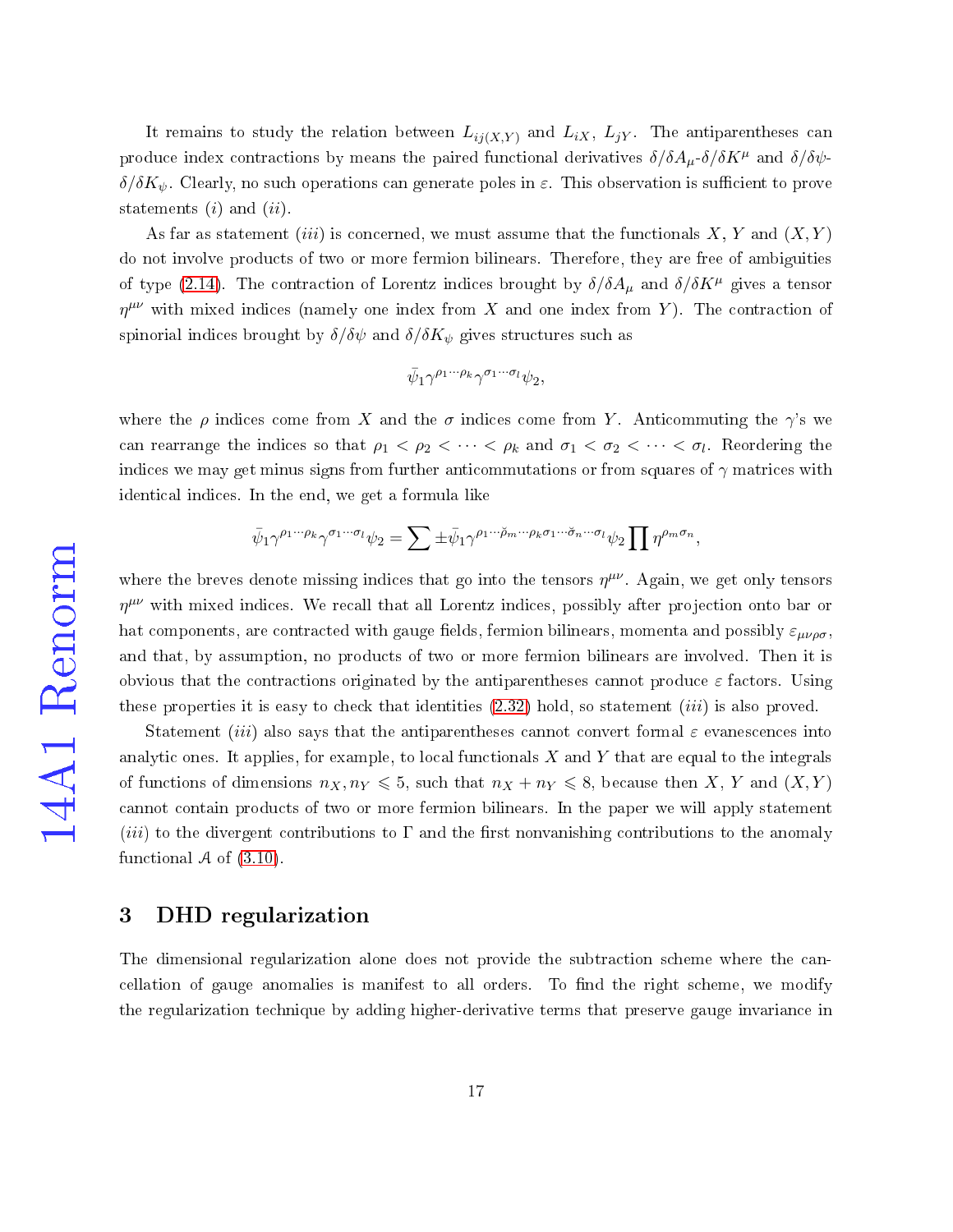$D = 4$ . We take the non-gauge-fixed regularized classical action

<span id="page-17-0"></span>
$$
S_{c\Lambda} = S_c + S_{LR} - \frac{1}{4} \int F^a_{\mu\nu} \left(\frac{D^2}{\Lambda^2}\right)^8 F^{a\mu\nu} + \sum_I \int \bar{\psi}_L^I \psi \left(\frac{D^2}{\Lambda^2}\right)^3 \psi_L^I + S_{\Lambda LR},\tag{3.1}
$$

where

<span id="page-17-1"></span>
$$
S_{\text{ALR}} = \sum_{I} \int \bar{\psi}^{I} \imath \partial \left(\frac{\partial^{2}}{\Lambda^{2}}\right)^{3} \psi^{I} - \sum_{I} \int \bar{\psi}_{L}^{I} \imath \partial \left(\frac{\partial^{2}}{\Lambda^{2}}\right)^{3} \psi_{L}^{I}.
$$
 (3.2)

The higher-derivative structures of [\(3.1\)](#page-17-0) and [\(3.2\)](#page-17-1) are chosen to simplify the arguments of our derivations.

We gauge fix  $S_{c\Lambda}$  using modified gauge-fixing functions of the form

$$
\mathcal{G}_{\Lambda}^{a_{i}} = Q\left(\square\right)\partial^{\mu}A_{\mu}^{a_{i}}, \qquad Q\left(\square\right) = 1 + \frac{\lambda'}{\Lambda^{16}}\square^{8},\tag{3.3}
$$

and a modified gauge fermion

$$
\Psi_{\Lambda}(\Phi) = \sum_{i} \int \bar{C}^{a_i} \left( \mathcal{G}_{\Lambda}^{a_i} + \frac{1}{2} P_i \left( \Box \right) B^{a_i} \right), \qquad P_i \left( \Box \right) = \xi_i + \frac{\xi'}{\Lambda^{16}} \Box^8,
$$

where  $\lambda'$  and  $\xi'$  are other (dimensionless) gauge-fixing parameters.

Finally, we add

$$
S_{\text{Aev}} = S_{\text{cev}}(A) - \int \sum_{i} R_{\mu\text{ev}}^{a_i}(A, C) \left( K^{\mu a_i} + Q\left(\Box\right) \partial^{\mu} \bar{C}^{a_i} \right),
$$

which differs from  $S_{ev}$  only because the combinations  $K^{\mu a_i} + \partial^{\mu} \bar{C}^{a_i}$  are replaced by  $K^{\mu a_i}$  +  $Q\left(\Box\right)\partial^{\mu}\bar{C}^{a_i}.$ 

The regularized gauge-fixed action reads

<span id="page-17-2"></span>
$$
S_{\Lambda}(\Phi, K) = S_{c\Lambda} + S_{\Lambda \text{ev}} + (S_K, \Psi_{\Lambda}) + S_K, \tag{3.4}
$$

where  $S_K$  is the same as before, and satisfies

<span id="page-17-3"></span>
$$
(S_{\Lambda}, S_{\Lambda}) = 2g \int C^{a} \left( (\partial_{\hat{\mu}} h_{IJ} (\partial^2) \bar{\psi}_R^I) i \gamma^{\hat{\mu}} T^a \psi_L^J + \bar{\psi}_L^I T^a i \hat{\partial} h_{JI}^* (\partial^2) \psi_R^J \right) + \mathcal{O}(\eta) \mathcal{O}(\varepsilon), \tag{3.5}
$$

where  $h_{IJ}(\partial^2) = (\varsigma_{IJ}\Lambda^6 + \delta_{IJ}(\partial^2)^3)/\Lambda^6$ . The reason why it is useful to separate the terms proportional to the parameters  $\eta$  will become clear later.

It is straightforward to derive the propagators and check that the ones of gauge fields.  $\langle A_\mu(k) A_\nu(-k) \rangle_0$ , and the ones of ghosts,  $\langle C(k) \overline{C}(-k) \rangle_0$ , fall off as  $1/(k^2)^9$  for large momenta k, while the propagators  $\langle A(k)B(-k)\rangle_0$  fall off as  $k/(k^2)^9$ , and  $\langle B(k)B(-k)\rangle_0$  as  $1/(k^2)^8$ . For example, in the "Feynman gauge"  $\xi_i = \lambda' = \xi' = 1$  at  $\eta = 0$  we have

$$
\langle A_{\mu}(k) A_{\nu}(-k) \rangle_0 = -\frac{i\eta_{\mu\nu}}{k^2 Q(-k^2)}, \qquad \langle C(k)\bar{C}(-k) \rangle_0 = \frac{i}{k^2 Q(-k^2)}.
$$
 (3.6)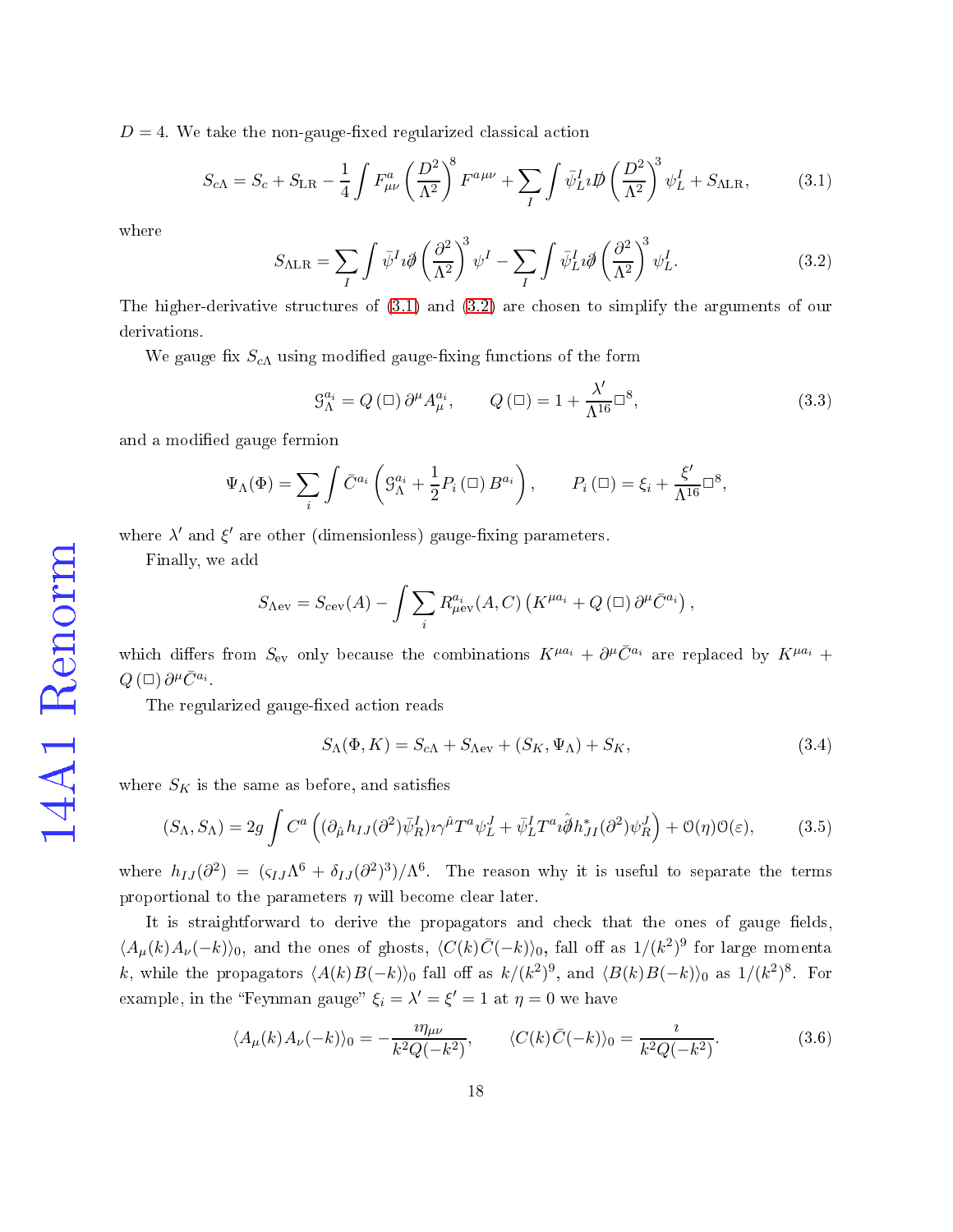The fermion propagators, on the other hand, fall off as  $p/(p^2)^4$ .

For a while we need to work at finite  $\Lambda$ , where the action  $S_\Lambda$  is super-renormalizable. To make its super-renormalizability manifest, it is convenient to parametrize it so that the  $\Lambda$  denominators cancel out. Let us first ignore the terms  $S_{\text{Aev}}$ . We define tilde fields and tilde parameters as

$$
\tilde{A}^a_\mu = \frac{A^a_\mu}{\Lambda^8}, \qquad \tilde{\psi}^I = \frac{\psi^I}{\Lambda^3}, \qquad \tilde{g} = \Lambda^8 g, \qquad \tilde{\zeta}_i = \Lambda^{16} \zeta_i,\tag{3.7}
$$

and  $\tilde{r}_i = r_i$ . The covariant derivatives remain  $\Lambda$  independent. To cancel the  $\Lambda$  denominators of the gauge-fixing sector we define  $\tilde{\overline{C}}^a = \overline{C}^a/\Lambda^8$ ,  $\tilde{B}^a = B^a/\Lambda^8$  and  $\tilde{C}^a = C^a/\Lambda^8$ . Finally, we define the tilde sources

$$
(\tilde{K}^{\mu a}, \tilde{K}^a_C, \tilde{K}^a_{\overline{C}}, \tilde{K}^a_B, \tilde{K}^I_{\psi}, \tilde{\overline{K}}^I_{\psi}) = (\Lambda^8 K^{\mu a}, \Lambda^8 K^a_C, \Lambda^8 K^a_{\overline{C}}, \Lambda^8 K^a_B, \Lambda^3 K^I_{\psi}, \Lambda^3 \overline{K}^I_{\psi}),
$$

so the tilde map is a canonical transformation combined with a redenition of parameters.

As far as  $S_{\text{Aev}}$  is concerned, using [\(2.17\)](#page-11-0) and the linearity in  $\eta$  we can write it as

$$
\tilde{S}_{\Lambda \text{ev}} = \frac{1}{\tilde{g}^2} S_{\text{cev}}'(\tilde{g}\tilde{A}, \Lambda^{16}\eta) - \frac{1}{\tilde{g}^2} \sum_{i} \int R_{\mu \text{ev}}^{a_i}(\tilde{g}\tilde{A}, \tilde{g}\tilde{C}, \eta) \left(\tilde{g}\tilde{K}^{\mu a_i} + \tilde{g}\tilde{Q}(\square)\partial^{\mu}\tilde{\overline{C}}^{a_i}\right),\tag{3.8}
$$

where  $\tilde{Q}(\Box) = \Lambda^{16} + \lambda' \Box^8$ .

In the tilde parametrization the full action reads

$$
\tilde{S}_{\Lambda}(\tilde{\Phi}, \tilde{K}) \equiv S_{\Lambda}(\Phi(\tilde{\Phi}), K(\tilde{K})) = -\frac{1}{4} \sum_{i} \int \tilde{F}_{\mu\nu}^{a_{i}} \left( \tilde{\zeta}_{i} + (\tilde{D}^{2})^{8} \right) \tilde{F}^{a_{i} \mu\nu} \n+ \int \tilde{\psi}_{L}^{I} \tilde{\mu} \left( \Lambda^{6} + (\tilde{D}^{2})^{3} \right) \tilde{\psi}_{L}^{I} + \int \tilde{\psi}_{R}^{I} \tilde{\psi} \left( \Lambda^{6} + (\partial^{2})^{3} \right) \tilde{\psi}_{R}^{I} \n+ \int \tilde{\psi}_{R}^{I} \tilde{\psi} \left( \varsigma_{IJ} \Lambda^{6} + \delta_{IJ} (\partial^{2})^{3} \right) \tilde{\psi}_{L}^{J} + \int \tilde{\psi}_{L}^{I} \tilde{\psi} \left( \varsigma_{JI}^{*} \Lambda^{6} + \delta_{IJ} (\partial^{2})^{3} \right) \tilde{\psi}_{R}^{J} \n+ \sum_{i} \int \tilde{B}^{a_{i}} \tilde{Q} \left( \square \right) \partial^{\mu} \tilde{A}_{\mu}^{a_{i}} + \frac{1}{2} \sum_{i} \int \tilde{B}^{a_{i}} \tilde{P}_{i} \left( \square \right) \tilde{B}^{a_{i}} - \sum_{i} \int \tilde{\tilde{C}}^{a_{i}} \tilde{Q} \left( \square \right) \partial^{\mu} \tilde{D}_{\mu} \tilde{C}^{a_{i}} \n- \int R^{\alpha} (\tilde{\Phi}, \tilde{g}) \tilde{K}_{\alpha} + \tilde{S}_{\Lambda \text{ev}},
$$
\n(3.9)

where  $\tilde{P}_i(\square) = \tilde{\xi}_i + \xi' \square^8$ ,  $\tilde{\xi}_i = \xi_i \Lambda^{16}$ .

The DHD-regularized generating functional  $Z_{\Lambda}$  reads

$$
Z_{\Lambda}(J,K) = \int [\mathrm{d}\Phi] \exp\left(iS_{\Lambda}(\Phi,K) + i \int \Phi^{\alpha} J_{\alpha}\right) = \exp iW_{\Lambda}(J,K),
$$

and the generating functional  $\Gamma_{\Lambda}(\Phi, K) = W_{\Lambda}(J, K) - \int \Phi^{\alpha} J_{\alpha}$  of one-particle irreducible diagrams is the Legendre transform of  $W_{\Lambda}(J, K)$  with respect to J. Since no one-particle irreducible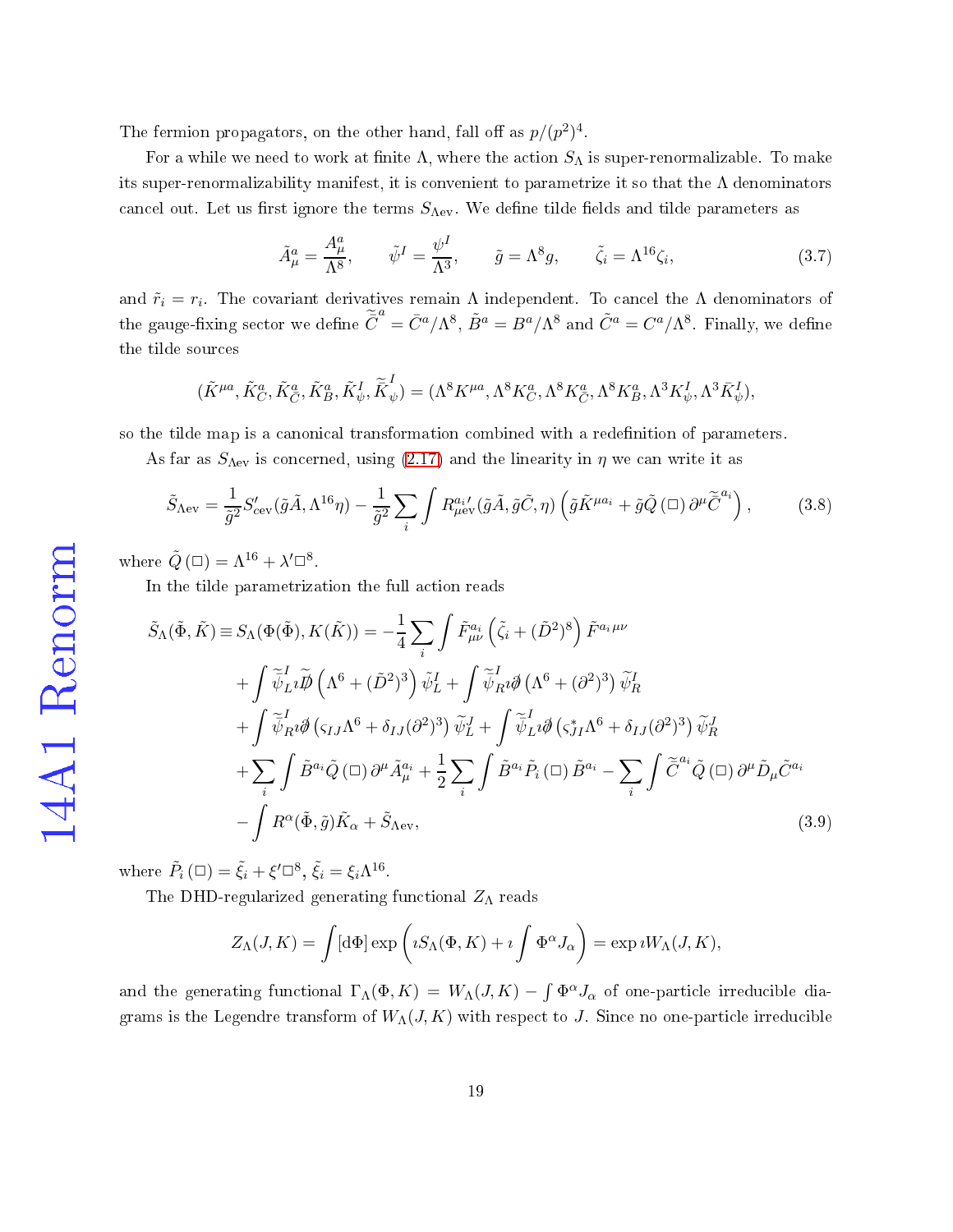diagrams with external legs  $\psi_R$ ,  $\bar{\psi}_R$  can be constructed, the action  $S_\Lambda$  and the Γ functional Γ $_\Lambda$ depend on  $\psi_R$ ,  $\bar{\psi}_R$  in exactly the same way. The DHD-regularized anomaly functional is

<span id="page-19-0"></span>
$$
\mathcal{A}_{\Lambda} = (\Gamma_{\Lambda}, \Gamma_{\Lambda}) = \langle (S_{\Lambda}, S_{\Lambda}) \rangle_{S_{\Lambda}}.
$$
\n(3.10)

When we switch to the tilde parametrization we write  $\tilde{Z}_\Lambda$ ,  $\tilde{W}_\Lambda$ ,  $\tilde{\Gamma}_\Lambda$  and  $\tilde{\mathcal{A}}_\Lambda$ . See appendix B for the proof of the last equality of [\(3.10\)](#page-19-0).

The tilde action  $\tilde S_\Lambda$  is polynomial in  $\Lambda,$  has properly normalized propagators and contains only parameters of nonnegative dimensions in units of mass. However, the tilde fields have negative dimensions, which in principle may jeopardize the (super)renormalizability we want to prove. Precisely, we have

$$
[\tilde{A}] = [\tilde{\tilde{C}}] = [\tilde{C}] = -7,
$$
  $[\tilde{B}] = -6,$   $[\tilde{\psi}] = -\frac{3}{2},$   $[\tilde{g}] = 8,$ 

while  $[\tilde{K}^{a\mu}]=[\tilde{K}^{a}_{C}]=i\tilde{K}^{a}_{C}]=10$ ,  $[\tilde{K}_{B}]=9$  and  $[\tilde{K}_{\psi}]=9/2$ . The problem is solved as follows. Since  $S_\Lambda$  has the form [\(2.12\)](#page-8-0), the  $\tilde{g}$  structure of  $\tilde{S}_\Lambda$  is the tilde version of (2.12). The tilde version of formula [\(2.13\)](#page-8-1) ensures that the counterterms have the  $\tilde{g}$  structure

<span id="page-19-1"></span>
$$
\sum_{L\geqslant 1} \tilde{g}^{2(L-1)} F_L(\tilde{g}\tilde{\Phi}, \tilde{g}\tilde{K}),\tag{3.11}
$$

where the L-loop local functionals  $F_L$  depend polynomially on the other dimensionful parameters of the theory. Then we see that the theory is indeed superrenormalizable, because the dimensions of all products  $\tilde{g}\tilde{\Phi}$  and  $\tilde{g}\tilde{K}$  are strictly positive.

#### 3.1The DHD limit

The basic idea behind the DHD regularization is to "first send  $\varepsilon$  to zero, then  $\Lambda$  to infinity". However, we must formulate the rules of such limits more precisely, since certain caveats demand attention. We distinguish the *higher-derivative theory* from the *final theory*. The higher-derivative theory is the one defined by the classical action  $S_{\Lambda}$  (or  $\tilde{S}_{\Lambda}$ , if we use the tilde parametrization), where the scale  $\Lambda$  is kept fixed and treated like any other parameter, instead of a cutoff. It is super-renormalizable and regularized by the dimensional technique. Its divergences, which are poles in  $\varepsilon$ , are subtracted in the next section using the minimal subtraction scheme. The final theory is obtained by taking the limit  $\Lambda \to \infty$  on the renormalized higher-derivative theory, after subtracting the  $\Lambda$  divergences that emerge in that limit.

Having already expanded in  $\varepsilon$ , we may wonder what types of divergences appear in the final theory. We have products  $\Lambda^k \ln^{k'} \Lambda$  of powers and logarithms of  $\Lambda$ , but we also have terms that are evanescent in  $\varepsilon$  and divergent in  $\Lambda$ . To understand what to do with these, we distinguish two types of them, according to whether the  $\varepsilon$  evanescence is analytic or formal.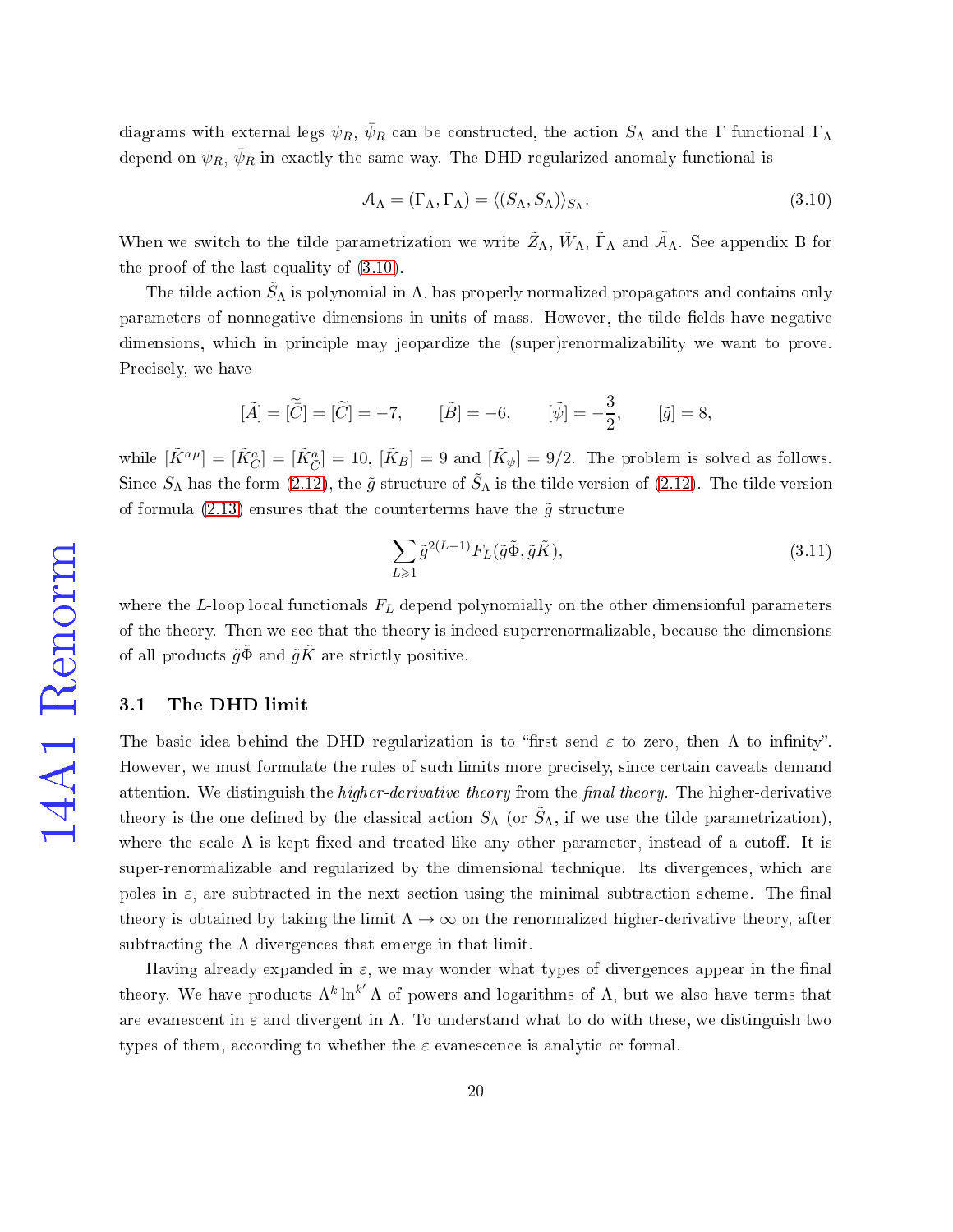(*i*) First, consider analytic evanescences in  $\varepsilon$  multiplied by products  $\Lambda^k \ln^{k'} \Lambda$ , such as  $\varepsilon \Lambda^2 \ln \Lambda$ . Since we first send  $\varepsilon$  to zero, these quantities are not true divergences and must be neglected. In any case, they cannot be subtracted away, because the theorem of locality of counterterms does not apply to them. Consider for example the integral

$$
\int \frac{d^D p}{(2\pi)^D} \frac{\Lambda^4}{(p^2 + m^2)(\Lambda^4 + (p^2)^2)} = \frac{\Lambda^{4-\varepsilon} m^2 \left[ \cos\left(\frac{\pi \varepsilon}{4}\right) + \frac{\Lambda^2}{m^2} \sin\left(\frac{\pi \varepsilon}{4}\right) - \frac{\Lambda^{\varepsilon}}{m^{\varepsilon}} \right]}{2^D \pi^{(D-2)/2} \Gamma(\frac{D}{2}) (\Lambda^4 + m^4) \sin\left(\frac{\pi \varepsilon}{2}\right)},
$$

where for the purposes of our present discussion the mass  $m$  can also play the role of an external momentum. Expanding the right-hand side in powers of  $\varepsilon$  we find that the  $\mathcal{O}(\varepsilon^0)$  terms, which are equal to

$$
\frac{1}{32\pi^2} \left( \pi \Lambda^2 - 2m^2 \ln \frac{\Lambda^2}{m^2} \right) + \mathcal{O}(\frac{m}{\Lambda}),
$$

have a A-divergent part that is polynomial in m, as expected, while the  $\mathcal{O}(\varepsilon^1)$  terms have a Λ-divergent part that contains expressions such as

$$
\Lambda^2 \ln \frac{\Lambda^2}{m^2}, \qquad m^2 \ln^2 \frac{\Lambda^2}{m^2},
$$

which are not polynomial in  $m$ .

(*ii*) Next, consider formal evanescences times  $\Lambda^k \ln^{k'} \Lambda$ , such as  $(\ln \Lambda) \partial_\mu A_\nu \partial^\mu A^\nu$ . These can (actually, must, for the reasons explained in subsection 2.5) be subtracted away (as long as their coefficients are calculated at  $\varepsilon = 0$ ), because the form of regularized propagators ensures that counterterms are polynomial in both physical and evanescent components of external momenta and fields.

(*iii*) Formally evanescent expressions multiplied by products  $\Lambda^k \ln^{k'} \Lambda$  and factors of  $\varepsilon$  are just like case *(i)* and should not be subtracted away.

(iv) For completeness, we point out a forth type of  $\varepsilon$ -evanescent  $\Lambda$  divergences, that is to say nonlocal contributions of type  $(ii)$ , which can appear as artifacts of inconvenient manipulations. Precisely, because of the ambiguities encoded in formula  $(2.14)$  some quantities of type  $(i)$  can be converted into nonlocal divergences of type  $(ii)$ . These conversions should just be avoided. To this purpose, it is sufficient to note that the structure  $(2.20)$  of diagrams and the expansion of the integrals  $G^{\mu_1\cdots\mu_p}$  only generate  $\varepsilon$ -evanescent  $\Lambda$  divergences of types  $(i)$ ,  $(ii)$  and  $(iii)$ . In the event that "aev  $\rightarrow$  fev conversions" of type [\(2.14\)](#page-9-0) are accidentally applied, nonlocal divergences of type  $(ii)$  can just be ignored, because they cannot mix with the local terms belonging to the power-counting renormalizable sector and they are resummable into contributions of type  $(i)$ .

To summarize, the  $\Lambda$  divergences are equal to  $\Lambda^k\ln^{k'}\Lambda$  times local monomials of the fields, the sources and their derivatives. From the point of view of the dimensional regularization, those monomials may be nonevanescent or formally evanescent, and their coefficients must be evaluated in the analytic limit  $\varepsilon \to 0$ .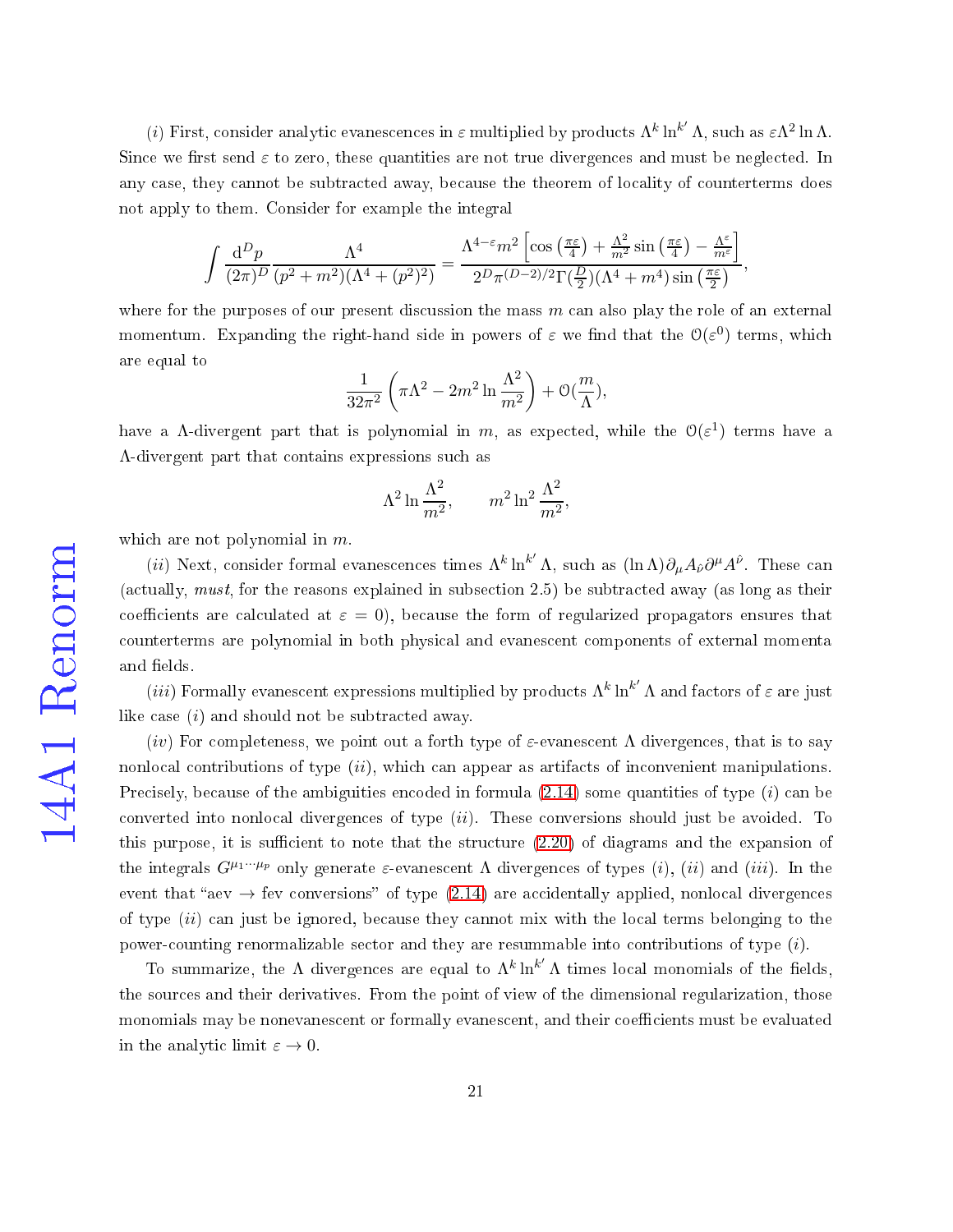We can thus define the procedure with which we renormalize the final theory and define the physical quantities. We call it the DHD limit. We still organize the contributions to  $\Gamma$  and A in the form  $(2.20)$ . Referring to  $(2.25)$  and  $(2.27)$ , the DHD limit is made of the analytic limit  $\varepsilon \to 0$ , followed by the limit  $\Lambda \to \infty$ , followed by the formal limit  $\varepsilon \to 0$ . We also have the DHD expansion, that is to say the analytic expansion around  $\varepsilon = 0$  followed by the expansion around  $\Lambda = \infty$ .

The three steps that define the DHD limit are unambiguous in the divergent sector, which does not contain products of more than one fermion bilinears. Instead, the first and third steps are ambiguous in the convergent sector. What is important is that the DHD limit is also unambiguous in the convergent sector.

It is useful to recapitulate the DHD limit in symbolic form. We first expand around  $\varepsilon = 0$  at  $\Lambda$  fixed, and find poles, finite terms and evanescent terms:

$$
\frac{1}{\varepsilon}, \qquad \frac{\hat{\delta}}{\varepsilon}, \qquad \varepsilon^0, \qquad \hat{\delta} \varepsilon^0, \qquad \varepsilon, \qquad \hat{\delta} \varepsilon.
$$

The symbols appearing in this list have the following meanings:  $1/\varepsilon$  denotes any kinds of divergences in  $\varepsilon$ ,  $\hat{\delta}$  is any formally evanescent quantity,  $\varepsilon^0$  is any quantity that is convergent and nonevanescent in the analytic limit  $\varepsilon \to 0$ , and  $\varepsilon$  denotes any analytic evanescence. After the expansion, we subtract the poles and remain with

<span id="page-21-0"></span>
$$
\varepsilon^0, \qquad \hat{\delta}\varepsilon^0, \qquad \varepsilon, \qquad \hat{\delta}\varepsilon. \tag{3.12}
$$

The terms proportional to  $\varepsilon$  vanish in the DHD limit. The terms  $\hat{\delta} \varepsilon^0$  also vanish in that limit, but for some time we treat them together with the  $\varepsilon^0$  terms. Next, we study the  $\Lambda$  dependence. Expanding the coefficients of every surviving terms [\(3.12\)](#page-21-0) around  $\Lambda = \infty$ , we find

<span id="page-21-2"></span>
$$
\varepsilon^{0}\Lambda
$$
,  $\hat{\delta}\varepsilon^{0}\Lambda$ ,  $\varepsilon^{0}\Lambda^{0}$ ,  $\hat{\delta}\varepsilon^{0}\Lambda^{0}$ ,  $\frac{\varepsilon^{0}}{\Lambda}$ ,  $\frac{\hat{\delta}\varepsilon^{0}}{\Lambda}$ ,  
\n $\varepsilon\Lambda$ ,  $\hat{\delta}\varepsilon\Lambda$ ,  $\varepsilon\Lambda^{0}$ ,  $\hat{\delta}\varepsilon\Lambda^{0}$ ,  $\frac{\varepsilon}{\Lambda}$ ,  $\frac{\hat{\delta}\varepsilon}{\Lambda}$ , (3.13)

where  $\Lambda$  denotes any kind of  $\Lambda$ -divergent expression (such as  $\Lambda^k \ln^{k'} \Lambda$ , with  $k, k' \geqslant 0$  and  $k + k' >$ 0), while  $Λ^0$  is any Λ-convergent, non-Λ-evanescent expression, and  $1/Λ$  is any Λ-evanescent expression. Then we subtract the  $\Lambda$  divergences of the DHD limit, namely the terms of types  $\varepsilon^0\Lambda$ and  $\hat{\delta} \varepsilon^0 \Lambda$ . After that we remain with

<span id="page-21-1"></span>
$$
\varepsilon^{0}\Lambda^{0}
$$
,  $\hat{\delta}\varepsilon^{0}\Lambda^{0}$ ,  $\frac{\varepsilon^{0}}{\Lambda}$ ,  $\frac{\hat{\delta}\varepsilon^{0}}{\Lambda}$ ,  $\varepsilon\Lambda$ ,  $\hat{\delta}\varepsilon\Lambda$ ,  $\varepsilon\Lambda^{0}$ ,  $\hat{\delta}\varepsilon\Lambda^{0}$ ,  $\frac{\varepsilon}{\Lambda}$ ,  $\frac{\hat{\delta}\varepsilon}{\Lambda}$ . (3.14)

At this point we are ready to take the DHD limit, which drops all contributions of this list but the  $\varepsilon^0 \Lambda^0$  terms.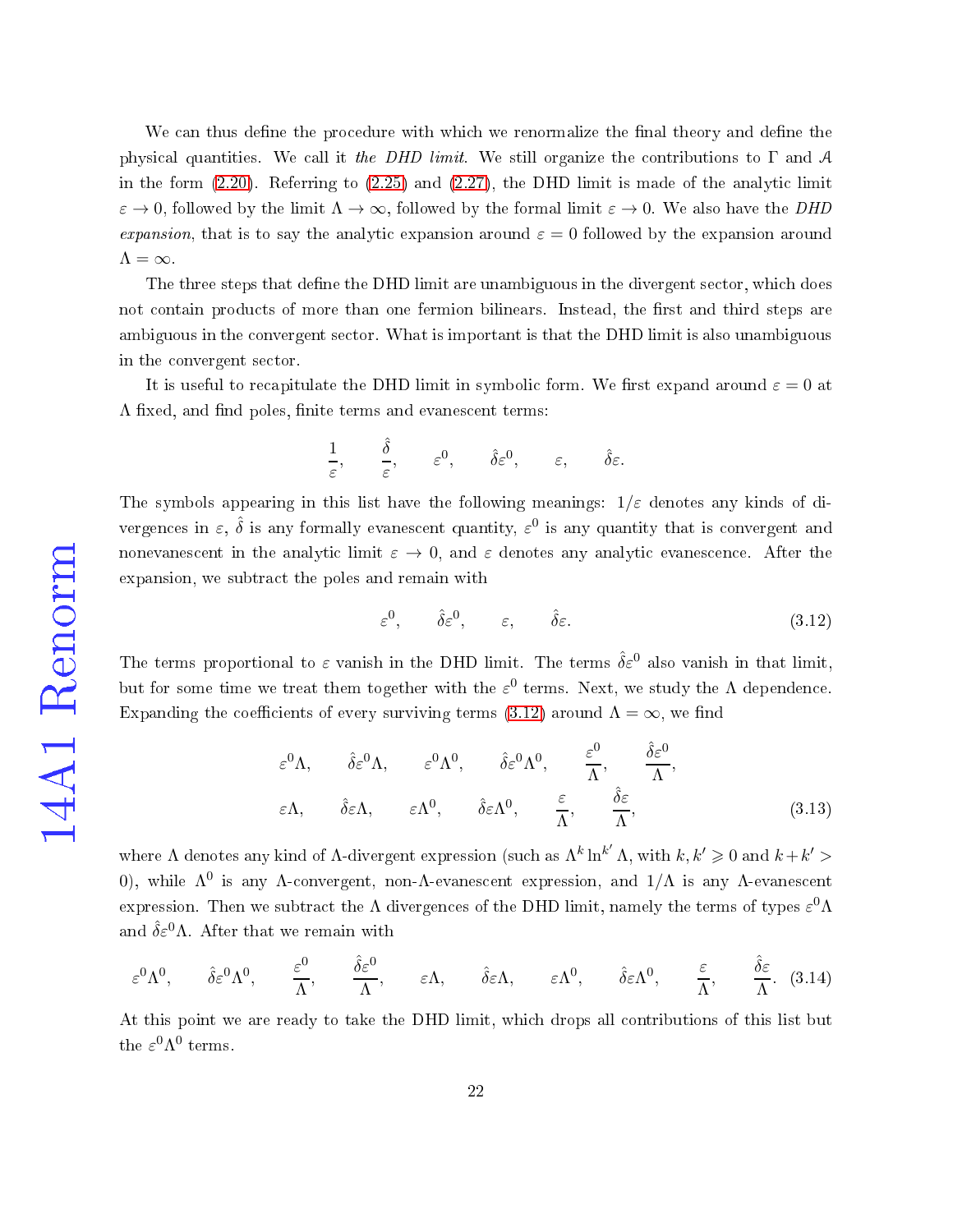### 4 Renormalization of the higher-derivative theory

In this section and the next two we study the higher-derivative regularized theory  $\tilde{S}_\Lambda,$  keeping  $\Lambda$ fixed and (mostly) using the tilde parametrization. We first work out the renormalization of the theory, then study its one-loop anomalies and finally prove the anomaly cancellation to all orders.

The counterterms  $(3.11)$  are local and largely constrained. We know that i) they are independent of  $\tilde{B}$ ,  $\tilde{K}_{\tilde{C}}$ ,  $\tilde{K}_{B}$ ,  $\tilde{\psi}_R$  and  $\tilde{\psi}_R$  and  $ii)$  do not depend on antighosts  $\tilde{\bar{C}}^{a_i}$  and sources  $\tilde{K}^{\mu a_i}$ separately, but only through the combinations  $\tilde{K}^{\mu a_i} + \tilde{Q}(\Box) \partial^{\mu} \tilde{\overline{C}}^{a_i}$ . Indeed, we have arranged  $S_{\Lambda}$  to preserve these properties. Actually, we have chosen the higher-derivative structure of  $S_{\Lambda}$ to simplify the counterterms even more: *iii*) they cannot depend on the sources  $\tilde{K}$  and matter fields  $\tilde{\psi}$ , because each product  $\tilde{g}\tilde{K}$ ,  $\tilde{g}\tilde{\psi}$  has dimension greater than 4; iv) they cannot contain antighosts, because of points (ii) and (iii); v) they cannot contain ghosts, because all objects with negative ghost numbers are excluded by points *(iii)* and *(iv)*; *vi)* they can only be one-loop, because each loop carries an extra factor  $\tilde{g}^2$ , which has dimension 16. In the end, there can only be one-loop divergences of the form

<span id="page-22-1"></span>
$$
\partial^2(\tilde{g}\tilde{A})^2, \qquad \partial(\tilde{g}\tilde{A})^3, \qquad (\tilde{g}\tilde{A})^4 \tag{4.1}
$$

(where derivatives can act on any ob jects to their right), and those obtained from these expressions by suppressing some  $\tilde{q}\tilde{A}$ 's or derivatives.

The anomaly functional  $(3.10)$ , if nonvanishing and nontrivial (in a sense specified below), is the anomaly of the higher-derivative theory. In the tilde parametrization we have

$$
\tilde{\mathcal{A}}_{\Lambda} = (\tilde{\Gamma}_{\Lambda}, \tilde{\Gamma}_{\Lambda}) = \langle (\tilde{S}_{\Lambda}, \tilde{S}_{\Lambda}) \rangle_{\tilde{S}_{\Lambda}}.
$$
\n(4.2)

The one-loop contribution  $\tilde{\mathcal{A}}_{\Lambda}^{(1)}$  $\Lambda$  is

<span id="page-22-0"></span>
$$
\tilde{\mathcal{A}}_{\Lambda}^{(1)} = 2(\tilde{S}_{\Lambda}, \tilde{\Gamma}_{\Lambda}^{(1)}) = \langle (\tilde{S}_{\Lambda}, \tilde{S}_{\Lambda}) \rangle_{\tilde{S}_{\Lambda}} \Big|_{\text{one-loop}}, \qquad (4.3)
$$

where  $\tilde{\Gamma}_{\Lambda}^{(1)}$ (1) is the one-loop contribution to  $\tilde{\Gamma}_{\Lambda}$ . Using [\(2.32\)](#page-15-1) and [\(3.4\)](#page-17-2) we see that  $(\tilde{S}_{\Lambda}, \tilde{S}_{\Lambda})$  = fev. The right-hand side of [\(4.3\)](#page-22-0) collects one-loop Feynman diagrams containing insertions of formally evanescent vertices. The formal evanescences can:  $(a)$  remain attached to external legs and momenta, or (b) be turned into one or more factors  $\varepsilon$ . In case (a) they give local divergent evanescences plus nonlocal evanescences. In case (b) the factors  $\varepsilon$  can simplify a local divergent part and give local nonevanescent contributions, in addition to (generically nonlocal) evanescences. Therefore, we can write

<span id="page-22-2"></span>
$$
\tilde{\mathcal{A}}_{\Lambda}^{(1)} = \tilde{\mathcal{A}}_{\Lambda \text{nev}}^{(1)} + \tilde{\mathcal{A}}_{\Lambda \text{divev}}^{(1)} + \tilde{\mathcal{A}}_{\Lambda \text{ev}}^{(1)},\tag{4.4}
$$

where  $\tilde{A}^{(1)}_{\Lambda \text{ new}}$  is local, convergent and nonevanescent,  $\tilde{A}^{(1)}_{\Lambda \text{ d}}$ Λdivev is local and divergent-evanescent and  $\tilde{A}^{(1)}_{\Lambda_{\rm P}}$  $\Lambda$ ev is evanescent and possibly nonlocal.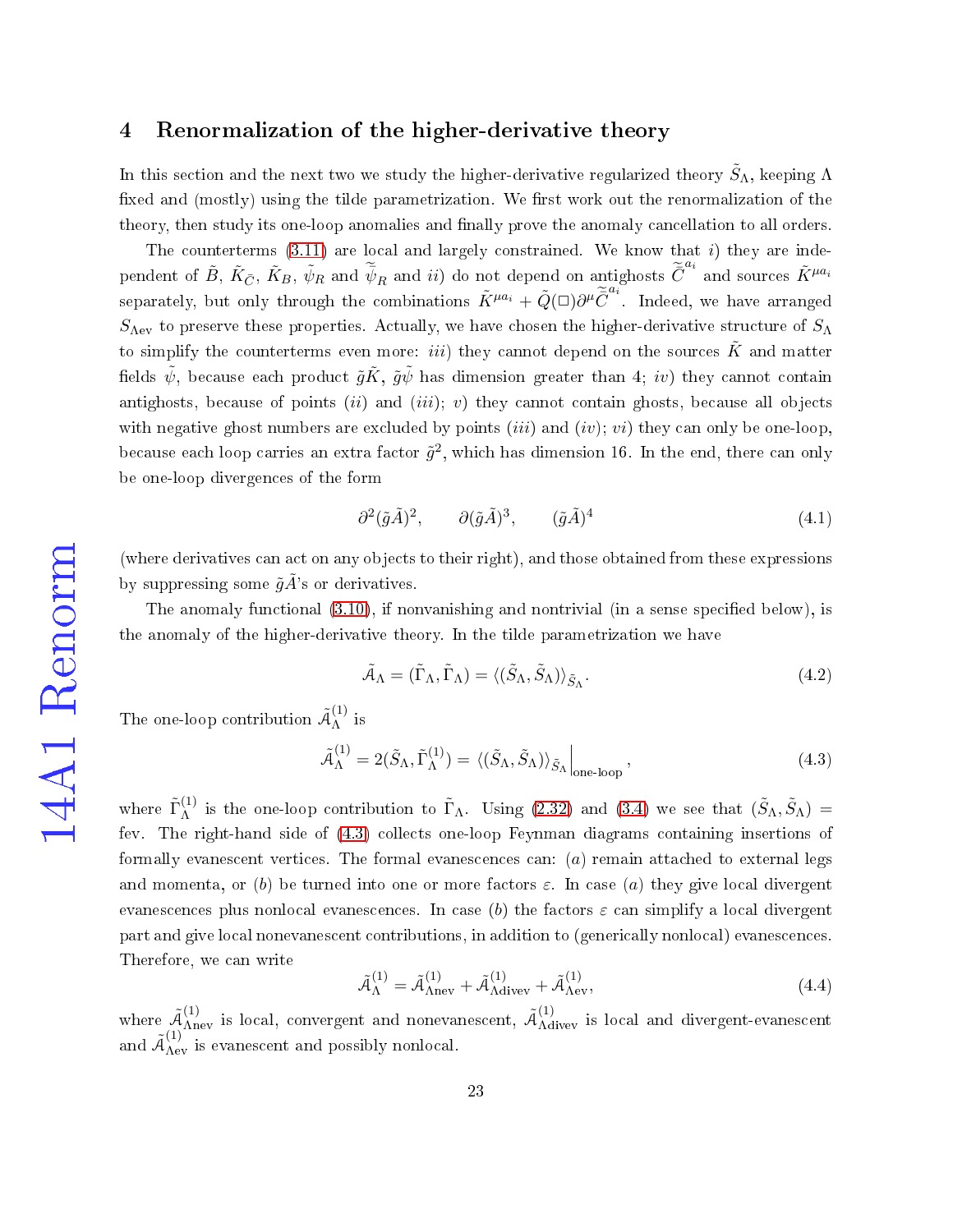Now we take the divergent part of equation [\(4.3\)](#page-22-0). Decompose  $\tilde{\Gamma}_{\Lambda}^{(1)}$  $\Lambda$  as the sum of its divergent part  $\tilde{\Gamma}^{(1)}_{\Lambda \text{div}}$  and its convergent part  $\tilde{\Gamma}^{(1)}_{\Lambda \text{c}}$ Λ conv . Recalling that the antiparentheses of convergent functionals are convergent, we obtain that  $(\tilde{S}_{\Lambda},\tilde{\Gamma}_{\Lambda}^{(1)})$  $\Lambda_{\text{conv}}^{(1)}$ ) is convergent. Properties [\(2.32\)](#page-15-1) apply to  $(\tilde{S}_{\Lambda}, \tilde{\Gamma}_{\Lambda \, \mathrm{div}}^{(1)})$ , so we have the identity

<span id="page-23-0"></span>
$$
(\tilde{S}_{\Lambda}, \tilde{\Gamma}_{\Lambda \text{div}}^{(1)}) = \frac{1}{2} \tilde{\mathcal{A}}_{\Lambda \text{divev}}^{(1)}.
$$
\n(4.5)

Now, formula [\(4.1\)](#page-22-1) tells us that  $\tilde{\Gamma}^{(1)}_{\Lambda \text{div}}$  is just a functional of  $\tilde{g}\tilde{A}$ . Therefore, its antiparenthesis with  $\tilde{S}_\Lambda$  is only sensitive to  $\tilde{S}_K$  and the K-dependent contributions to  $\tilde{S}_{\Lambda}$ ev, which we denote by  $\tilde{S}_{\Lambda K\, \rm ev}$ . Moreover, we can further decompose  $\tilde{\Gamma}_{\Lambda \, \rm d}^{(1)}$ Λdiv as the sum of <sup>a</sup> nonevanescent divergent part  $\tilde{\Gamma}^{(1)}_{\Lambda \, {\rm nev \, div}}$  and a divergent evanescence  $\tilde{\Gamma}^{(1)}_{\Lambda \, {\rm d}}$  $\Lambda$  divev. So doing, we mid

$$
(\tilde{S}_K + \tilde{S}_{\Lambda K \text{ev}}, \tilde{\Gamma}_{\Lambda \text{new div}}^{(1)} + \tilde{\Gamma}_{\Lambda \text{divev}}^{(1)}) = \frac{1}{2} \tilde{\mathcal{A}}_{\Lambda \text{divev}}^{(1)}.
$$
\n(4.6)

At this point, taking the nonevanescent divergent part of this equation, we obtain

$$
(\tilde{S}_K, \tilde{\Gamma}_{\Lambda \text{newdiv}}^{(1)}) = 0,
$$

which just states that  $\tilde{\Gamma}^{(1)}_{\Lambda n}$ which just states that  $\Lambda_{\text{new}}$  is gauge invariant. Going back to the nontinge parametrization, we<br>have  $\tilde{\Gamma}^{(1)}_{\Lambda \text{new}}(\tilde{g}\tilde{A}) = \Gamma^{(1)}_{\Lambda \text{newdiv}}(gA)$ . By power counting,  $\Gamma^{(1)}_{\Lambda \text{newdiv}}$  can only be a linear comb Λnevdiv can only be <sup>a</sup> linear combination of the invariants  $F_{\mu\nu}^{a_i}F^{a_i\mu\nu}$ , and can be subtracted by redefining the parameters  $\zeta_i$ . The rest,  $\Gamma^{(1)}_{\Lambda\,\rm{divev}},$  can be subtracted by redefining the parameters  $\eta$  of  $S_{\rm{ev}}.$  The renormalized action  $\hat{S}_{\Lambda}$  is obtained by making the replacements

<span id="page-23-1"></span>
$$
\zeta_i \to \zeta_i + \frac{f_i}{\varepsilon} g^2, \qquad \eta \to \eta + \frac{f'}{\varepsilon} g^2,\tag{4.7}
$$

in  $S_\Lambda$ , where  $f_i$ ,  $f'$  are calculable numerical coefficients. Since  $S_\Lambda$  is linear in  $\zeta$  and  $\eta$ , we have

<span id="page-23-3"></span>
$$
\hat{S}_{\Lambda} = \tilde{S}_{\Lambda} - \tilde{\Gamma}_{\Lambda \text{div}}^{(1)}.
$$
\n(4.8)

Moreover, using [\(4.5\)](#page-23-0) and  $(\tilde{\Gamma}_{\Lambda}^{(1)}, \tilde{\Gamma}_{\Lambda}^{(1)}) = 0$  we find

<span id="page-23-2"></span>
$$
(\hat{S}_{\Lambda}, \hat{S}_{\Lambda}) = (\tilde{S}_{\Lambda}, \tilde{S}_{\Lambda}) - \tilde{\mathcal{A}}_{\Lambda \text{ diver}}^{(1)}.
$$
\n(4.9)

The generating functional  $\hat{\Gamma}_{\Lambda}$  defined by  $\hat{S}_{\Lambda}$  is convergent to all orders, because formula [\(3.11\)](#page-19-1) ensures that no divergences can appear beyond one loop. Finally,  $\hat{\Gamma}_{\Lambda}$  and the anomaly  $\hat{\mathcal{A}}_{\Lambda} = (\hat{\Gamma}_{\Lambda}, \hat{\Gamma}_{\Lambda})$  are obtained by making the replacements [\(4.7\)](#page-23-1) inside  $\tilde{\Gamma}_{\Lambda}$  and  $\tilde{\mathcal{A}}_{\Lambda} = (\tilde{\Gamma}_{\Lambda}, \tilde{\Gamma}_{\Lambda}),$ respectively. Clearly,  $\hat{\cal A}_\Lambda$  is convergent, because  $\hat\Gamma_\Lambda$  is convergent, and because the antiparentheses of convergent functionals are convergent.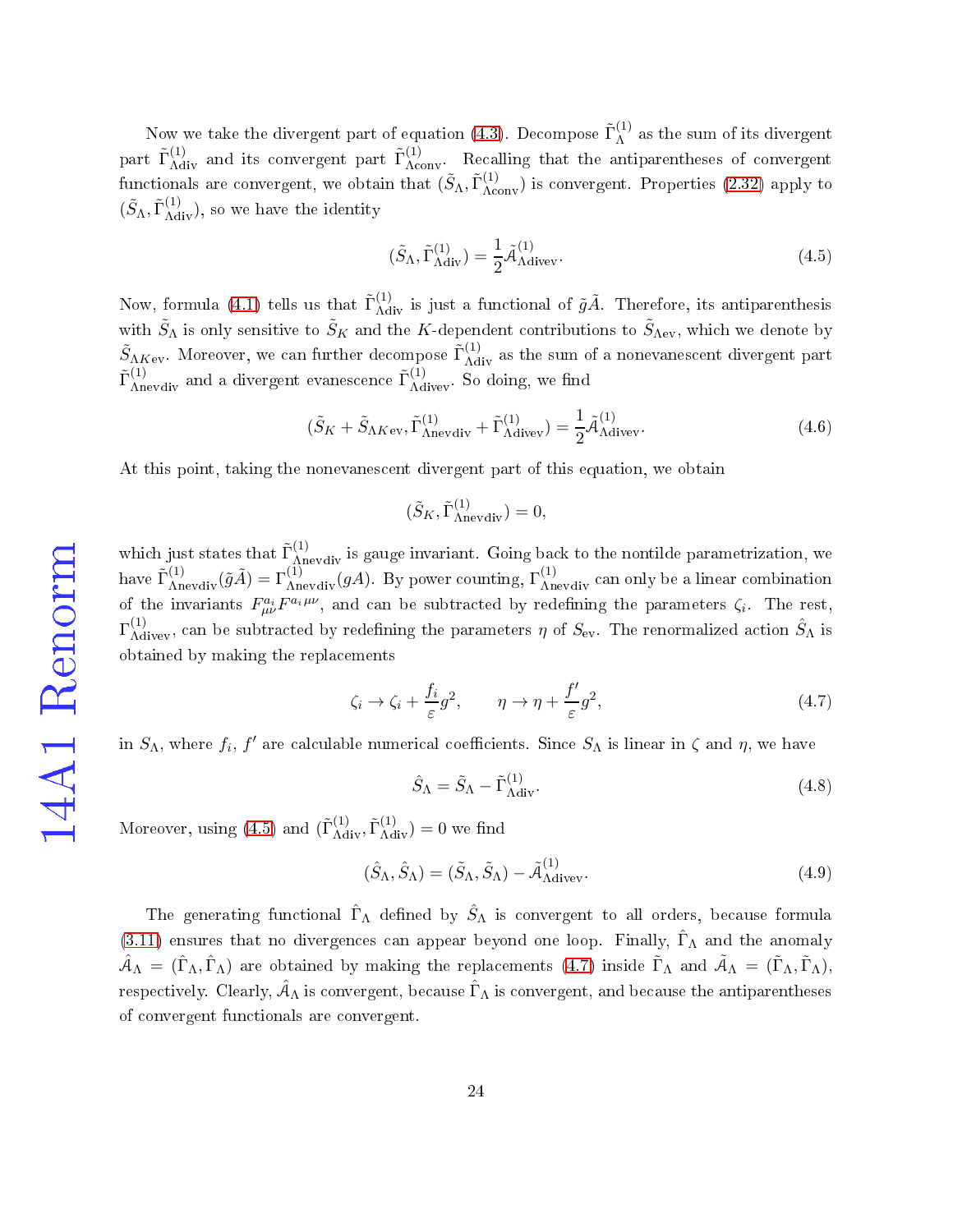#### 5 One-loop anomalies 5

In this section we study the one-loop anomalies, and relate those of the final theory, which are trivial by assumption, to those of the higher-derivative theory, which turn out to be trivial as a consequence.

We begin with the one-loop contributions  $\hat{\cal A}^{(1)}_\Lambda$  and  $\tilde{\cal A}^{(1)}_\Lambda$  to  $\hat{\cal A}_\Lambda$  and  $\tilde{\cal A}_\Lambda$ . First, we observe that

$$
\hat{\mathcal{A}}_{\Lambda} = \langle (\hat{S}_{\Lambda}, \hat{S}_{\Lambda}) \rangle_{\hat{S}_{\Lambda}} = \langle (\hat{S}_{\Lambda}, \hat{S}_{\Lambda}) \rangle_{\tilde{S}_{\Lambda} - \tilde{\Gamma}_{\Lambda \text{div}}^{(1)}} = \langle (\hat{S}_{\Lambda}, \hat{S}_{\Lambda}) \rangle_{\tilde{S}_{\Lambda}} + \mathcal{O}(\hbar^2).
$$

Indeed, the correction  $\tilde{\Gamma}^{(1)}_{\text{Adiv}}$  to the action provides  $\mathcal{O}(\hbar)$  vertices. If we use those vertices in oneparticle irreducible diagrams together with vertices of  $(\hat{S}_\Lambda, \hat{S}_\Lambda)$ , we must close at least one loop, which gives  $\mathcal{O}(\hbar^2)$  contributions. Using [\(4.9\)](#page-23-2), we have

$$
\hat{\mathcal{A}}_{\Lambda} = \langle (\tilde{S}_{\Lambda}, \tilde{S}_{\Lambda}) \rangle_{\tilde{S}_{\Lambda}} - \tilde{\mathcal{A}}_{\Lambda \text{divev}}^{(1)} + \mathcal{O}(\hbar^2) = \tilde{\mathcal{A}}_{\Lambda} - \tilde{\mathcal{A}}_{\Lambda \text{divev}}^{(1)} + \mathcal{O}(\hbar^2),
$$

thus [\(4.4\)](#page-22-2) gives

<span id="page-24-0"></span>
$$
\hat{\mathcal{A}}_{\Lambda}^{(1)} = \tilde{\mathcal{A}}_{\Lambda \text{nev}}^{(1)} + \tilde{\mathcal{A}}_{\Lambda \text{ev}}^{(1)}.
$$
\n(5.1)

As a check, recall that  $\hat{A}_{\Lambda}$  is convergent, so the divergent evanescences  $\tilde{A}_{\Lambda}^{(1)}$ Λdivev must disappear from  $\hat{A}^{(1)}_{\Lambda}$ Λ .

We know that  $\tilde{\mathcal{A}}_{\Lambda,n}^{(1)}$  $\Lambda$ nev is the integral of a local function of dimension 5 and ghost number 1. Recalling that a factor  $\tilde{g}$  is attached to every external leg, we have

$$
\tilde{\mathcal{A}}_{\Lambda \text{nev}}^{(1)} = \int d^D x \ \tilde{g} \tilde{C}^a \tilde{\mathcal{A}}^a (\tilde{g} \tilde{\Phi}, \tilde{g} \tilde{K}), \tag{5.2}
$$

where  $\tilde{\mathcal{A}}^a$  are local functions of ghost number zero and dimension 4. However,  $\tilde{\mathcal{A}}_{\Lambda n}^{(1)}$  $\Lambda$ nev cannot depend on the sources  $\tilde{K}$  and the matter fields  $\tilde{\psi}$ , because the products  $\tilde{g}\tilde{K}$  and  $\tilde{g}\tilde{\psi}$  have dimensions greater than 4.

Working out  $(\tilde{S}_\Lambda, \tilde{S}_\Lambda)$  in detail, it is easy to check that it does not depend on  $\tilde{B}^{a_i}$  and depends on  $\tilde{K}^{\mu a_i}$  and  $\tilde{\vec{C}}^{a_i}$  only through the combinations  $\tilde{K}^{\mu a_i} + \tilde{Q}(\Box) \partial^{\mu} \tilde{\vec{C}}^{a_i}$ . Therefore, the same must<br>be true of  $\tilde{A}_{\Lambda}^{(1)}$ , which means that  $\tilde{A}_{\Lambda}^{(1)}$  cannot depend on either cannot even contain ghosts. Summarizing, we can write

<span id="page-24-1"></span>
$$
\tilde{\mathcal{A}}_{\Lambda \text{nev}}^{(1)} = \int d^D x \ \tilde{g} \tilde{C}^a \tilde{\mathcal{A}}^a (\tilde{g} \tilde{A}). \tag{5.3}
$$

Recall that the antiparentheses satisfy the identity  $(X,(X,X)) = 0$  for any functional X. Taking  $X = \hat{\Gamma}_{\Lambda}$ , we obtain

$$
(\hat{\Gamma}_{\Lambda}, \hat{\mathcal{A}}_{\Lambda}) = 0, \tag{5.4}
$$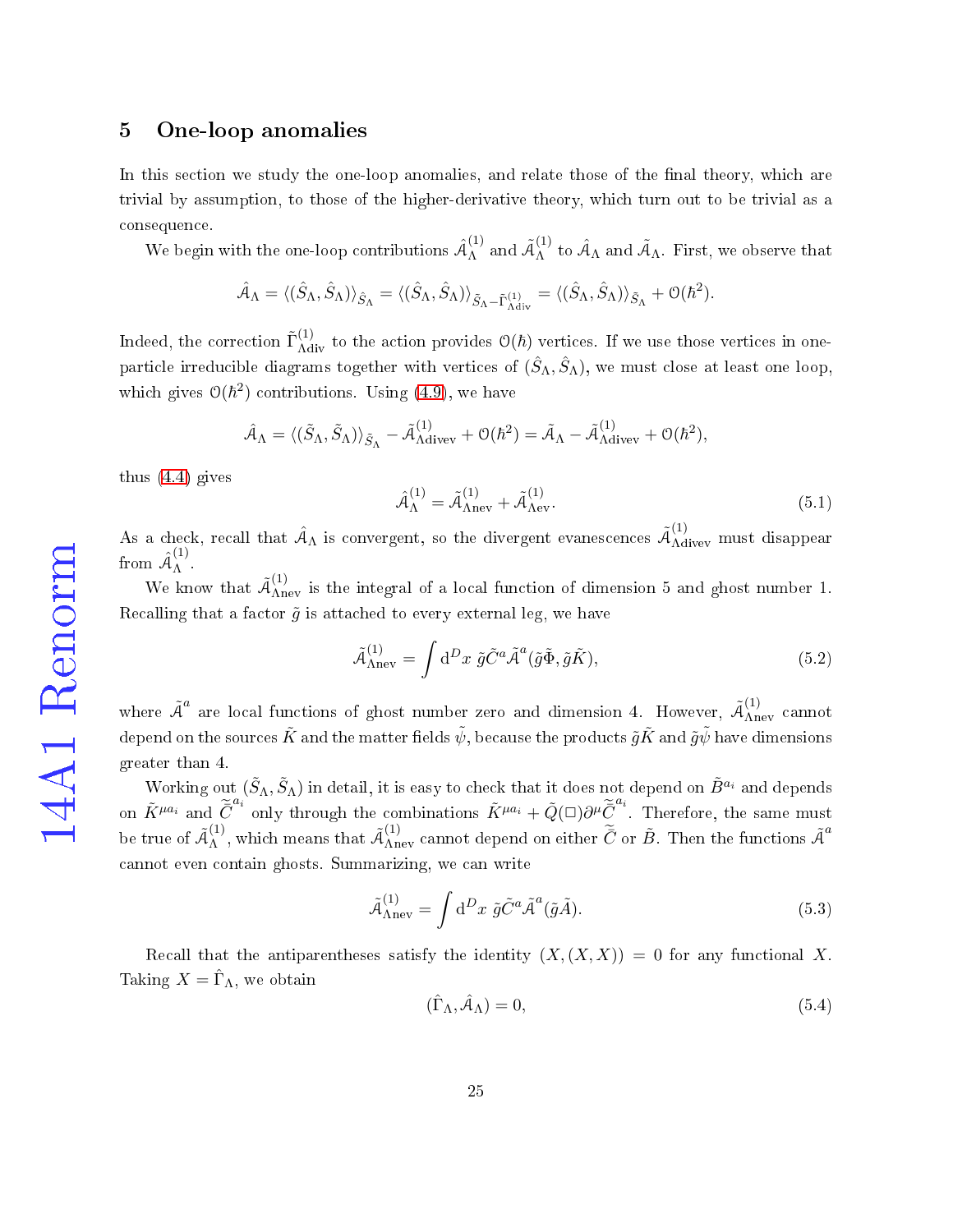which are the Wess-Zumino consistency conditions [\[9\]](#page-41-8), written using the Batalin-Vilkovisky formalism. In particular, at one loop we have

<span id="page-25-0"></span>
$$
(\tilde{S}_{\Lambda}, \hat{\mathcal{A}}_{\Lambda}^{(1)}) = -(\hat{\Gamma}_{\Lambda}^{(1)}, (\tilde{S}_{\Lambda}, \tilde{S}_{\Lambda})).
$$
\n(5.5)

In section 2 we have proved that the antiparenthesis of an evanescent functional with a convergent functional is evanescent. Thus,

$$
(\hat{\Gamma}_{\Lambda}^{(1)}, (\tilde{S}_{\Lambda}, \tilde{S}_{\Lambda})) = \mathrm{ev} = \mathcal{O}(\varepsilon).
$$

For the same reason,  $(\tilde{S}_\Lambda, \tilde{\mathcal{A}}_{\Lambda ev}^{(1)})$  and  $(\tilde{S}_{\Lambda Kev}, \tilde{\mathcal{A}}_{\Lambda nev}^{(1)})$  are evanescent. Using these facts, together with  $(5.1)$  and  $(5.3)$ , formula  $(5.5)$  gives

$$
ev = (\tilde{S}_{\Lambda}, \tilde{\mathcal{A}}_{\Lambda \text{nev}}^{(1)} + \tilde{\mathcal{A}}_{\Lambda \text{ev}}^{(1)}) = (\tilde{S}_{\Lambda}, \tilde{\mathcal{A}}_{\Lambda \text{nev}}^{(1)}) + ev = (\tilde{S}_{K} + \tilde{S}_{\Lambda K \text{ev}}, \tilde{\mathcal{A}}_{\Lambda \text{nev}}^{(1)}) + ev = (\tilde{S}_{K}, \tilde{\mathcal{A}}_{\Lambda \text{nev}}^{(1)}) + ev.
$$

At this point, we take the nonevanescent part of both sides and note that relations [\(2.32\)](#page-15-1) apply to  $(\tilde{S}_K, \tilde{\mathcal{A}}_{\Lambda}^{(1)})$ , because, thanks to [\(5.3\)](#page-24-1), no products of more fermion bilinears are involved in these antiparentheses. We find

<span id="page-25-1"></span>
$$
(\tilde{S}_K, \tilde{\mathcal{A}}_{\Lambda \text{nev}}^{(1)}) = 0. \tag{5.6}
$$

Now,  $\tilde{A}^{(1)}_{\Lambda n}$  $\Lambda_{\rm{nev}}$  is the (potential) one-loop anomaly of the higher-derivative regularized theory  $\tilde{S}_\Lambda,$  defined keeping  $\Lambda$  fixed. The final theory is instead obtained taking the DHD limit. We must relate  $\tilde{{\cal A}}^{(1)}_{\Lambda\,\rm nev}$  to the potential one-loop anomaly  ${\cal A}^{(1)}_{f\,\rm n}$  $f$ nev of the nitral theory. Indeed, we are assuming that  $\mathcal{A}_{f_n}^{(1)}$  $f_{\rm new}$  is trivial (the nual theory cannot have gauge anomalies at one loop), but we have no information of this type as regards  $\tilde{\mathcal{A}}_{\Lambda n}^{(1)}$ Λnev.

We know how  $\tilde{\cal A}^{(1)}_{\Lambda\,{\rm new}}$  depends on  $\tilde g$ . The other dimensionful parameters of  $\tilde S_\Lambda$  (such as  $\tilde\zeta_i$  and  $\tilde{\xi}_i$ ), as well as the powers of  $\Lambda$  multiplying various terms (such as  $\tilde{\psi}_L^I \iota \tilde{\psi} \psi_L^I$ ), have dimensions greater than 4. They cannot contribute to  $\tilde{\mathcal{A}}_{\Lambda}^{(1)}$ , because the local functions  $\tilde{\mathcal{A}}^a$  are polynomial<br>in them and have dimension 4. Thus,  $\tilde{\mathcal{A}}_{\Lambda}^{(1)}$  can only depend on  $\tilde{g}\tilde{C}$ ,  $\tilde{g}\tilde{A$ Using [\(5.3\)](#page-24-1), switching to nontilde variables, and recalling that  $\tilde{g}\tilde{A} = gA$ ,  $\tilde{g}\tilde{C} = gC$ , we obtain that  $\mathcal{A}^{(1)}_{\Lambda,\text{nev}}$  is  $\Lambda$  independent. Now we show that actually  $\mathcal{A}^{(1)}_{\Lambda,\text{n}}$ Λnev coincides with the one-loop anomaly  $\mathcal{A}^{(1)}_{{\scriptscriptstyle\mathcal{F}}_n}$  $f$  nev of the natural theory.

To prove this fact, we need to take  $\Lambda$  to infinity and study the DHD limit at one loop. A more comprehensive study of the DHD limit will be carried out later. The terms that are divergent in this limit are denoted by "Ddiv", to distinguish them from the divergences considered so far, which strictly speaking were " $\varepsilon$ div". Recall that, according to the definition of DHD limit, the Λ-divergent parts cannot contain analytic ε evanescences, but can contain formal ε evanescences.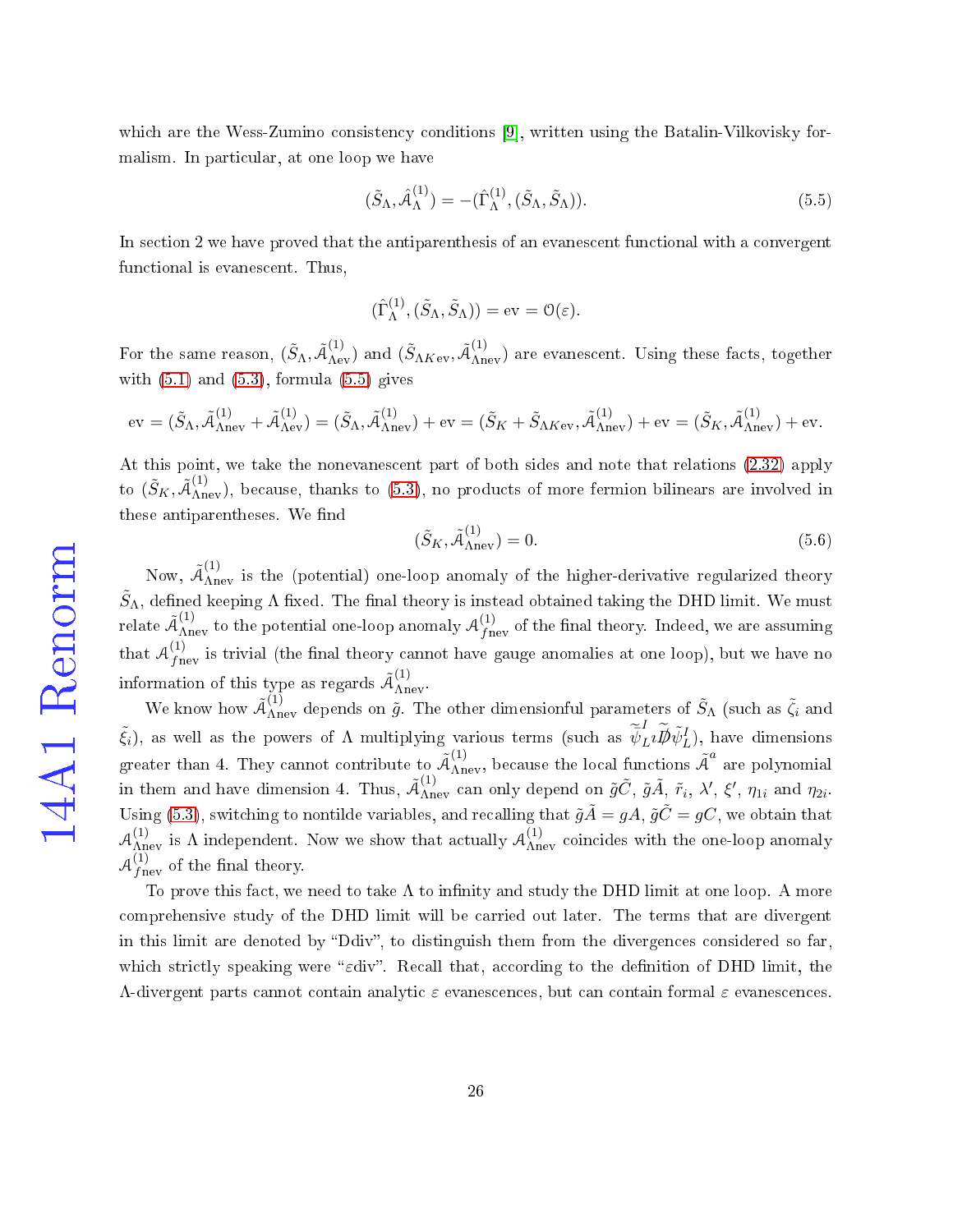Consider  $\hat{A}_{\Lambda} = (\hat{\Gamma}_{\Lambda}, \hat{\Gamma}_{\Lambda})$  and take the one-loop DHD-divergent part of this equation. Using [\(5.1\)](#page-24-0) and recalling that  $\mathcal{A}_{\Lambda}^{(1)}$  is  $\Lambda$  independent, we get

<span id="page-26-0"></span>
$$
\frac{1}{2} \mathcal{A}_{\Lambda \text{ev}}^{(1)}\Big|_{\text{Ddiv}} = (S_{\Lambda}, \hat{\Gamma}_{\Lambda}^{(1)})\Big|_{\text{Ddiv}} = (S_{\Lambda}, \hat{\Gamma}_{\Lambda \text{Ddiv}}^{(1)})\Big|_{\text{Ddiv}} \n= (S_{\Lambda} - S_r, \hat{\Gamma}_{\Lambda \text{Ddiv}}^{(1)})\Big|_{\text{Ddiv}} + (S_r, \hat{\Gamma}_{\Lambda \text{Ddiv}}^{(1)})\Big|_{\text{Ddiv}} = (S_r, \hat{\Gamma}_{\Lambda \text{Ddiv}}^{(1)}),
$$
\n(5.7)

where  $\hat{\Gamma}^{(1)}_{\Lambda \text{Ddiv}}$  is the one-loop DHD-divergent part of  $\hat{\Gamma}_{\Lambda}$ . In the last step we have dropped the contribution involving  $(S_{\Lambda} - S_r, \hat{\Gamma}_{\Lambda \text{Ddiv}}^{(1)})$ , since this quantity vanishes in the limit  $\Lambda \to \infty$ . The reason is that, by formulas [\(2.15\)](#page-10-0) and [\(3.4\)](#page-17-2), the difference  $S_{\Lambda} - S_r$  is made of  $\mathcal{O}(1/\Lambda^6)$  terms, and the powerlike  $\Lambda$  divergences contained in  $\hat{\Gamma}^{(1)}_{\Lambda \text{Ddiv}}$  cannot exceed  $\Lambda^4$ . Actually, this is one of the reasons why we have chosen the particular higher-derivative structure of the theory  $S_{\Lambda}$ . Moreover, to make the last step of [\(5.7\)](#page-26-0) we have applied [\(2.32\)](#page-15-1) to  $(S_r, \hat{\Gamma}^{(1)}_{ADdiv})$ . Because of the analysis of section 3, the  $\Lambda$  divergences of  $\hat{\Gamma}^{(1)}_{\Lambda \text{Ddiv}}$  can be of two types, with respect to the limit  $\varepsilon \to 0$ : nonevanescent or formally evanescent. Thanks to  $(2.32)$ , the antiparentheses with  $S_r$  also give nonevanescent or formally evanescent contributions, wherefrom the last equality of [\(5.7\)](#page-26-0) follows.

 ${\rm Subtracting\ the\ \Lambda\ divergences\ \hat{\Gamma}^{(1)}_{\Lambda\rm Ddiv}\ from\ \hat{S}_{\Lambda},}$  we can define the one-loop renormalized action  $\hat{S}_{f\,\text{ren}}$  of the final theory, which reads

$$
\hat{S}_{f\text{ren}} = \hat{S}_{\Lambda} - \hat{\Gamma}_{\Lambda \text{Ddiv}}^{(1)} + \mathcal{O}(\hbar^2).
$$

For the moment we do not need to specify the  $O(\hbar^2)$  terms of this subtraction (but later we will have to be precise about them). The anomaly of the final theory is

$$
\mathcal{A}_f = \langle (\hat{S}_{f\,\text{ren}}, \hat{S}_{f\,\text{ren}}) \rangle_{\hat{S}_{f\,\text{ren}}},
$$

and its one-loop nonevanescent part is the quantity  $\mathcal{A}_{fn}^{(1)}$  $f$  nev we want, where the subscript nev close to the subscript " $f''$  denotes the contributions that do not vanish in the DHD limit. We have

$$
\mathcal{A}_{f} = \langle (\hat{S}_{\Lambda} - \hat{\Gamma}_{\Lambda \text{Ddiv}}^{(1)}, \hat{S}_{\Lambda} - \hat{\Gamma}_{\Lambda \text{Ddiv}}^{(1)}) \rangle_{\hat{S}_{\Lambda} - \hat{\Gamma}_{\Lambda \text{Ddiv}}^{(1)}} + \mathcal{O}(\hbar^{2}) = \hat{\mathcal{A}}_{\Lambda} - 2(S_{\Lambda}, \hat{\Gamma}_{\Lambda \text{Ddiv}}^{(1)}) + \mathcal{O}(\hbar^{2})
$$
  
=  $(S_{\Lambda}, S_{\Lambda}) + \mathcal{A}_{\Lambda \text{nev}}^{(1)} + \mathcal{A}_{\Lambda \text{ev}}^{(1)} - 2(S_{r}, \hat{\Gamma}_{\Lambda \text{Ddiv}}^{(1)}) - 2(S_{\Lambda} - S_{r}, \hat{\Gamma}_{\Lambda \text{Ddiv}}^{(1)}) + \mathcal{O}(\hbar^{2}).$  (5.8)

In these manipulations we have used the formula

$$
\hat{\mathcal{A}}_{\Lambda} = \langle (\hat{S}_{\Lambda}, \hat{S}_{\Lambda}) \rangle_{\hat{S}_{\Lambda}} = \langle (\hat{S}_{\Lambda}, \hat{S}_{\Lambda}) \rangle_{\hat{S}_{\Lambda} - \hat{\Gamma}_{\Lambda \text{Ddiv}}^{(1)}} + \mathcal{O}(\hbar^2),
$$

which holds because at one loop the vertices of  $\hat{\Gamma}^{(1)}_{ADdiv}$ , which are already  $\mathcal{O}(\hbar)$ , cannot contribute to one-particle irreducible diagrams containing one insertion of  $(\hat{S}_\Lambda, \hat{S}_\Lambda)$ .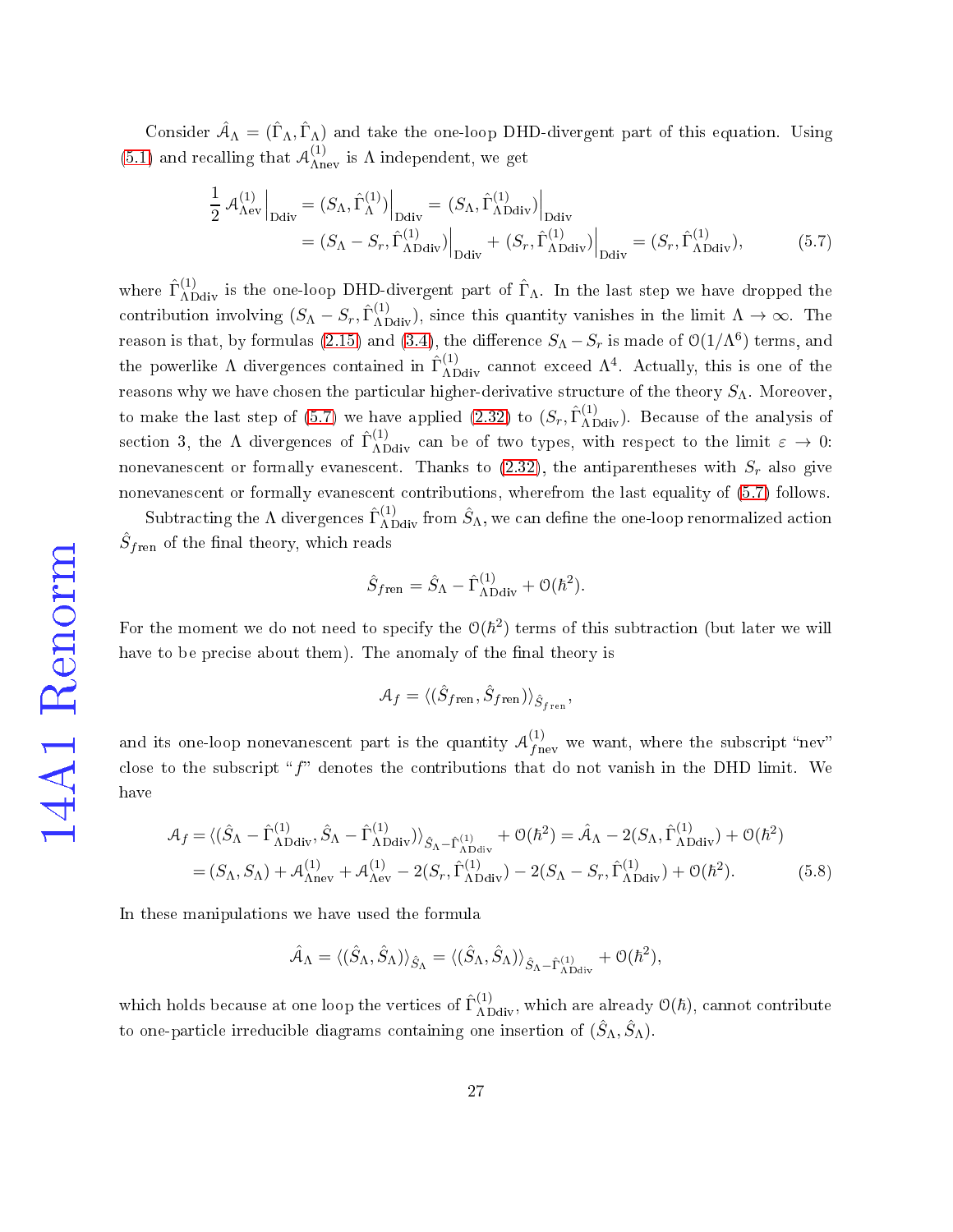At one loop, using [\(5.7\)](#page-26-0), we obtain

$$
\mathcal{A}_{f}^{(1)} = \mathcal{A}_{\Lambda \text{nev}}^{(1)} + \mathcal{A}_{\Lambda \text{ev}}^{(1)} - \mathcal{A}_{\Lambda \text{ev}}^{(1)} \Big|_{\text{Ddiv}} - 2(S_{\Lambda} - S_{r}, \hat{\Gamma}_{\Lambda \text{Ddiv}}^{(1)}).
$$
(5.9)

We are ready to take the DHD limit. Recall that  $(S_{\Lambda} - S_r, \hat{\Gamma}_{\Lambda \text{Ddiv}}^{(1)})$  tends to zero for  $\Lambda \to$  $\infty$ , while  $\mathcal{A}^{(1)}_{\Lambda n}$  does not change. On the other hand,  $\mathcal{A}^{(1)}_{\Lambda e}$  and its  $\Lambda$ -divergent part do not separately tend to zero, because they can contain (local) terms that are formally  $\varepsilon$  evanescent and  $\Lambda$  divergent. However, those terms are precisely  $\mathcal{A}_{\Lambda}^{(1)}$ Λ ev  $\Big|_{\text{Ddiv}}$ . Therefore, they disappear in the difference  $\mathcal{A}^{(1)}_{\Lambda \text{ev}} - \mathcal{A}^{(1)}_{\Lambda \text{e}}$ Λ ev  $\Big|_{\text{Ddiv}}$ . Finally, using [\(5.3\)](#page-24-1), we get

$$
\mathcal{A}_{f\text{nev}}^{(1)} = \mathcal{A}_{\text{Anev}}^{(1)} = \int d^D x \ g C^a \mathcal{A}^a(gA),\tag{5.10}
$$

as we wanted.

Let us write the most general structure of the functions  $\mathcal{A}^a(gA)$ . We know that they have dimension 4 and are sums of terms of the form  $g^p\partial^k A^p$ . Power counting gives  $k + p \leq 4$ , hence we have

$$
\mathcal{A}^a \sim g^2 \partial^2 A^2 + g^3 \partial A^3 + g^4 A^4,
$$

plus the terms obtained from these by suppressing some  $gA$ 's or some derivatives. Now it remains to collect all pieces of information found so far and solve  $(5.6)$ . We call condition  $(5.6)$  a *little* cohomological problem, because it involves a structure [\(5.3\)](#page-24-1) that contains a finite number of terms, in our case just a few, and its solution can be worked out directly. We recall the solution without proof, because the proof is well-known and not necessary for the other derivations of this paper. The solution can be split into the sum of trivial and nontrivial contributions. Trivial contributions are those of the form  $(S_K, \chi)$ , where  $\chi = \chi(gA)$  is a local functional of the gauge fields  $A$ , equal to the integral of a local function of dimension 4 and ghost number 0, and having a  $g$  structure corresponding to the one-loop sector of formula  $(2.13)$ . In the tilde parametrization, we write  $\chi$  as  $\tilde{\chi}(\tilde{g}\tilde{A})$ . The only nontrivial contributions to  $\mathcal{A}_{fn}^{(1)}$  $f$ nev are proportional to the famous Bardeen formula [\[15\]](#page-42-1). In appendix A, the coefficient of the Bardeen term is calculated using our regularization technique. In the end, we have

<span id="page-27-0"></span>
$$
\mathcal{A}_{f\text{nev}}^{(1)} = \mathcal{A}_{\Lambda\text{nev}}^{(1)} = -\frac{ig^3}{12\pi^2} \int d^D x \ \varepsilon^{\mu\nu\rho\sigma} \text{Tr} \left[ \partial_\mu C \left( A_\nu \partial_\rho A_\sigma + \frac{g}{2} A_\nu A_\rho A_\sigma \right) \right] + (S_K, \chi), \tag{5.11}
$$

where  $C = C^a T^a$ ,  $A_\mu = A_\mu^a T^a$ , the Bardeen term being the integral on the right-hand side.

One-loop gauge anomalies vanish when the trace appearing in [\(5.11\)](#page-27-0) vanishes. Typically, the cancellation is possible when the gauge group is a product group and the theory contains various types of fermionic fields in suitable representations, as in the standard model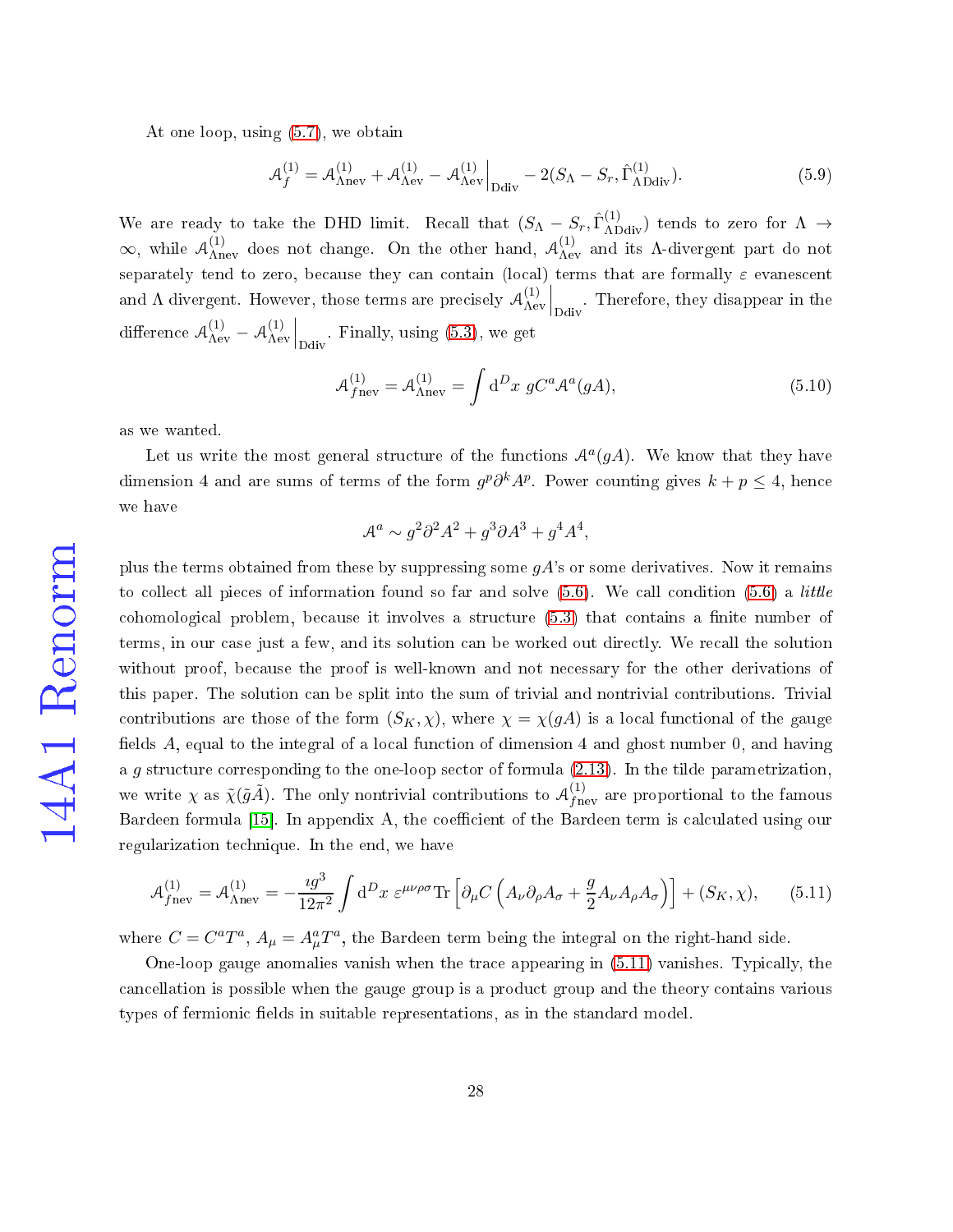Now we go back to the higher-derivative theory (the DHD limit being completed in section 7), precisely to the classical action  $\hat S_\Lambda$  of formula [\(4.8\)](#page-23-3). The trivial contributions  $(S_K, \chi)$  to anomalies can be canceled out by redefining the action as

<span id="page-28-3"></span>
$$
\hat{S}'_{\Lambda}(\Phi, K) = \hat{S}_{\Lambda}(\Phi, K) - \frac{1}{2}\chi(gA),\tag{5.12}
$$

because then

$$
\hat{\mathcal{A}}'_{\Lambda} = \langle (\hat{S}'_{\Lambda}, \hat{S}'_{\Lambda}) \rangle_{\hat{S}'_{\Lambda}} = \langle (\hat{S}_{\Lambda}, \hat{S}_{\Lambda}) \rangle_{\hat{S}_{\Lambda}} - (\hat{S}_{\Lambda}, \chi) + \mathcal{O}(\hbar^2) = \hat{\mathcal{A}}_{\Lambda} - (S_K + S_{\Lambda K \text{ev}}, \chi) + \mathcal{O}(\hbar^2).
$$

In the last step we used the fact that  $\chi$  is K independent. Thus, at one loop we have

$$
\hat{\mathcal{A}}_{\Lambda}^{\prime(1)} = \mathcal{A}_{\Lambda \text{nev}}^{(1)} + \mathcal{A}_{\Lambda \text{ev}}^{(1)} - (S_K, \chi) + \text{ev}, \qquad \hat{\mathcal{A}}_{\Lambda \text{nev}}^{\prime(1)} = \mathcal{A}_{\Lambda \text{nev}}^{(1)} - (S_K, \chi),
$$

which means that when the Bardeen term vanishes  $\hat{\mathcal{A}}_{\Lambda}^{\prime(1)} = 0$ ,  $\hat{\mathcal{A}}_{\Lambda}^{\prime(1)} = ev$ .

Finally, observe that the new  $\Gamma$  functional  $\hat{\Gamma}'_\Lambda$  is still convergent to all orders. The reason is that it is convergent at one loop and the action

<span id="page-28-0"></span>
$$
\hat{S}'_{\Lambda} = S_{\Lambda} - \Gamma^{(1)}_{\Lambda \text{div}} - \frac{1}{2} \chi \tag{5.13}
$$

has the g structure  $(2.13)$ . Then, using tilde variables, the counterterms must have the form [\(3.11\)](#page-19-1), which however forbids divergent contributions from two loops onwards. The anomaly functional  $\hat{A}'_{\Lambda} = (\hat{\Gamma}'_{\Lambda}, \hat{\Gamma}'_{\Lambda})$  is also convergent to all orders and has the  $g$  structure [\(2.13\)](#page-8-1).

The next step is to prove the anomaly cancellation to all orders in the higher-derivative theory. After that, we will have to complete the DHD limit by renormalizing the  $\Lambda$  divergences.

## 6 Manifest Adler-Bardeen theorem in the higher-derivative theory

In this section we prove that gauge anomalies manifestly cancel to all orders in the higherderivative theory  $S_\Lambda$ . We assume that the final theory has no one-loop anomalies, which, according  $A_{\text{Anev}}^{(1)} = (S_K, \chi), \hat{A}_{\text{Anev}}^{'(1)} = 0$ . Then, the one-loop contribution  $\hat{A}_{\Lambda}^{'(1)}$  to the anomaly functional  $\Lambda_{\text{New}} = (\mathcal{O}_K, \chi)$ ,  $\Lambda_{\text{New}} = 0$ . Then, the one-loop contribution  $\Lambda_{\Lambda}$  to the anomaly functional  $\hat{\mathcal{A}}'_{\Lambda}$  is evanescent, so we can write

<span id="page-28-2"></span>
$$
\hat{\mathcal{A}}'_{\Lambda} = \mathcal{O}(\varepsilon) + \mathcal{O}(\hbar^2). \tag{6.1}
$$

Here the " $\mathcal{O}(\varepsilon)$ " includes the tree-level contribution  $(S_{\Lambda}, S_{\Lambda})$ .

Now we move on to higher orders. We have to study the diagrams with two or more loops, and one insertion of

<span id="page-28-1"></span>
$$
\mathcal{E} \equiv (\hat{S}'_{\Lambda}, \hat{S}'_{\Lambda}) = (\tilde{S}_{\Lambda}, \tilde{S}_{\Lambda}) - \tilde{\mathcal{A}}_{\Lambda \text{nev}}^{(1)} - \tilde{\mathcal{A}}_{\Lambda \text{divev}}^{(1)} - (\tilde{S}_{\Lambda K \text{ev}}, \tilde{\chi}), \tag{6.2}
$$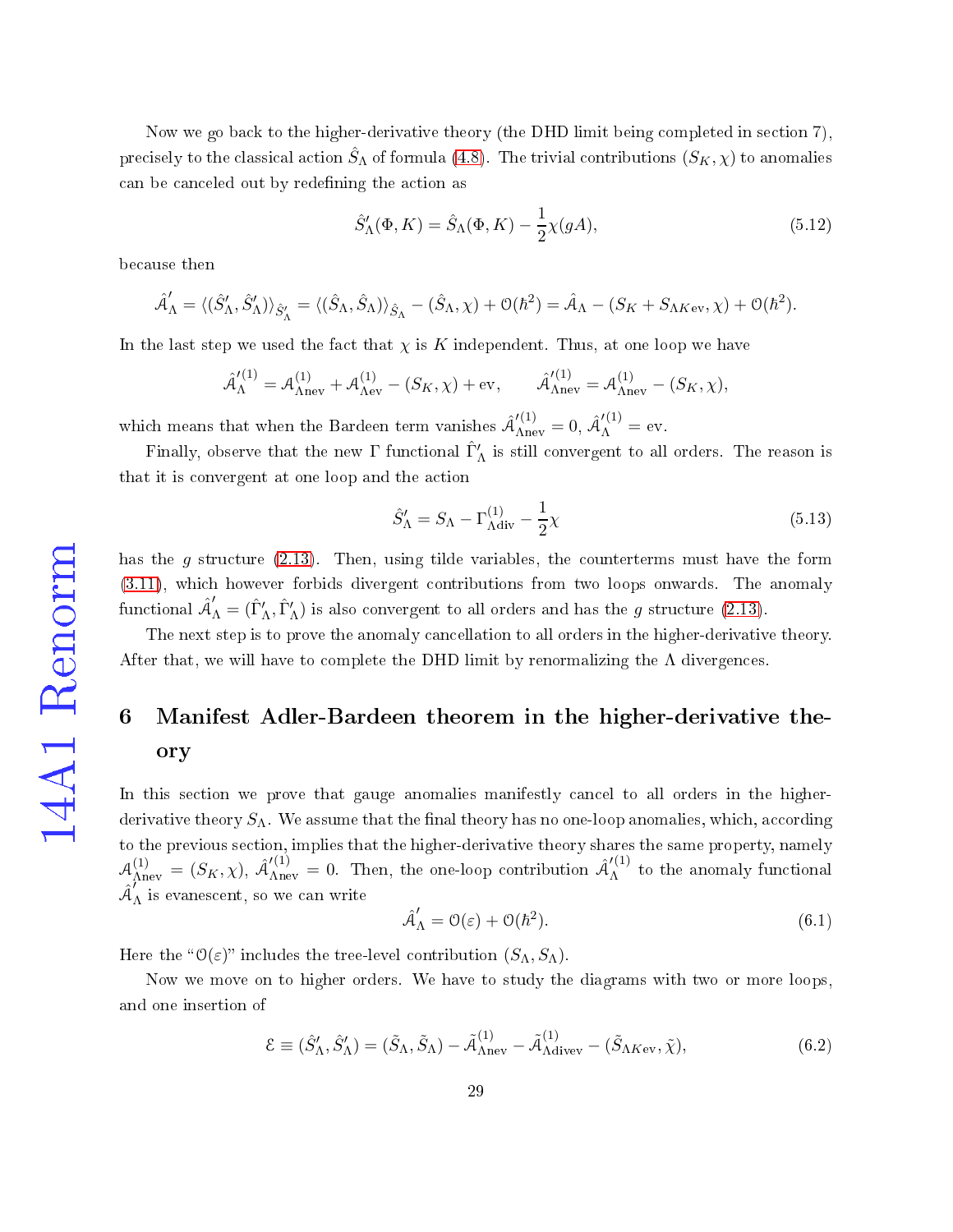calculated with the action [\(5.13\)](#page-28-0). We have switched back to the tilde parametrization, used [\(4.5\)](#page-23-0), and replaced  $(\tilde{S}_\Lambda, \tilde{\chi})$  by  $(\tilde{S}_K + \tilde{S}_{\Lambda K\,\rm ev}, \tilde{\chi})$  and  $(\tilde{S}_K, \tilde{\chi})$  by  $\tilde{{\cal A}}_{\Lambda\, \rm nev}^{(1)}$ . Both  ${\cal E}$  and  $\hat{{\cal A}}_{\Lambda}^{\prime}$  $\Lambda$  have the structure [\(3.11\)](#page-19-1) and  $(\tilde{S}_{\Lambda}, \tilde{S}_{\Lambda})$  is formally evanescent. To fix the notation, let us start from formula [\(2.20\)](#page-12-0), applied to the  $\ell$ -loop diagrams containing one  $(\tilde{S}_\Lambda, \tilde{S}_\Lambda)$  insertion. We write them as sums of contributions of the form

<span id="page-29-0"></span>
$$
\mathcal{G}_{\mathcal{A}}^{(\ell)} = \int \tilde{\Phi}^{\alpha_1}(k_1) \cdots \tilde{\Phi}^{\alpha_n}(k_n) \tilde{K}_{\beta_1}(k_{n+1}) \cdots \tilde{K}_{\beta_r}(k_{n+r}) T_{\mathcal{A}\mu_1 \cdots \mu_p \alpha_1 \cdots \alpha_n}^{(\ell)\beta_1 \cdots \beta_r} G_{\mathcal{A}}^{(\ell)\mu_1 \cdots \mu_p}(k_1, \cdots, k_{n+r}),
$$
\n(6.3)

where the tensors  $T_{A_{II},...,I_{n}}^{(\ell)\beta_1...\beta_r}$  $_{\mathcal{A}\mu_1\cdots\mu_p\alpha_1\cdots\alpha_n}$  are constant and evanescent, and the integrations over momenta are understood. We recall that  $G_A^{(\ell)\mu_1\cdots\mu_p}$  $\mathcal{A}^{(e)\mu_1\cdots\mu_p}(k_1,\cdots,k_{n+r})$  are the integrals coming from Feynman diagrams, once all tensors  $\eta_{\mu\nu}$ ,  $\varepsilon_{\mu\nu\rho\sigma}$ ,  $\delta_{\hat{\mu}\hat{\nu}}$ , the  $\gamma$  matrices, the structure constants  $f^{abc}$ matrices  $T^a$  are moved outside into the structures  $T_A^{(\ell)}$  $\mathcal{A}^{(\ell)}$ . We call the divergent parts of  $G_{\mathcal{A}}^{(\ell)\mu_1\cdots\mu_p}$ A "nontrivial" if they are not killed by the structures  $T_A^{(\ell)}$  $\mathcal A$ 

Let us first reconsider the case  $\ell = 1$ . It is useful to describe the right-hand side of [\(6.2\)](#page-28-1) from the point of view of the integrals  $G_A^{(1)\mu_1\cdots\mu_p}$  $A^{(1)\mu_1\cdots\mu_p}$ . The divergent parts of  $G_A^{(1)\mu_1\cdots\mu_p}$ A can be of three types: (a) divergences that are turned into nonevanescent contributions by  $T_A^{(1)}$  $_{\mathcal{A}}$  , which are subtracted by  $\tilde{{\cal A}}_{\Lambda\,\rm{nev}}^{(1)};~(b)$  divergences that remain divergent when  $T^{(1)}_{\cal A}$  $\mathcal A$  as applied to them, which are subtracted by  $\tilde{\cal A}_{\rm Adivev}^{(1)}$ ; (c) divergences that are turned into evanescences by  $T^{(1)}_{\cal A}$  $_{\mathcal{A}}$  , which can be subtracted by further, one-loop, local evanescent terms  $\tilde{L}_{ev}^{(1)}$  with the  $\tilde{g}$  structure [\(3.11\)](#page-19-1). We write  $\mathcal{E} = \mathcal{E}_1 + \mathcal{E}_2$ , where

$$
\mathcal{E}_1 = (\tilde{S}_{\Lambda}, \tilde{S}_{\Lambda}) - \tilde{\mathcal{A}}_{\Lambda \text{nev}}^{(1)} - \tilde{\mathcal{A}}_{\Lambda \text{divev}}^{(1)} - \tilde{L}_{\text{ev}}^{(1)}, \qquad \mathcal{E}_2 = \tilde{L}_{\text{ev}}^{(1)} - (\tilde{S}_{\Lambda K \text{ev}}, \tilde{\chi}).
$$

The subtractions included in  $\mathcal{E}_1$  cancel all nontrivial divergences of  $G_A^{(1)\mu_1\cdots\mu_p}$  $\mathcal{A}^{(1)\mu_1\cdots\mu_p}$  Instead,  $\langle \mathcal{E}_2 \rangle$ collects the diagrams with one  $\mathcal{E}_2$  insertion. They can also be expressed in the form [\(6.3\)](#page-29-0) and studied along the same lines. From now on we understand that the expressions [\(6.3\)](#page-29-0) refer to the diagrams with one  $(\tilde{S}_{\Lambda}, \tilde{S}_{\Lambda})$  insertion or one  $\mathcal{E}_2$  insertion.

Each contribution  $\mathcal{G}_4^{(1)}$  $\mathcal{G}_{\mathcal{A}}^{(1)}$  is then equipped with counterterms  $\mathcal{G}_{\mathcal{A}c}^{(1)}$  $\mathcal{A}$  counter , so that the difference

$$
\mathcal{G}_{\mathcal{A}}^{(1)} - \mathcal{G}_{\mathcal{A}\text{counter}}^{(1)} = \int \tilde{\Phi}^{\alpha_1}(k_1) \cdots \tilde{\Phi}^{\alpha_n}(k_n) \tilde{K}_{\beta_1}(k_{n+1}) \cdots \tilde{K}_{\beta_r}(k_{n+r}) T_{\mathcal{A}\mu_1 \cdots \mu_p \alpha_1 \cdots \alpha_n}^{(1)\beta_1 \cdots \beta_r} G_{\mathcal{A}\text{subtr}}^{(1)\mu_1 \cdots \mu_p}(k),
$$

involves fully convergent subtracted integrals  $G_{A\text{subtr}}^{(1)\mu_1\cdots\mu_p}$ . Now, the evanescences provided by  $T^{(1)}_{\cal A}$ A cannot simplify any divergences, so the final result  $\hat{\mathcal{A}}_{\Lambda}^{\prime(1)}$  $\Lambda$  is evanescent, in agreement with  $(0.1)$ .

At higher loops it is useful to make a similar analysis. We begin with  $\ell = 2$ . The integrals  $G_A^{(2)}{}^{\mu_1\cdots\mu_p}$  $_{\mathcal{A}}$  are automatically equipped with the counterterms that subtract their nontrivial subdivergences: first, the action  $\hat{S}'_{\Lambda}$  is equipped with its own counterterms and, second, the subtractions contained in  $\mathcal{E}_1$  provide counterterms for the integrals  $G^{(1)\mu_1\cdots\mu_p}_{\mathcal{A}}$  $A^{(1)\mu_1\cdots\mu_p}$  associated with  $(\tilde{S}_{\Lambda},\tilde{S}_{\Lambda})$ . Instead,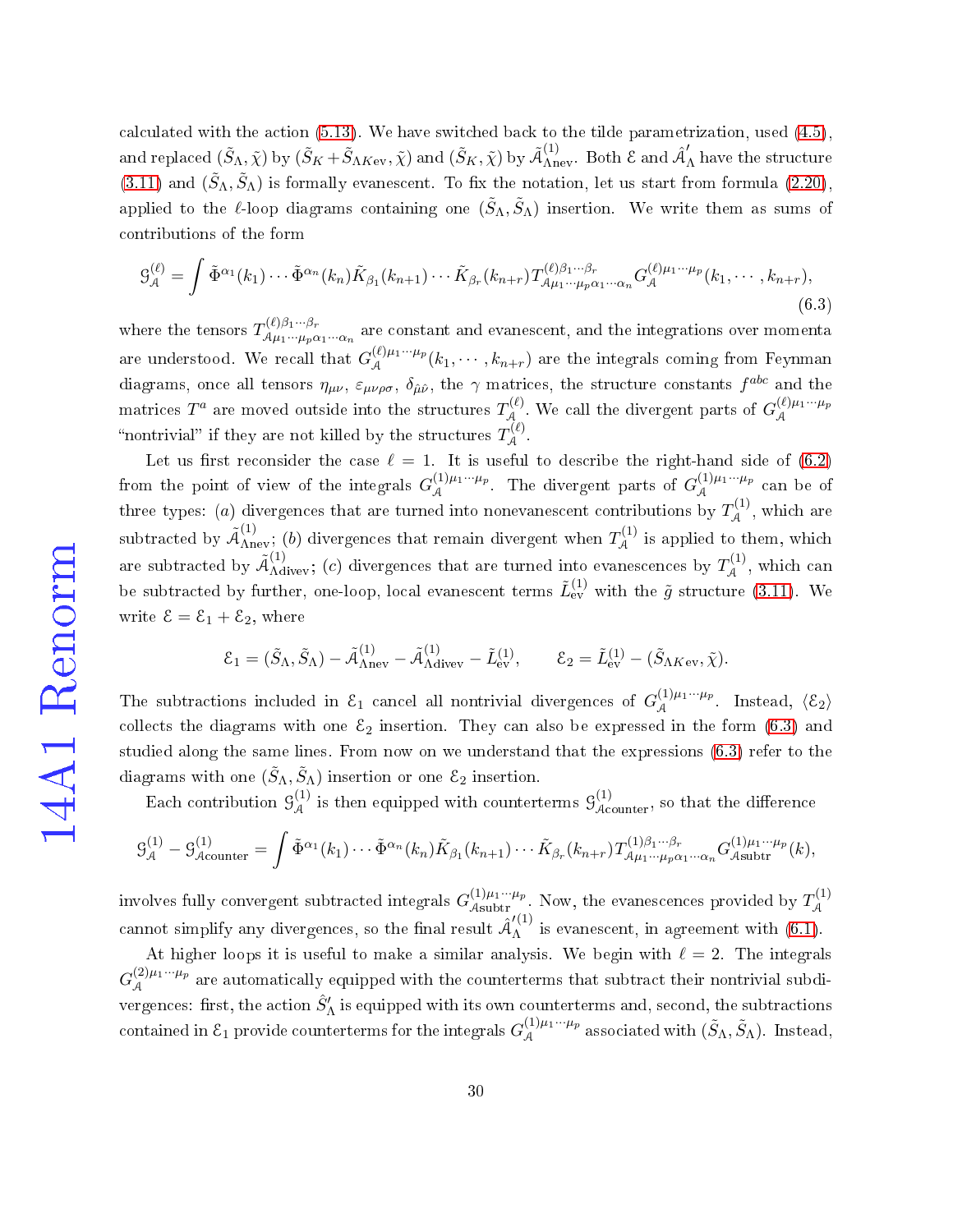the two-loop contributions of  $\mathcal{E}_2$  do not have subdivergences, because  $\mathcal{E}_2$  is one-loop. When we include counterterms for subdivergences, we can identify subtracted integrals  $G_A^{(2)\mu_1\cdots\mu_p} - G_{A\text{subdiv}}^{(2)\mu_1\cdots\mu_p}$ A subdiv that have local divergent parts  $G_{A\,div}^{(2)\mu_1\cdots\mu_p}$  $_{\text{Adiv}}$  (by the theorem of locality of counterterms) and possibly nonlocal finite parts  $G_{\mathcal{A} \text{finite}}^{(2)\mu_1\cdots\mu_p}$ . When  $T_{\mathcal{A}}^{(2)}$  $G^{(2)}_{\mathcal{A}}$  acts on  $G^{(2)\mu_1\cdots\mu_p}_{\mathcal{A}\,\mathrm{div}}$  $\mathcal{A}$  div  $\mathcal{A}$ , it gives local contributions to  $\hat{{\cal A}}^{\prime\,2)}_{\,\Lambda}$  $\Lambda$ , which can be nonevanescent (due to simplified divergences), evanescent or still divergent. However, local contributions must have the structure [\(3.11\)](#page-19-1), which implies that they are zero. Indeed, using the tilde parametrization, they are polynomial in the dimensionful parameters of  $\tilde{S}_\Lambda$ and carry an overall factor  $\tilde{g}^2$ , which has dimension 16. We conclude that the overall divergences  $G_{\mathcal{A} \text{ div}}^{(2)\mu_1\cdots\mu_p}$  are trivial, because they are killed by  $T^{(2)}_{\mathcal{A}}$  $T^{(2)}_{\mathcal{A}}$  When  $T^{(2)}_{\mathcal{A}}$  $G^{(2)}_{\mathcal{A}}$  acts on  $G^{(2)\mu_1\cdots\mu_p}_{\mathcal{A}\,\mathrm{finite}}$ Afinite <sup>It</sup> Just gives (possibly nonlocal) evanescent contributions to  $\hat{\mathcal{A}}_{\Lambda}^{\prime(2)}$  $\Lambda$  ) - г шану, we have

<span id="page-30-0"></span>
$$
\hat{\mathcal{A}}_{\Lambda}^{\prime(2)} = \mathcal{O}(\varepsilon). \tag{6.4}
$$

Therefore, formula [\(6.1\)](#page-28-2) is promoted to the next order, and we can write  $\mathcal{\hat{A}}'_{\Lambda} = \mathcal{O}(\varepsilon) + \mathcal{O}(\hbar^3)$ , where now " $\mathcal{O}(\varepsilon)$ " includes the evanescent contributions appearing on the right-hand side of [\(6.4\)](#page-30-0).

At this point we can proceed by induction. Assume that for some  $\ell \geq 2$ ,

$$
\hat{\mathcal{A}}'_{\Lambda} = \mathcal{O}(\varepsilon) + \mathcal{O}(\hbar^{\ell+1}),\tag{6.5}
$$

and that the overall divergent parts  $G_{\mathcal{A} \text{ div}}^{(L)\mu_1 \cdots \mu_p}$  of the subtracted integrals  $G_{\mathcal{A}}^{(L)\mu_1 \cdots \mu_p} - G_{\mathcal{A} \text{subdiv}}^{(L)\mu_1 \cdots \mu_p}$ A subdiv are trivial for  $2 \leqslant L \leqslant \ell$ . Denote the contributions of order  $\hbar^{\ell+1}$  to  $\hat{\mathcal{A}}'_{\Lambda}$  with  $\hat{\mathcal{A}}'^{(\ell+1)}_{\Lambda}$  $\Lambda$  . A diagrammatic analysis similar to the one carried out above shows that  $\hat{\mathcal{A}}_{\Lambda}^{\prime(\ell+1)}$  $\Lambda$  is the sum of a local part  $\hat{\cal A}'^{(\ell+1)}_{\rm Aloc} = \sum T_{\cal A}^{(\ell+1)} G^{{(\ell+1)}}_{{\cal A}\,{\rm div}}, \; {\rm plus \; a \; possibly \; nonlocal \; evanescent \; part \; } \hat{\cal A}'^{{(\ell+1)}}_{{\rm Aev}} = \sum T_{\cal A}^{(\ell+1)} G^{{(\ell+1)}}_{{\cal A}\,{\rm finit}}$ Afinite<sup>.</sup> However,  $\hat{\mathcal{A}}_{\Lambda \, \mathrm{loc}}^{\prime \, (\ell+1)}$  $\Lambda$ loc must have the structure  $(3.11)$ , which means that it vanishes. In the end,  $G_{\cal A}^{(\ell+1)\mu_1\cdots\mu_p}$  are also trivial, and  $\hat{A}'^{(\ell+1)}_{\Lambda} = \hat{A}'_{\Lambda}^{(\ell+1)}$  $\Lambda$ ev  $\cdots$  Thus, if the inductive assumptions hold for some  $\ell$ , they must also hold with  $\ell \to \ell + 1$  and therefore for  $\ell = \infty$ . We conclude that the anomaly is evanescent to all orders:

<span id="page-30-1"></span>
$$
\hat{\mathcal{A}}'_{\Lambda} = (\hat{\Gamma}'_{\Lambda}, \hat{\Gamma}'_{\Lambda}) = \mathcal{O}(\varepsilon). \tag{6.6}
$$

This result proves that if the final theory is anomaly-free at one loop, the higher-derivative theory  $S_\Lambda$  is anomaly-free to all orders. It is important to stress that the DHD-regularization framework provides the subtraction scheme where this property is *manifest*: after the subtraction of  $(S_K, \chi)$  at one loop, no analogous subtractions are necessary at higher orders.

This is not the final result we want, though. To get there we still need to take  $\Lambda$  to infinity and complete the DHD limit.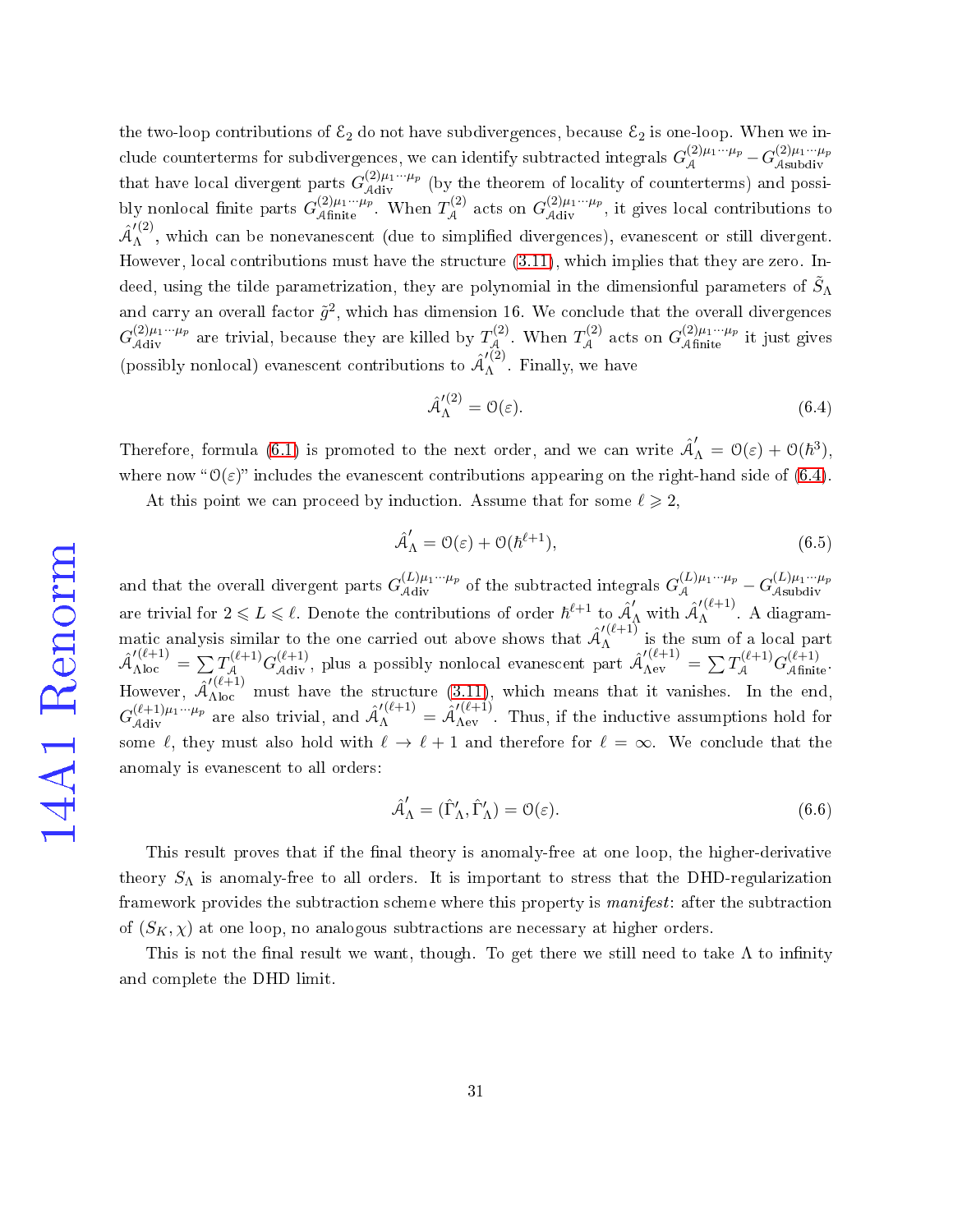### 7 Manifest Adler-Bardeen theorem in the final theory

We are finally ready to study anomaly cancellation to all orders in the final theory. In this section we study the  $\Lambda$  dependence and complete the DHD limit, according to the rules of subsection 3.1. The subtraction of Λ divergences proceeds relatively smoothly, and preserves the master equation to all orders up to terms that vanish in the DHD limit.

Call  $S_n$  and  $\Gamma_n$  the action and the  $\Gamma$  functional DHD-renormalized up to (and including) n loops, where  $S_0 = \hat{S}'_\Lambda = \hat{S}_\Lambda - \chi/2$  is the action [\(5.13\)](#page-28-0). The action  $S_n$  must satisfy two inductive assumptions to all orders in  $\hbar$ :

(I)  $\Gamma_n$  has a regular limit for  $\varepsilon \to 0$  at fixed  $\Lambda$ , and

(II) the local functional

<span id="page-31-2"></span>
$$
(S_n, S_n) \equiv \mathcal{E}_n \tag{7.1}
$$

is "truly  $\varepsilon$ -evanescent at fixed  $\Lambda$ ", that is to say a local functional such that  $\langle \mathcal{E}_n \rangle$  tends to zero when  $\varepsilon \to 0$  at fixed  $\Lambda$ .

More precisely,  $\Gamma_n$  is a sum of terms [\(3.14\)](#page-21-1) up to n loops (because it is DHD-convergent to that order) and a sum of terms [\(3.12\)](#page-21-0) from  $n+1$  loops onwards. Instead,  $\langle \mathcal{E}_n \rangle = (\Gamma_n, \Gamma_n)$  contains the terms [\(3.14\)](#page-21-1) except  $\varepsilon^0 \Lambda^0$  and  $\varepsilon^0/\Lambda$  up to n loops, and the terms [\(3.12\)](#page-21-0) except  $\varepsilon^0$  from  $n+1$ loops onwards. Thanks to [\(6.6\)](#page-30-1) we know that the inductive hypotheses are true for  $n = 0$ .

The theorem of locality of counterterms ensures that the  $(n + 1)$ -loop divergent part  $\Gamma_{ndiv}^{(n+1)}$ ndiv of  $\Gamma_n$  is a local functional. Since  $\Gamma_n$  has a regular limit for  $\varepsilon \to 0$  at fixed  $\Lambda$ ,  $\Gamma_{ndiv}^{(n+1)}$  $n$ div contains only divergences in  $\Lambda$ , not in  $\varepsilon$ . Precisely, we can write

$$
\Gamma_{n\,\mathrm{div}}^{(n+1)} = \Gamma_{n\,\mathrm{div}\,\mathrm{nev}}^{(n+1)} + \Gamma_{n\,\mathrm{div}\,\mathrm{rev}}^{(n+1)},
$$

where  $\Gamma_{\text{ndiv}\,\text{rev}}^{(n+1)}$  and  $\Gamma_{\text{ndiv}\,\text{rev}}^{(n+1)}$  collect the terms  $\varepsilon^0 \Lambda$  and  $\hat{\delta} \varepsilon^0 \Lambda$  of the list [\(3.13\)](#page-21-2), respectively.

Now we study the  $(n + 1)$ -loop divergent part of  $(\Gamma_n, \Gamma_n)$ . We take the  $(n + 1)$ -loop DHDdivergent non-ε-evanescent part of

<span id="page-31-1"></span>
$$
(\Gamma_n, \Gamma_n) = \langle (S_n, S_n) \rangle = \langle \mathcal{E}_n \rangle, \tag{7.2}
$$

which means the terms of types  $\varepsilon^0 \Lambda$  of the list [\(3.13\)](#page-21-2). Recall that  $S_\Lambda$  is equal to the action  $S_r$  of [\(2.15\)](#page-10-0) plus  $\mathcal{O}(1/\Lambda^6)$  terms, so  $(S_{\Lambda} - S_r, \Gamma_{ndiv}^{(n+1)})$  is convergent for  $\Lambda \to \infty$ . Moreover,  $S_r$  is equal to  $S_{\text{gf}}$ , which by formula [\(2.3\)](#page-5-0) is non- $\varepsilon$ -evanescent, plus  $\int \bar{\psi}_R^I \imath \partial \psi_R^I$  plus  $\varepsilon$ -evanescent terms. Noting that the divergent part of  $\langle \mathcal{E}_n \rangle$  is just made of terms  $\hat{\delta} \varepsilon^0 \Lambda$ , we obtain

<span id="page-31-0"></span>
$$
(S_{\rm gf}, \Gamma_{\rm ndiv \, {\rm nev}}^{(n+1)}) = 0. \tag{7.3}
$$

Deriving [\(7.3\)](#page-31-0) from [\(7.2\)](#page-31-1) we have expanded  $\Gamma_n = \sum_{k=0}^{\infty} \hbar^k \Gamma_n^{(k)}$  in powers of  $\hbar$  and dropped all contributions  $(\Gamma_n^{(k)}, \Gamma_n^{(n+1-k)})$  with  $0 < k < n+1$ , because they are convergent in the DHD limit.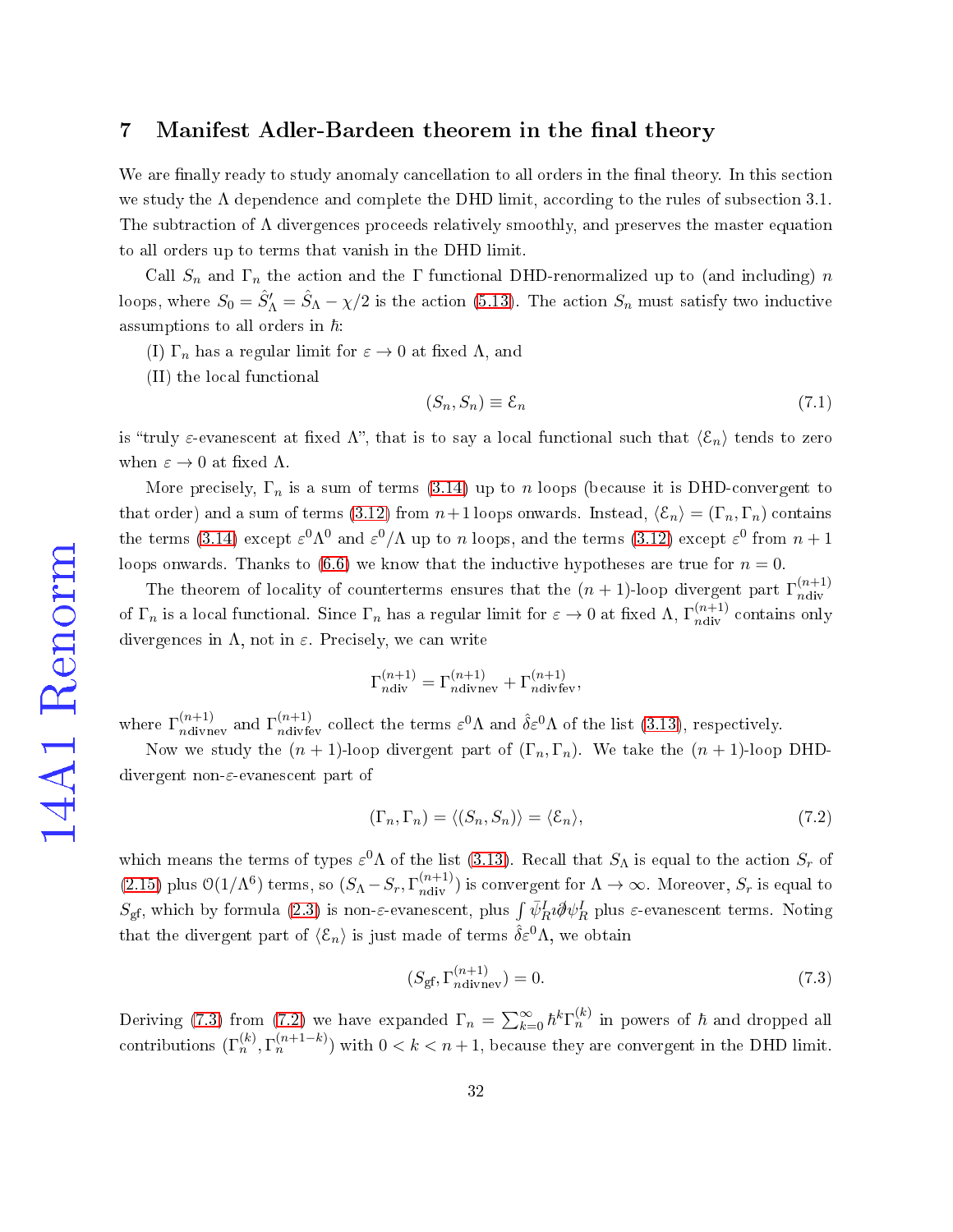Note that  $\Gamma_n^{(k)}$ ,  $0 < k < n+1$ , may contain terms  $\varepsilon \Lambda$ . Now, the powers of  $\Lambda$  can get simplified inside  $(\Gamma_n^{(k)}, \Gamma_n^{(n+1-k)})$ . However,  $\Gamma_n$  is convergent for  $\varepsilon \to 0$  and the antiparentheses cannot generate poles, so the resulting contributions remain negligible in the DHD limit. We must just pay attention not to manipulate the terms  $\varepsilon \Lambda$  in inconvenient ways (see subsection 3.1 for details).

Since the theory is power-counting renormalizable, [\(7.3\)](#page-31-0) is another little cohomological problem, therefore it can be solved directly. Moreover, it is a purely four-dimensional problem, since all  $\varepsilon$ -evanescent terms have been dropped. Its solution is well-known and states that  $\Gamma_{ndiv}^{(n+1)}$  $n$  divney  $\mathcal{C}^{a}$ <sup>11</sup> be reabsorbed by redefining the parameters of  $S_{\text{gf}}$  and making a canonical transformation inside  $S_{\text{gf}}$ . Using the nonrenormalization of the B- and  $K_{\overline{C}}$ -dependent terms, and power counting, the canonical transformation is generated by a functional

<span id="page-32-0"></span>
$$
F_n(\Phi, K') = \int \sum_i (Z_{nAi}^{1/2} A_{\mu}^{a_i} K'^{\mu a_i} + Z_{nCi}^{1/2} C^{a_i} K'^{a_i}_{C} + Z_{nAi}^{-1/2} \bar{C}^{a_i} K'^{a_i}_{\bar{C}} + Z_{nAi}^{-1/2} B^{a_i} K'^{a_i}_{B}) + \int \left( \bar{\psi}_L^I Z_{nJI}^{1/2*} K'^J_{\psi} + \bar{K}'_{\psi}^I Z_{nIJ}^{1/2} \psi_L^J \right), \tag{7.4}
$$

and the parameter redefinitions read

<span id="page-32-1"></span>
$$
r_i' = Z_{ni}r_i, \t\xi_i' = \xi_i Z_{nAi}, \t\t(7.5)
$$

where  $Z_{nAi}$ ,  $Z_{nCi}$ ,  $Z_{nIJ}$  and  $Z_{ni}$  are  $\varepsilon$ -independent Λ-divergent renormalization constants. The  $r_i$ redefinitions encode the renormalizations of gauge couplings. Instead, the  $\xi_i$  redefinitions follow from the nonrenormalization of the terms quadratic in  $B$ . In the parametrization we are using there are no redefinitions of g and  $\zeta_i$ .

Making the canonical transformation [\(7.4\)](#page-32-0) and the redefinitions [\(7.5\)](#page-32-1) on  $S_{\text{gf}}$  we get

$$
S_{\text{gf}} \to S_{\text{gf}} - \Gamma_{n\,\text{div}\,\text{nev}}^{(n+1)} + \mathcal{O}(\hbar^{n+2}).
$$

However, the classical action we have been using is not  $S_{\text{gf}}$ , and not even  $S_r = S_{\text{gf}} + S_{\text{LR}} + S_{\text{ev}}$ , but  $S_n$ , whose classical limit is  $S_\Lambda$ , therefore we must inquire what happens by making the operations  $(7.4)$  and  $(7.5)$  on  $S_\Lambda$ .

Let us begin from  $S_r$ . Since  $S_{LR}$  is nonrenormalized, we must also make the redefinitions

<span id="page-32-2"></span>
$$
\varsigma_{IJ}' = \varsigma_{IK} Z_{nKJ}^{-1/2}.\tag{7.6}
$$

When we apply [\(7.4\)](#page-32-0) and [\(7.5\)](#page-32-1) to  $S_{\text{ev}}$  we generate new formally  $\varepsilon$ -evanescent,  $\Lambda$ -divergent terms of order  $\hbar^{n+1}$ , which change  $\Gamma_{ndiv}^{(n+1)}$  into some new  $\Gamma_{ndiv}^{\prime (n+1)}$ , plus  $\mathcal{O}(\hbar^{n+2})$ . The divergences  $\Gamma'_{n\,\rm{div\,fe}}^{(n+1)}$  $n$ divfev are not constrained by gauge invariance, but just locality and power counting. They can be subtracted redefining the parameters  $\eta$  of  $S_{\text{ev}}$ , since  $S_{\text{ev}}$  was added precisely for this purpose.

We denote the operations that subtract  $\Gamma_{n\,\rm div}^{(n+1)}$  with  $T_n$ . They include the canonical transfor-mation [\(7.4\)](#page-32-0), the redefinitions [\(7.5\)](#page-32-1) and [\(7.6\)](#page-32-2), and the  $\eta$  redefinitions that subtract  $\Gamma'^{(n+1)}_{n\text{div} \mathbf{f} \cdot \mathbf{f}}$  $n$  div fev.  $\frac{1}{10000}$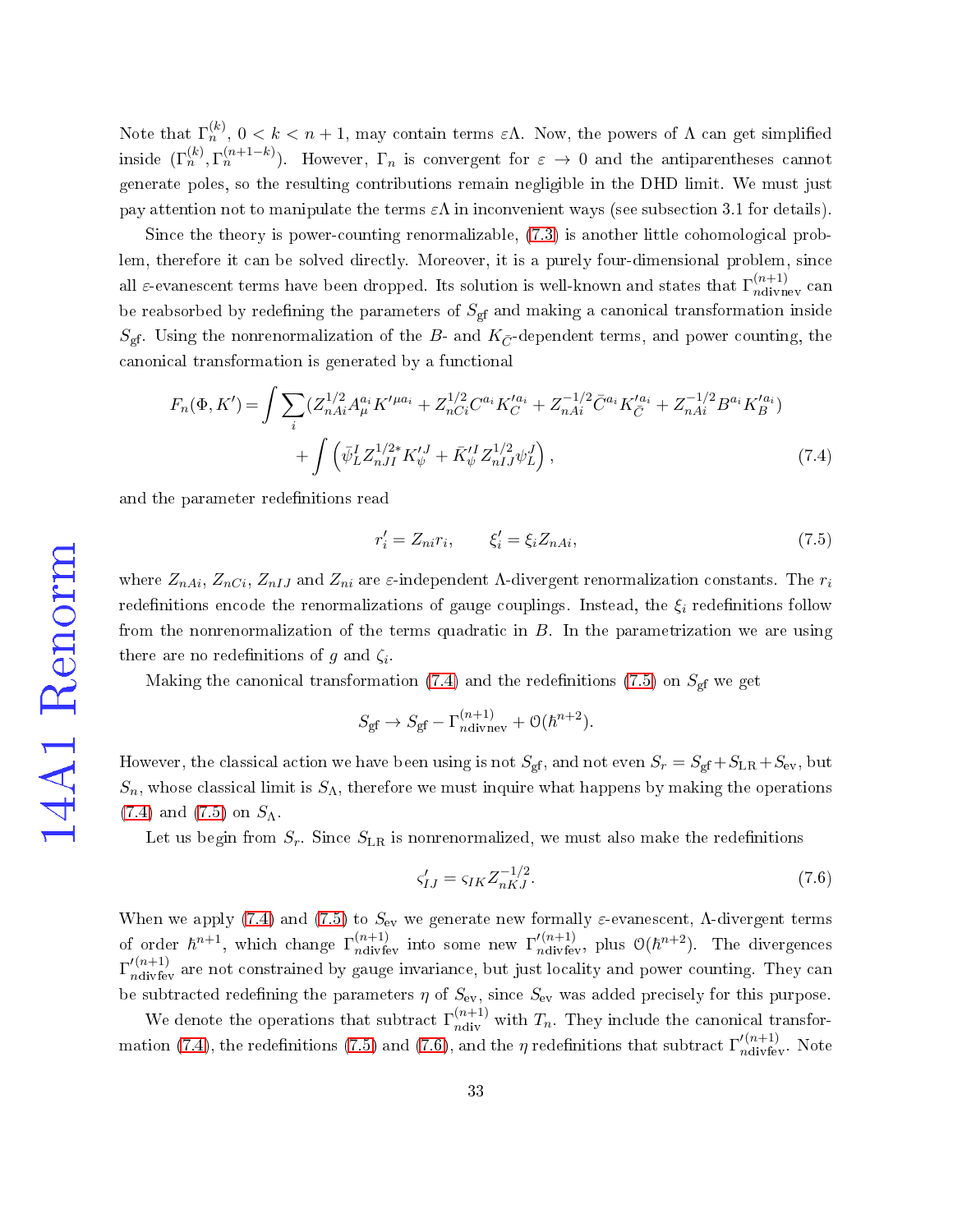that  $T_n = 1 + \mathcal{O}(\hbar^{n+1})$ . We have

$$
T_n S_r = S_r - \Gamma_{n \text{div}}^{(n+1)} + \mathcal{O}(\hbar^{n+2}).
$$

It remains to check what happens when the operations  $T_n$  act on  $S_\Lambda$ . Observe that, since no ε divergences are around, the operations  $T_n$  are independent of ε and divergent in Λ. However, the difference  $S_{\Lambda} - S_r$  is of order  $1/\Lambda^6$  and the operations  $T_n$  cannot contain powers of  $\Lambda$  greater than 4. Thus,  $(T_n - 1)(S_\Lambda - S_r)$  vanishes in the DHD limit. Call  $S_{n+1}$  the action obtained by applying  $T_n$  on  $S_n$ . We have

$$
S_{n+1} = T_n S_n = S_n + (T_n - 1)S_\Lambda + \mathcal{O}(\hbar^{n+2}) = S_n + (T_n - 1)S_r + (T_n - 1)(S_\Lambda - S_r) + \mathcal{O}(\hbar^{n+2})
$$
  
= 
$$
S_n - \Gamma_{n \text{div}}^{(n+1)} + (T_n - 1)(S_\Lambda - S_r) + \mathcal{O}(\hbar^{n+2}).
$$
 (7.7)

This formula tells us that the operations  $T_n$  do renormalize the divergences due to  $S_n$  in the DHD limit. Therefore,  $S_{n+1}$  is the  $(n+1)$ -loop DHD-renormalized action, namely it gives a generating functional  $\Gamma_{n+1}$  that is convergent up to (and including)  $n+1$  loops in the DHD limit.

Moreover, since the canonical transformations generated by  $(7.4)$  act multiplicatively on fields and sources, the operations  $T_n$  act on the  $\Gamma$  functional precisely as they act on the action. Therefore,  $\Gamma_{n+1} = T_n \Gamma_n$ . Since the operations  $T_n$  are  $\varepsilon$ -independent, we conclude that  $\Gamma_{n+1}$  is regular when  $\varepsilon \to 0$  at fixed  $\Lambda$ , to all orders in  $\hbar$ , which promotes the inductive assumption (I) to  $n+1$ loops.

Finally, the operations  $T_n$  preserve the antiparentheses. Applying them to [\(7.1\)](#page-31-2) we also obtain

$$
(S_{n+1}, S_{n+1}) = T_n \mathcal{E}_n.
$$

Now, taking the average of this equation we get

$$
T_n \langle \mathcal{E}_n \rangle_n = T_n(\Gamma_n, \Gamma_n) = (\Gamma_{n+1}, \Gamma_{n+1}) = \langle (S_{n+1}, S_{n+1}) \rangle_{n+1} = \langle T_n \mathcal{E}_n \rangle_{n+1},
$$

where  $\langle \cdots \rangle_k$  means that the average is calculated with the action  $S_k$ . If we take the limit of  $T_n\langle \mathcal{E}_n \rangle_n$  for  $\varepsilon \to 0$  at fixed  $\Lambda$  we get zero, because by assumption (II)  $\langle \mathcal{E}_n \rangle_n$  tends to zero for  $\varepsilon \to 0$  at fixed  $\Lambda$ . We conclude that the local functional  $\varepsilon_{n+1} \equiv T_n \varepsilon_n$  is truly  $\varepsilon$  evanescent at fixed  $\Lambda$ . Therefore, assumption (II) is also promoted to  $n+1$  loops.

Since all inductive assumptions have been successfully promoted to  $n + 1$  loops, the DHDrenormalized action  $S_R = S_{\infty}$  satisfies

$$
(S_R, S_R) = \mathcal{E}_R,
$$

where  $\langle \mathcal{E}_R \rangle$  vanishes in the DHD limit, because it contains only the terms of [\(3.14\)](#page-21-1) except  $\varepsilon^0 \Lambda^0$  and ε<sup>0</sup>/Λ. Finally, the DHD-renormalized Γ functional  $\Gamma_R = \Gamma_\infty$  is such that the anomaly functional

$$
\mathcal{A}_R = (\Gamma_R, \Gamma_R) = \langle (S_R, S_R) \rangle_{S_R} = \langle \mathcal{E}_R \rangle = \mathcal{O}(\varepsilon)
$$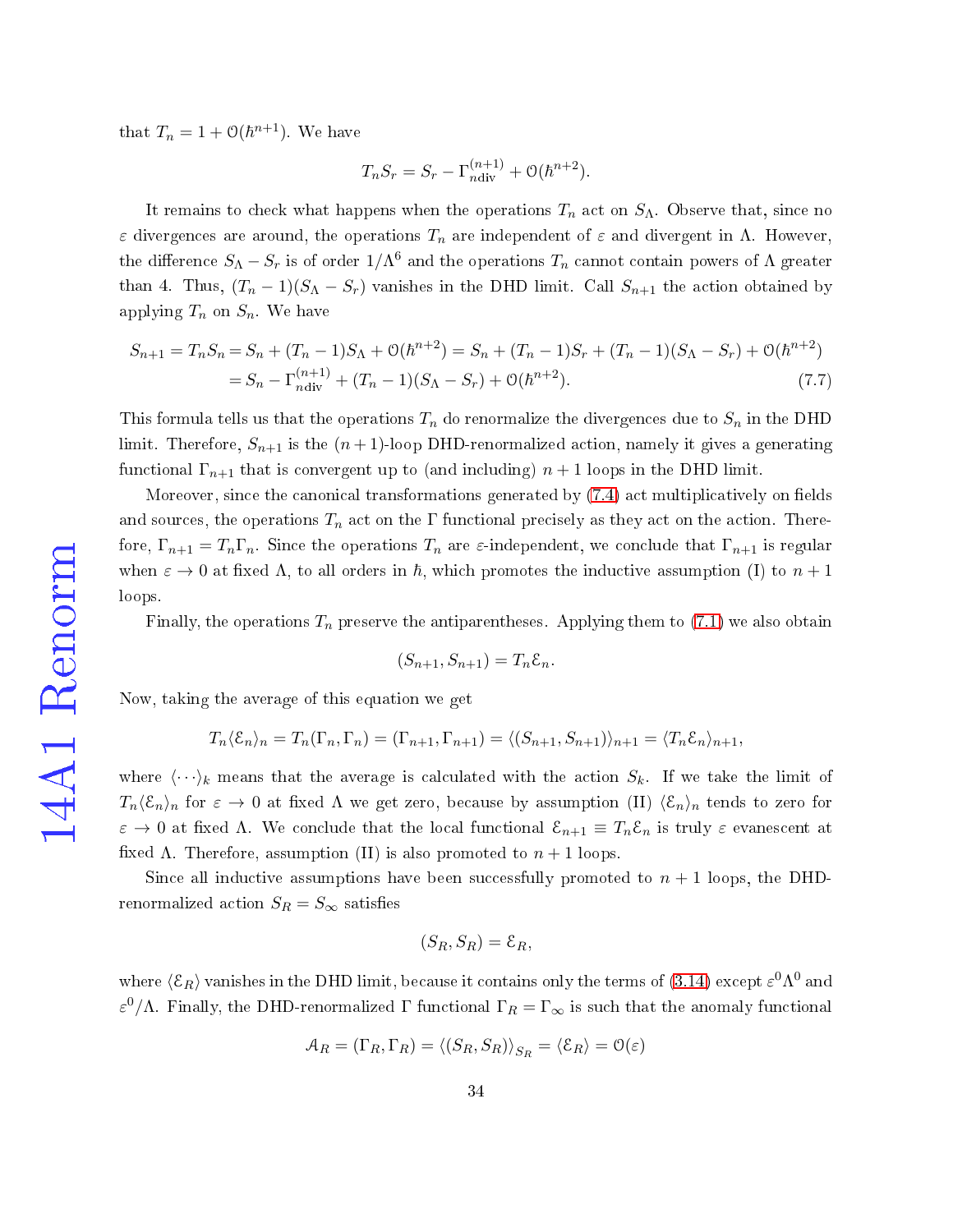tends to zero in the DHD limit, which means that gauge anomalies cancel out to all orders.

The DHD framework defines a subtraction scheme where the cancellation takes place naturally and manifestly. In any other framework, the right scheme must be identified step-by-step, from two loops onwards, by fine-tuning local counterterms.

Some final comments are in order. Because of  $(4.7)$  higher-order divergent terms of the form  $\Lambda^p\!\ln^k\!\Lambda/\varepsilon$  are generated along the way. They appear in  $S_R$  and in the partially renormalized actions  $S_n$ . Our renormalization procedure (which is just made of redefinitions of parameters, fields and sources) makes them cancel opposite contributions coming from diagrams. Therefore, they do not appear in the  $\Gamma$  functionals  $\Gamma_R$  and  $\Gamma_n$ , which are indeed regular in the limit  $\varepsilon \to 0$ at  $\Lambda$  fixed.

In several steps of the proof we have used the fact that  $S_\Lambda = S_r + \mathcal{O}(1/\Lambda^6)$ . It is important that the higher-derivative regularized classical action  $S_\Lambda$  does not contain terms with fewer inverse powers of Λ. Consistently with this, renormalization does not require to turn them on. The operations  $T_n$  may contain powerlike divergences, which can generate terms with less than 6 inverse powers of  $\Lambda$  when they act on  $S_{\Lambda} - S_{r}$ . Those terms are at least one loop and not divergent, so they do not affect the structure of the classical action  $S_\Lambda$ .

### 8 Standard Model and more general theories

In this section we show how to extend the proof of the previous sections to the standard model and the most general perturbatively unitary, power-counting renormalizable theories. We just need to include photons  $V_\mu$ , scalar fields  $\varphi$  and right-handed fermions  $\chi_R$ , which were dropped so far for simplicity. Depending on the representations, we can also add Majorana masses to the fermions  $\psi_L$ .

We begin from the fermions. The starting classical action  $(2.1)$  is modified as follows:

$$
S_c \to S_c + \int \bar{\chi}_R^I \psi \chi_R^I + S_m,
$$

where  $S_m$  collects the mass terms, when allowed by the representations:

<span id="page-34-0"></span>
$$
S_{m} = -\int (\bar{\chi}_{R}^{I} m_{IJ} \psi_{L}^{J} + \bar{\psi}_{L}^{I} m_{JI}^{*} \chi_{R}^{J}) - \int (\bar{\psi}_{L}^{cI} M_{IJ} \psi_{L}^{J} + \bar{\psi}_{L}^{I} M_{JI}^{*} \psi_{L}^{cJ}) - \int (\bar{\chi}_{R}^{cI} M_{IJ}^{\prime} \chi_{R}^{J} + \bar{\chi}_{R}^{I} M_{JI}^{*} \chi_{R}^{cJ}).
$$
\n(8.1)

The functional  $S_K$  that collects the symmetry transformations is also extended:

$$
S_K \to S_K + g \int \left( \bar{\chi}^I_R T^a C^a K^I_\chi + \bar{K}^I_\chi T^a C^a \chi^I_R \right).
$$

Clearly,  $\Psi$  and  $(S_K, \Psi)$  are unmodified. To regularize the right-handed fermions we mirror what we did for the left-handed ones. In the same way as we added partners  $\psi_R$  for  $\psi_L$  that decouple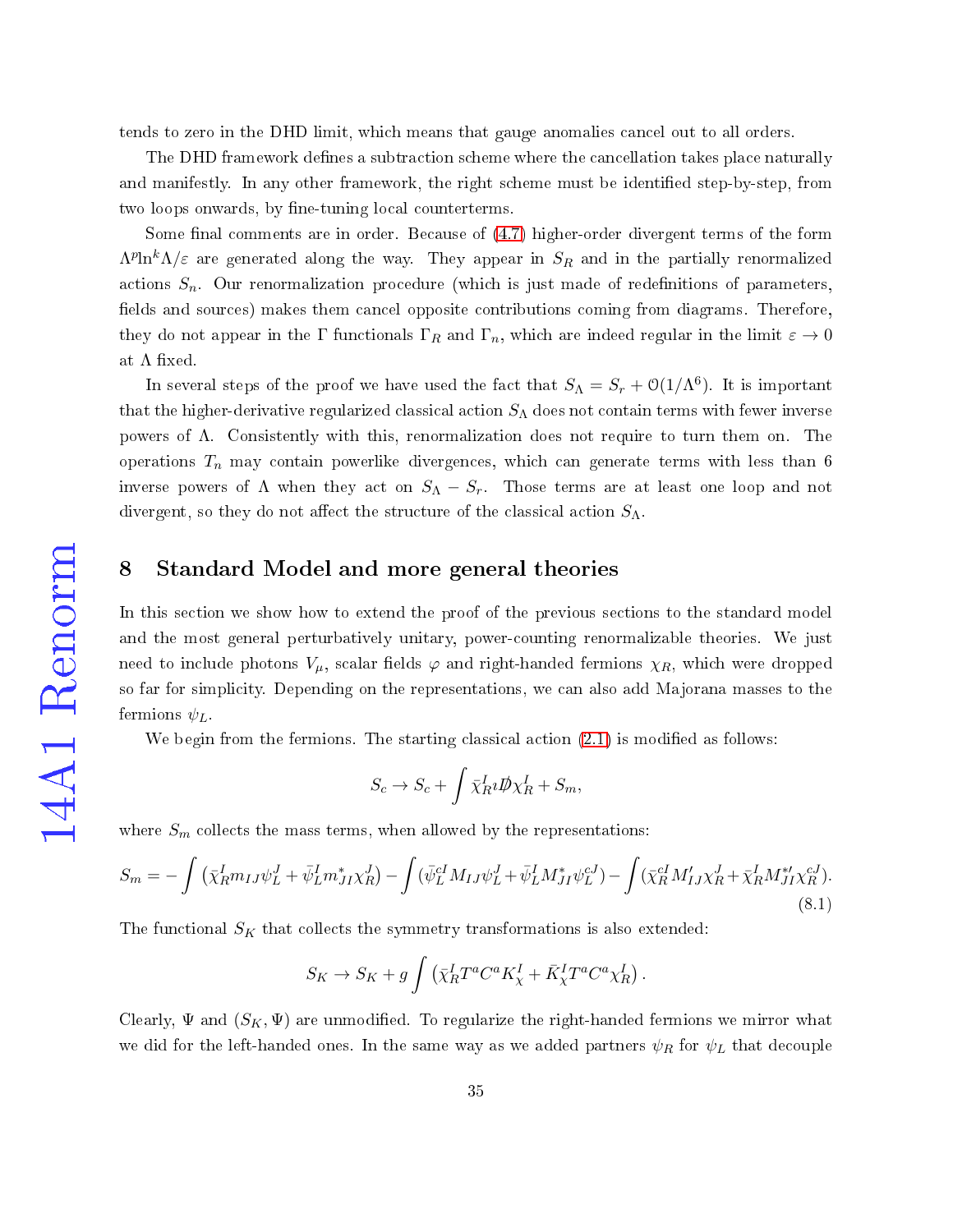in four dimensions, we add partners  $\chi_L$  for  $\chi_R$  that also decouple when  $D \to 4$ . The correction to  $S_{LR}$  is

$$
S_{\text{LR}} \to S_{\text{LR}} + \varsigma_{IJ}' \int \bar{\chi}_L^I \imath \partial \chi_R^J + \varsigma_{JI}^{\prime *} \int \bar{\chi}_R^I \imath \partial \chi_L^J + \int \bar{\chi}_L^I \imath \partial \chi_L^I.
$$

Massive terms involving the regularizing partners  $\psi_R^I$  and  $\chi_L^I$  can also be added. Differently from  $(8.1)$ , they are not renormalized, so their coefficients must be independent of the ones appearing in [\(8.1\)](#page-34-0). The evanescent corrections  $S_{ev}$  of formula [\(2.16\)](#page-10-1) are affected only in the sector  $S_{cev}$ , which is extended to include terms such as the integrals of

<span id="page-35-0"></span>
$$
\bar{\chi}_R^I \partial \psi_L^J, \qquad \bar{\psi}_L^I \partial \chi_R^J, \qquad \bar{\chi}_R^I A \psi_L^J, \qquad \bar{\psi}_L^I A \chi_R^J, \tag{8.2}
$$

multiplied by independent constants. Evanescent terms of the Ma jorana type may also be allowed.

Next, we add the higher-derivative regularizing terms

$$
\int \bar{\chi}_R^I \iota \psi \left[ \left( \frac{D^2}{\Lambda^2} \right)^3 - \left( \frac{\partial^2}{\Lambda^2} \right)^3 \right] \chi_R^I + \int \bar{\chi}^I \iota \psi \left( \frac{\partial^2}{\Lambda^2} \right)^3 \chi^I
$$

to  $S_{\Lambda}$ , where  $\chi^I = \chi^I_L + \chi^I_R$ . The gauge fermion  $\Psi_{\Lambda}$  does not change, as well as  $S_{\Lambda}$ <sub>ev</sub> –  $S_{\text{cev}}$ . Tilde fields and sources are defined as before and every argument of the proof can be extended straightforwardly. Now, wave-function renormalization constants can mix right-handed fermions with conjugates of left-handed ones. The contributions of right-handed fermions to the one-loop anomalies  $\mathcal{A}_{f\,\rm{nev}}^{(1)} = \mathcal{A}_{\Lambda\,\rm{n}}^{(1)}$  $\Lambda$ nev are given by a formula similar to  $(0.11)$ , the only difference being that the trace appearing in the Bardeen term on the right-hand side is calculated on the appropriate representations  $T_R^a$  ( $C \to C^a T_R^a$ ,  $A_\mu \to A_\mu^a T_R^a$ ) and is multiplied by a further minus sign. The<br>one-loop gauge anomalies  $A_{\text{r}_{\text{now}}}^{(1)}$  are trivial when the Bardeen terms cancel out in the total, and  $f_{\text{nev}}$  are trivial when the Bardeen terms cancel out in the total, and there exists a local functional  $\chi(gA)$  such that  $\mathcal{A}_{f\text{nev}}^{(1)} = (S_K, \chi)$ .

Scalars can be added by making the replacements

$$
S_c \to S_c + \int (D_{\mu}\varphi)^{\dagger} (D^{\mu}\varphi) + m^2 \int \varphi^{\dagger} \varphi + \frac{\lambda}{4} \int (\varphi^{\dagger} \varphi)^2 + S_Y,
$$
  

$$
S_K \to S_K - g \int (\varphi^{\dagger} T^a C^a K_{\varphi} + K_{\varphi}^{\dagger} T^a C^a \varphi),
$$

where  $S_Y$  denotes the Yukawa terms. As before, the renormalized action is linear in the sources K, by ghost number conservation and power counting. The evanescent corrections  $S_{\text{cev}}$  include new terms such as the integrals of

<span id="page-35-1"></span>
$$
(\partial_{\hat{\mu}}\varphi)^{\dagger}(\partial^{\hat{\mu}}\varphi), \qquad (\partial_{\hat{\mu}}\varphi)^{\dagger}T^{a}(A^{\hat{\mu}a}\varphi), \qquad (8.3)
$$

while  $S_{\text{Aev}} - S_{\text{cev}}$  does not change. The higher-derivative regularizing terms are

$$
\int (D_{\mu}\varphi)^{\dagger} \left(\frac{D^2}{\Lambda^2}\right)^4 (D^{\mu}\varphi),
$$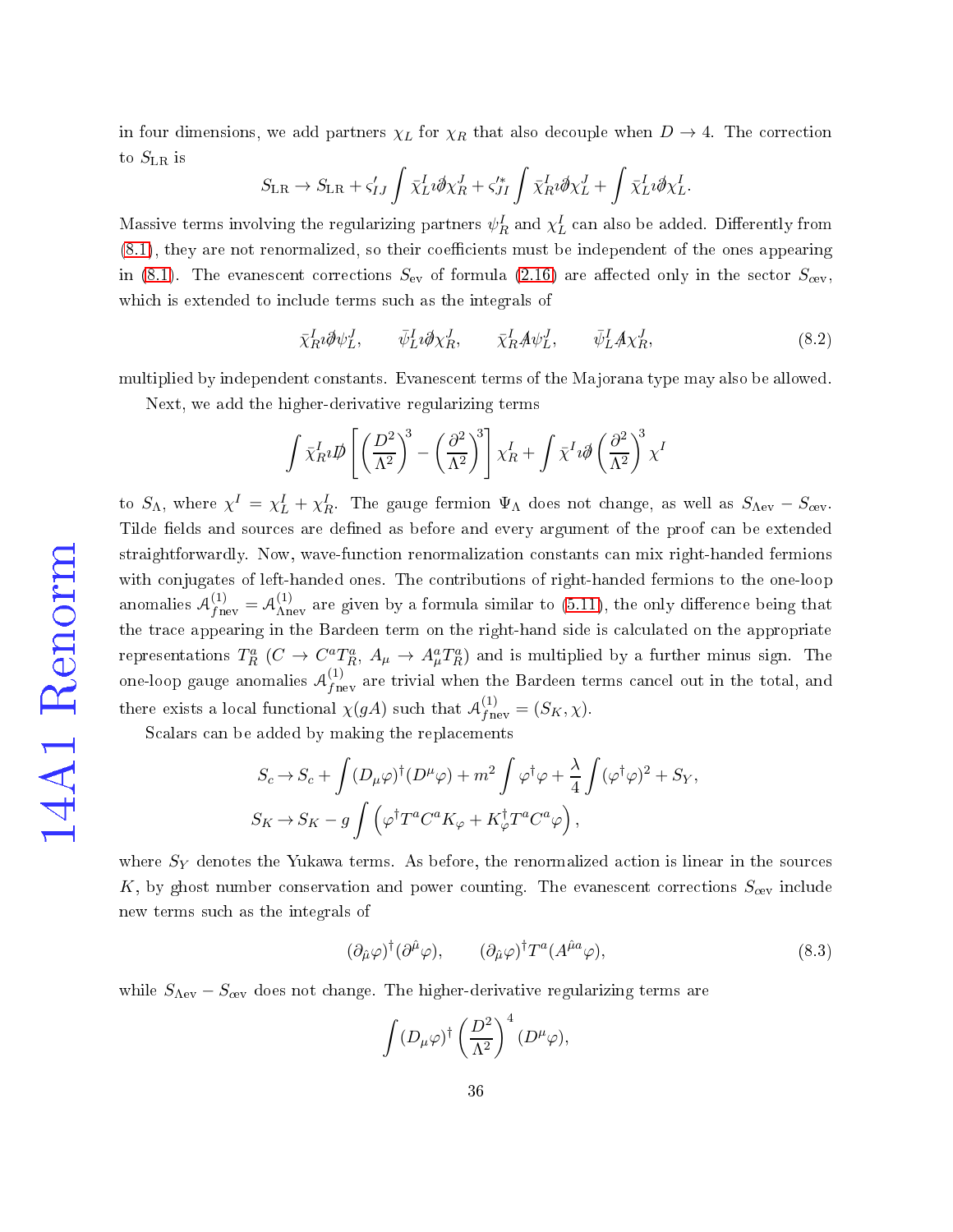so the tilde fields and sources

$$
\tilde{\varphi} = \frac{\varphi}{\Lambda^4}, \qquad \tilde{K}_{\varphi} = \Lambda^4 K_{\varphi},
$$

are such that  $[\tilde{g}\tilde{\varphi}]=5$ ,  $[\tilde{g}\tilde{K}_{\varphi}]=14$ . With these choices, the matter fields and their sources still cannot contribute to the one-loop counterterms  $\tilde{\Gamma}^{(1)}_{\text{Adiv}}$  of the higher-derivative theory  $\tilde{S}_{\Lambda}$ , nor to the nonevanescent one-loop gauge anomalies  $\tilde{\mathcal{A}}_{\Lambda}^{(1)}$ . Moreover, we still have  $S_{\Lambda} - S_r = \mathcal{O}(1/\Lambda^6)$ . Therefore, all arguments used in the proof of the previous sections generalize straightforwardly.

Finally, we add photons. Assume that the group G contains  $N U(1)$  factors and denote their gauge fields with  $V^u_\mu$ ,  $u = 1, \ldots N$ . Then make the replacements

$$
S_c \to S_c - \frac{1}{4} \int \zeta_{uv} W^u_{\mu\nu} W^{v\mu\nu}, \qquad D_\mu \pi^I \to D_\mu \pi^I + i Q^u V^u_\mu \pi^I,
$$
  

$$
S_K \to S_K - \int (\partial_\mu C^u) K^{\mu u} - ig \int C^u \sum_\pi (\pi^I^{\dagger} Q K^I_\pi - K^{I \dagger}_\pi Q \pi^I),
$$

where  $W_{\mu\nu}^u = \partial_\mu V_\nu^u - \partial_\nu V_\mu^u$ ,  $\zeta_{uv}$  is an invertible constant matrix,  $\pi^I$  is any matter field in the irreducible representation  $R^I$  of  $G$ , and  $\pi^{I\dagger}, K_{\pi}^{I\dagger}$  stand for  $\bar{\pi}^I, \bar{K}_{\pi}^I$  if  $\pi^I$  is a fermion. We define extended G indices  $\hat{a}, \hat{b}, \ldots$  to include both sets of indices  $u, v, \ldots$  and  $a, b, \ldots$ , and write  $A^{\hat{a}}_{\mu} =$  $\{V^u_\mu, A^a_\mu\}$ . The  $U(1)$  charges of matter fields are denoted by  $g q^u_I$ . We also write  $T^{\hat{a}} = \{iQ^u, T^a\},$ where  $Q^u$  acts on  $\pi^I$  by multiplying it by  $q^u_I$ . The change of the gauge fermion [\(2.4\)](#page-5-1) is

$$
\Psi(\Phi) \rightarrow \Psi(\Phi) + \int \bar{C}^u \left( \partial^\mu A^u_\mu + \frac{\xi_{uv}}{2} B^v \right)
$$

.

The sector  $S_{\text{cev}}$  of  $S_{\text{ev}}$  is also extended, to include V-dependent evanescent terms similar to those already met in [\(2.19\)](#page-11-1), [\(8.2\)](#page-35-0) and [\(8.3\)](#page-35-1). Instead,  $S_{\text{Aev}} - S_{\text{cev}}$  remains the same, since the  $U(1)$ ghosts decouple.

The action  $S_{c\Lambda}$  is extended to include the higher-derivative regularizing terms

$$
-\frac{1}{4}\int W^u_{\mu\nu}\left(\frac{\partial^2}{\Lambda^2}\right)^8 W^{u\mu\nu},
$$

while the change of gauge fermion is

$$
\Psi_{\Lambda}(\Phi) \to \Psi_{\Lambda}(\Phi) + \int \bar{C}^{u} \left( Q \left( \Box \right) \partial^{\mu} V_{\mu}^{u} + \frac{1}{2} P_{uv} \left( \Box \right) B^{v} \right),
$$

where

$$
P_{uv}(\Box) = \xi_{uv} + \frac{\delta_{uv}\xi'}{\Lambda^{16}} \Box^8.
$$

Finally,  $S_{\text{Aev}}$  inherits the modifications made on  $S_{\text{cev}}$ . Tilde fields and sources are defined as before. The one-loop renormalization of the higher-derivative theory  $\tilde{S}_\Lambda$  is made of the replacements [\(4.7\)](#page-23-1) plus similar replacements

$$
\zeta_{uv} \to \zeta_{uv} + \frac{f_{uv}}{\varepsilon}g^2
$$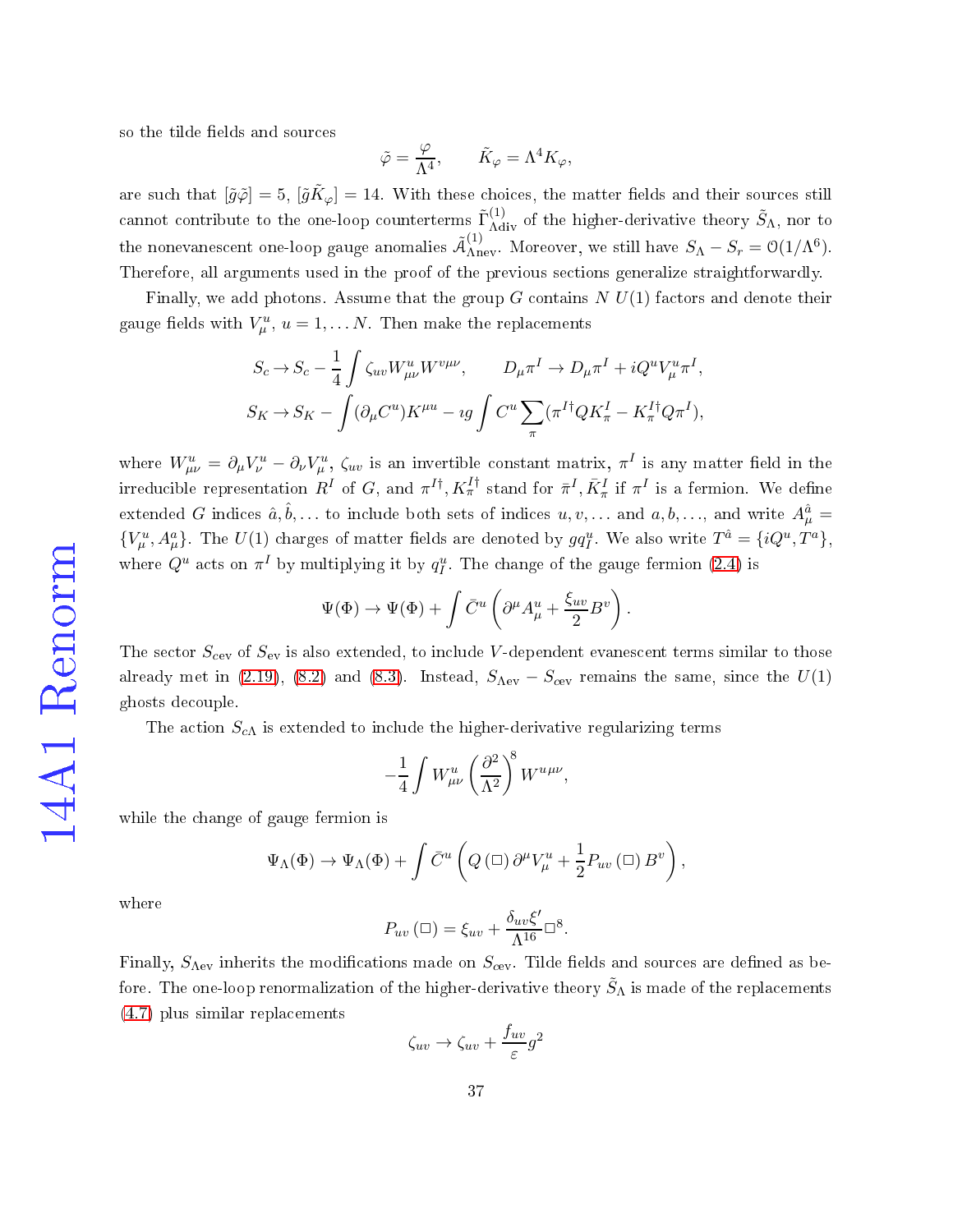for  $\zeta_{uv}$ , where  $f_{uv}$  are calculable constants.

Let us describe the nontrivial contributions to the one-loop gauge anomalies  $\mathcal{A}_{fn}^{(1)}$  $f_{\text{nev}}$  we have terms of the Badreen type and terms proportional to  $C^uW^v_{\mu\nu}W^{z\mu\nu}$ . Using differential forms, the terms of the Bardeen type are linear combinations of  $\mathcal{B}_1 = \int \text{Tr} [dC \wedge A \wedge dA]$  and  $\mathcal{B}_2 = \int \text{Tr} \left[ dC \wedge A \wedge A \wedge A \right],$  as in formula [\(5.11\)](#page-27-0), where now  $C = C^{\hat{a}} T_f^{\hat{a}}, A = A_\mu^{\hat{a}} T_f^{\hat{a}} dx^\mu, d = dx^\mu \partial_\mu$ and  $T_f^{\hat{a}}$  are the matrices  $T^{\hat{a}}$  restricted to the fermions. The coefficient of  $\mathcal{B}_1$  is the same as in formula  $(5.11)$ , apart from the minus sign associated with right-handed fermions. The coefficient of  $\mathcal{B}_2$  is uniquely determined by the coefficient of  $\mathcal{B}_1$ , but it differs from the one of formula [\(5.11\)](#page-27-0) any time  $U(1)$  gauge fields and/or ghosts are involved. The terms proportional to  $CW_{\mu\nu}W^{\mu\nu}$  can only appear in (unusual) situations where global  $U(1)$  gauge symmetries are potentially anomalous. One-loop gauge anomalies are trivial when all these terms cancel out, and there exists a local functional  $\chi(gA)$  such that  $\mathcal{A}_{f\text{nev}}^{(1)} = (S_K, \chi)$ .

The correction to the canonical transformation [\(7.4\)](#page-32-0) reads

$$
F_n(\Phi, K') \to F_n(\Phi, K') + \int (V_\mu^u Z_{nuv}^{1/2} K'^{\mu v} + C^u Z_{nuv}^{1/2} K_C'^v + \bar{C}^u Z_{nuv}^{-1/2} K_{\bar{C}}'^v + B^u Z_{nuv}^{-1/2} K_B'^v),
$$

and the redefinitions  $(7.5)$  are accompanied by

$$
q_I^{u\prime} = Z_{nu}^{-1/2} q_I^v, \qquad \xi_{uv}^{\prime} = Z_{nu}^{1/2} \xi_{wz} Z_{nzv}^{1/2},
$$

so that the  $U(1)$  gauge-fixing sector  $(S_K, \Psi)$ , including the ghost action, as well as the  $U(1)$  sector of  $S_K$ , are nonrenormalized.

With the rules of this section gauge anomalies manifestly cancel to all orders in the most general perturbatively unitary, renormalizable gauge theory coupled to matter, as long as they vanish at one loop. We stress again that the proof we have given also works when the theory is conformal or finite, or the first coefficients of its beta functions vanish, where instead RG techniques are powerless.

### 9 Conclusions

We have reconsidered the Adler-Bardeen theorem, focusing on the cancellation of gauge anomalies to all orders, when they are trivial at one loop. The proof we have worked out is more powerful than the ones appeared so far and makes us understand aspects that the previous derivations were unable to clarify. Key ingredients of our approach are the Batalin-Vilkovisky formalism and a regularization technique that combines the dimensional regularization with the higher-derivative gauge invariant regularization. The most important result is the identification of the subtraction scheme where gauge anomalies manifestly cancel to all orders. We have not used renormalizationgroup arguments, so our results apply to the most general perturbatively unitary, renormalizable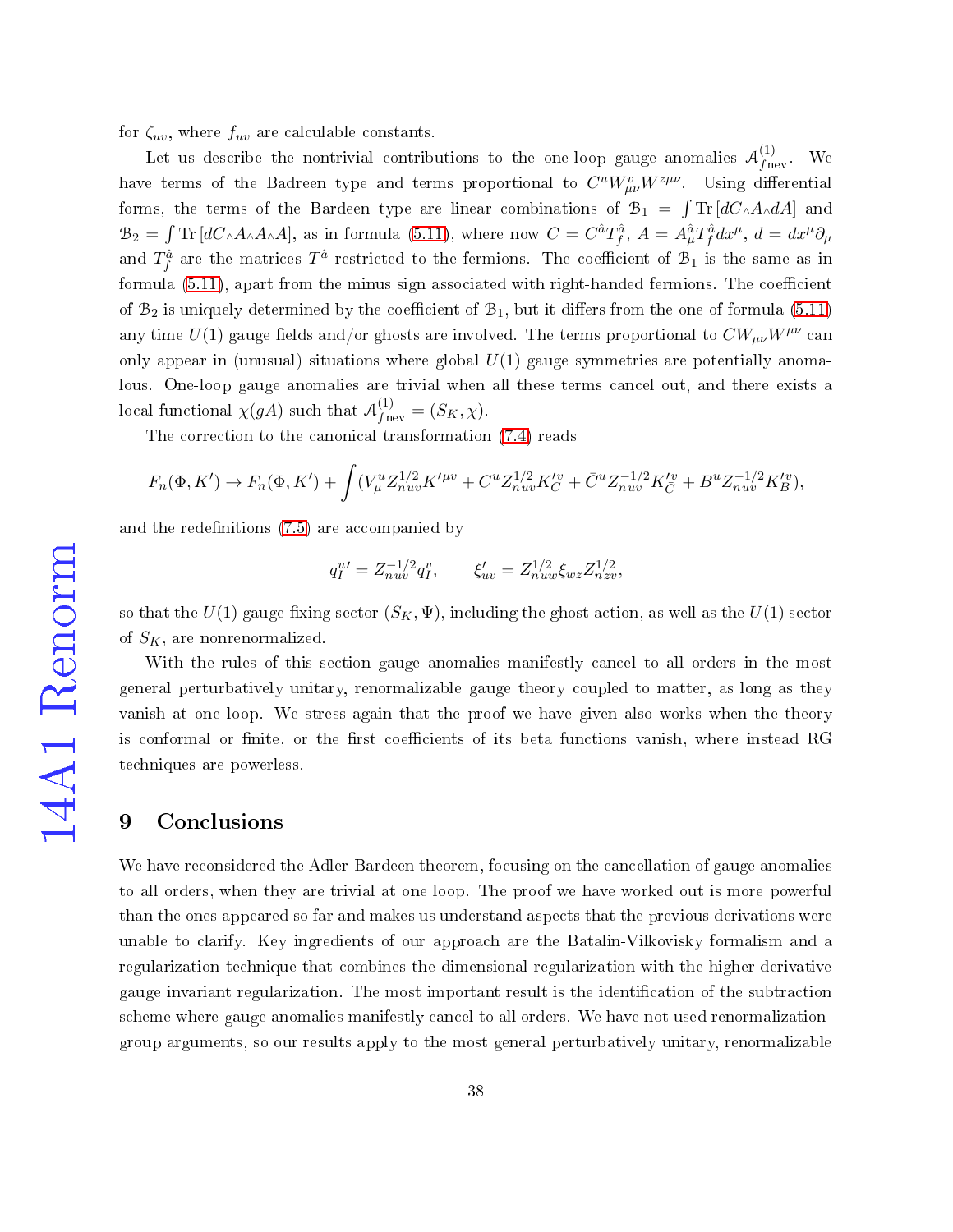gauge theories coupled to matter, including conformal field theories, finite theories, and theories where the first coefficients of the beta functions vanish.

In view of future generalizations to wider classes of quantum field theories, we have paid attention to a considerable amount of details and delicate steps that emerge along with the proof. We are convinced that the techniques developed here may help us identify the right tools to upgrade the formulation of quantum field theory and simplify the proofs of all-order theorems.

### Appendix A. Calculation of one-loop anomalies

In this appendix we illustrate our approach by calculating the one-loop coefficient of the Bardeen anomaly in chiral gauge theories. That coefficient is scheme independent, so we can work at  $\Lambda = \infty$ , which means use the dimensionally regularized action  $S_r$  of [\(2.15\)](#page-10-0). Actually, we can equivalently use the action  $S_{r0}$  of [\(2.8\)](#page-6-0), because it is easy to check that the contributions due to S<sub>ev</sub> do not contain fermion loops. Therefore, they cannot generate the tensor  $\varepsilon^{\mu\nu\rho\sigma}$ .

For simplicity, we first work with chiral QED and then generalize the result to non-Abelian theories. The action reads

$$
S_{r0}(\Phi, K) = -\frac{1}{4} \int F_{\mu\nu} F^{\mu\nu} + \int \bar{\psi} i \gamma^{\mu} \partial_{\mu} \psi - \int q_L \bar{\psi}_L \gamma^{\mu} A_{\mu} \psi_L + (S_K, \Psi) + S_K,
$$
  

$$
S_K = -\int (\partial_{\mu} C) K^{\mu} + i q_L \int (\bar{\psi}_L C K_{\psi} + \bar{K}_{\psi} C \psi_L) - \int B K_{\bar{C}},
$$
(A.1)

where  $q_L$  is the charge and the gauge fermion is

$$
\Psi = \int \bar{C} \left( \partial^{\mu} A_{\mu} + \frac{\xi}{2} B \right).
$$

We have

$$
(S_{r0}, S_{r0}) = -2q_L \int C \left( \bar{\psi}_L \hat{\partial} \psi_R + (\partial_{\hat{\mu}} \bar{\psi}_R) \gamma^{\hat{\mu}} \psi_L \right)
$$
  
= 
$$
2 \int C (\partial_{\mu} J^{\mu}) + 2iq_L \int C \left( \bar{\psi}_L \frac{\delta_l \bar{S}}{\delta \bar{\psi}_L} - \frac{\delta_r \bar{S}}{\delta \psi_L} \psi_L \right),
$$

where  $J^{\mu} = q_L \bar{\psi}_L \gamma^{\mu} \psi_L$  is the gauge current and  $\bar{S}(\Phi) = S(\Phi, 0)$ .

We focus on the matter-independent contributions  $\mathcal{A}_B$  to the anomaly  $\mathcal{A} = \langle (S_{r0}, S_{r0}) \rangle_{S_{r0}}$ , so we can take the ghosts outside the average. Switching to momentum space, we get

$$
\mathcal{A}_B = -2iq_L \int \frac{\mathrm{d}^D p}{(2\pi)^D} C(-k) \,\mathrm{tr}[\hat{p}(P_R - P_L)\langle \psi(p+k_1)\bar{\psi}(-p+k_2)\rangle].
$$

Here and below the integrals on momenta k in  $A_B$  are understood. We expand the fermion twopoint function in powers of the gauge field. The linear term gives a contribution that by power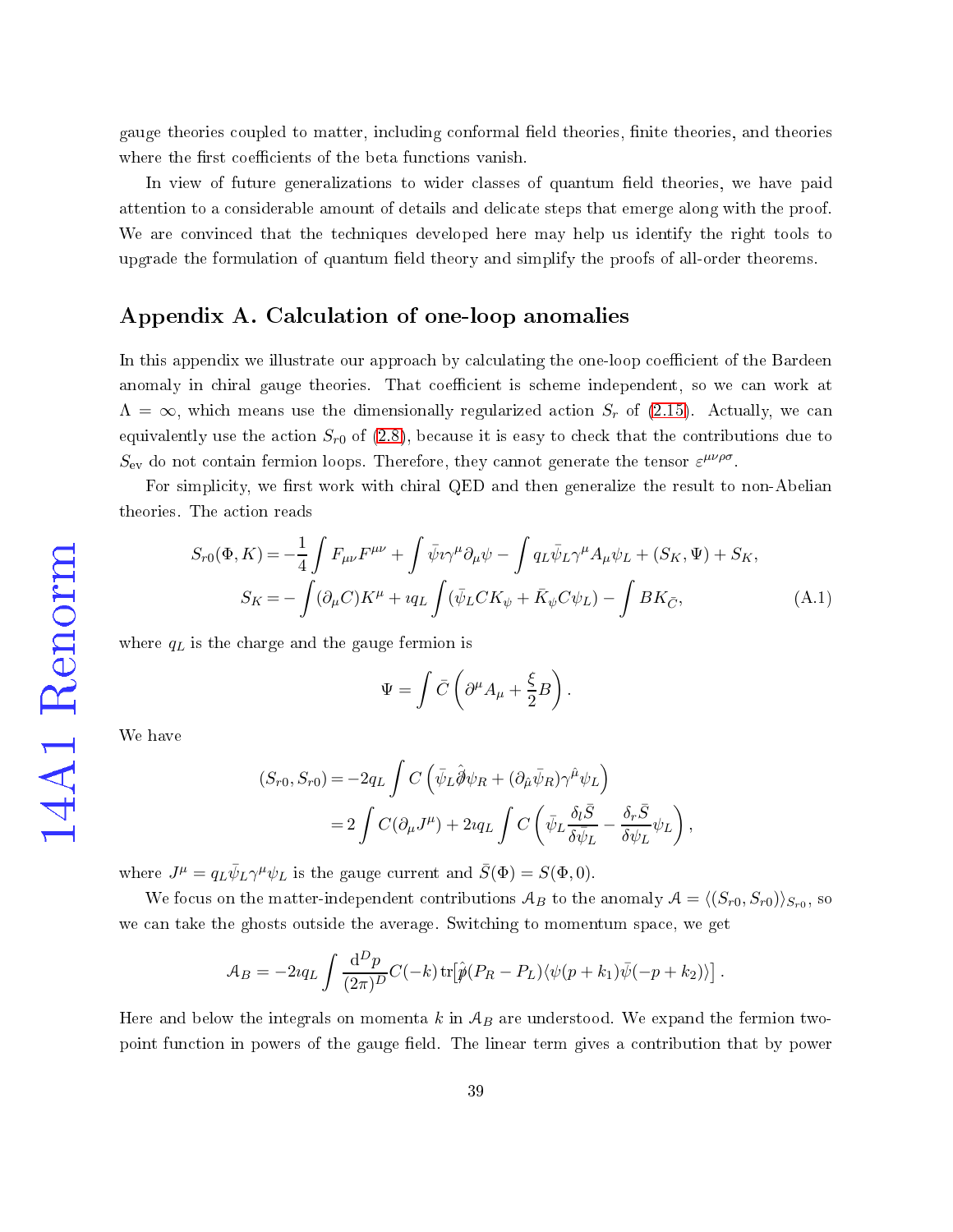counting and ghost number conservation is proportional to

$$
\int (\Box C)(\partial^{\mu} A_{\mu}) = (S_K, \chi'), \qquad \chi' = \frac{1}{2} \int (\partial_{\mu} A_{\nu})(\partial^{\mu} A^{\nu}).
$$

It can be subtracted away as explained in formula [\(5.12\)](#page-28-3). Then we concentrate on the contributions  $\mathcal{A}'_B$  to  $\mathcal{A}_B$  that are quadratic in the gauge field. We observe that one fermion propagator is sandwiched between two  $P_L$ 's or two  $P_R$ 's, which projects its numerator onto the evanescent sector, and the other two propagators are sandwiched between  $P_L$  and  $P_R$ , which projects their numerators onto the physical sector. We get

$$
\mathcal{A}'_B = -2q_L^3 \int \frac{\mathrm{d}^D p}{(2\pi)^D} \frac{C(-k)\hat{p}^2}{(p+k_1)^2 p^2 (p-k_2)^2} \text{tr}[P_L k \mathcal{A}(k_1) \overline{\mathcal{p}} \mathcal{A}(k_2)].
$$

The photons and their momenta  $k_1$ ,  $k_2$  can be taken to be strictly four dimensional. Turning to Euclidean space and using

$$
I^{\mu} = \int_{Eucl} \frac{\mathrm{d}^D p}{(2\pi)^D} \frac{\hat{p}^2 \bar{p}^{\mu}}{(p+k_1)^2 p^2 (p-k_2)^2} = \frac{1}{96\pi^2} (k_1^{\mu} - k_2^{\mu}) + \mathcal{O}(\varepsilon),
$$

we obtain

$$
\mathcal{A}'_B = -\frac{q_L^3}{12\pi^2} \int C(-k)\varepsilon^{\mu\nu\rho\sigma} k_{1\mu} A_\nu(k_1) k_{2\rho} A_\sigma(k_2),
$$

where  $\varepsilon^{0123} = 1$ . Converting to coordinate space and including the trivial contributions, we finally get

$$
\mathcal{A}_B = \frac{q_L^3}{48\pi^2} \int C \varepsilon^{\mu\nu\rho\sigma} F_{\mu\nu} F_{\rho\sigma} + (S_K, \chi).
$$

After subtraction of the trivial terms the divergence of the current averages to

$$
\langle \partial_{\mu} J^{\mu} \rangle = \frac{q_L^3}{96 \pi^2} \varepsilon^{\mu \nu \rho \sigma} F_{\mu \nu} F_{\rho \sigma} - i q_L \left( \bar{\psi}_L \frac{\delta_l \bar{S}}{\delta \bar{\psi}_L} - \frac{\delta_r \bar{S}}{\delta \psi_L} \psi_L \right).
$$

Incidentally, the calculation shows that  $\mathcal{A}_B$  receives no contributions proportional to  $\int CF^{\mu\nu}F_{\mu\nu}$ . This term is in principle allowed by the cohomological constraint [\(5.6\)](#page-25-1) in Abelian theories, but actually does not show up. If it did, it would imply that the global symmetry associated with the gauge symmetry is anomalous, which is of course not true.

The calculation just done also proves formula [\(5.11\)](#page-27-0), after inserting matrices  $T^a$  and structure constants  $f^{abc}$  where appropriate.

### Appendix B. Formula of the anomaly functional

In this appendix we recall the proof of the last equalities of formulas  $(2.11)$  and  $(3.10)$ , which express the anomaly functional A. We show that

<span id="page-39-0"></span>
$$
(\Gamma, \Gamma) = \langle (S, S) \rangle, \tag{B.1}
$$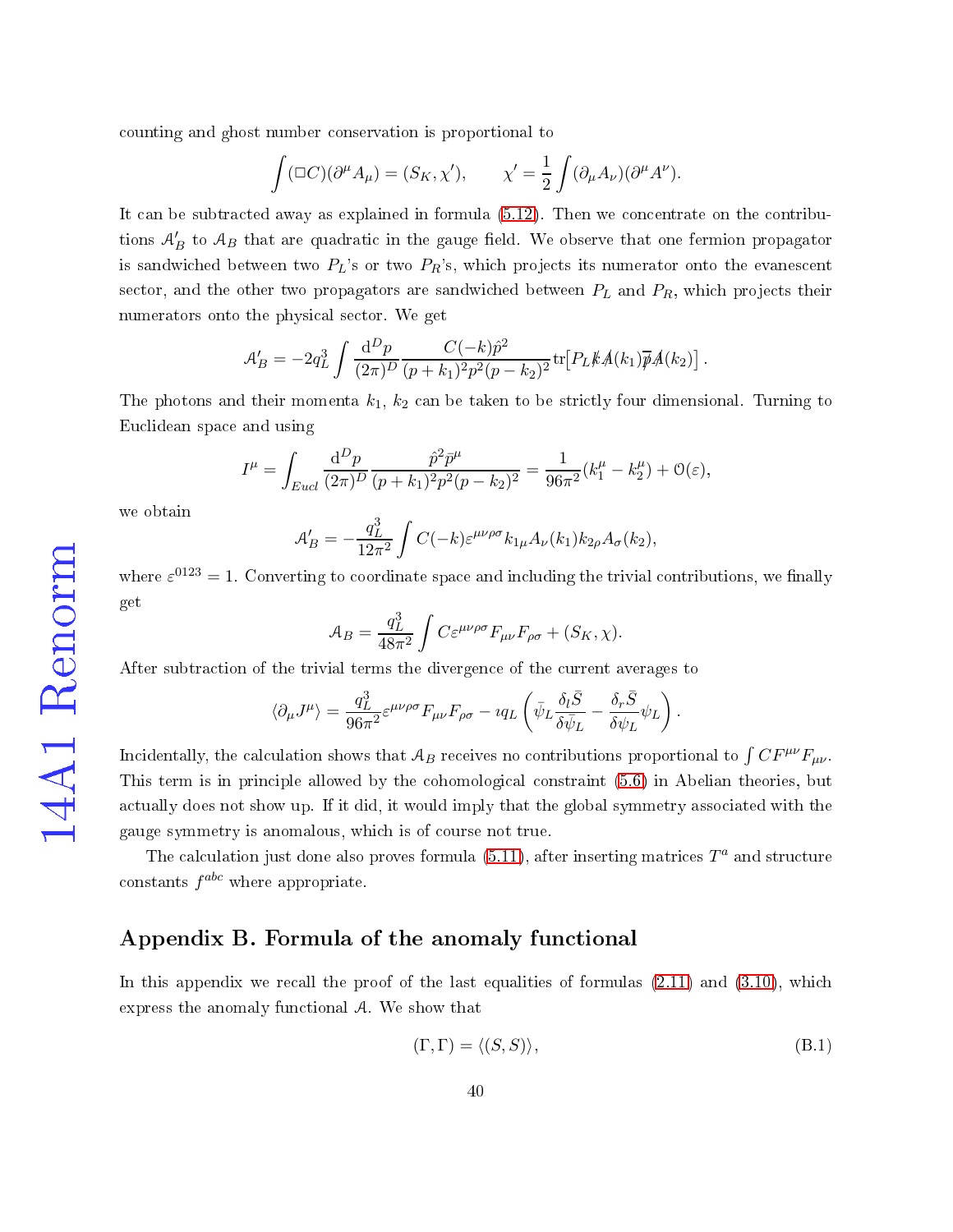where  $S$  is a dimensionally regularized action, the average is defined by the functional integral  $(2.10)$  and  $\Gamma$  is the Legendre transform of W, defined by the same integral.

Recall that, using the dimensional regularization technique, local perturbative field redefinitions have Jacobian determinants identically equal to one. Indeed, from the diagrammatic point of view such Jacobians are equal to 1 plus integrals of polynomials of the momenta  $p$  in  $d^Dp$ , which vanish. Now, if we make the change of field variables

$$
\Phi^{\alpha} \to \Phi^{\alpha} + \theta(S, \Phi^{\alpha}) = \Phi^{\alpha} - \theta \frac{\delta_r S}{\delta K_{\alpha}}
$$

in the functional integral [\(2.10\)](#page-7-1), where  $\theta$  is a constant anticommuting parameter, we obtain

$$
-\iota\theta \int \left\langle \frac{\delta_r S}{\delta K_\alpha} \frac{\delta_l S}{\delta \Phi^\alpha} \right\rangle - \iota\theta \int \left\langle \frac{\delta_r S}{\delta K_\alpha} \right\rangle J_\alpha = 0.
$$

Using this identity, and recalling that the two terms of the antiparentheses  $(2.2)$  are equal when  $X$  and  $Y$  coincide and have bosonic statistics, we get

$$
\frac{1}{2}\langle (S,S)\rangle = -\int \left\langle \frac{\delta_r S}{\delta K_\alpha} \frac{\delta_l S}{\delta \Phi^\alpha} \right\rangle = \int \left\langle \frac{\delta_r S}{\delta K_\alpha} \right\rangle J_\alpha.
$$

The average of  $\delta_rS/\delta K_\alpha$  is equal to  $\delta_rW/\delta K_\alpha$ , which is also  $\delta_r\Gamma/\delta K_\alpha$ , because the sources K are inert in the Legendre transform that defines Γ. Using  $J_{\alpha} = -\delta_l \Gamma / \delta \Phi^{\alpha}$ , we arrive at

$$
\frac{1}{2}\langle (S, S)\rangle = \int \frac{\delta_r W}{\delta K_\alpha} J_\alpha = -\int \frac{\delta_r \Gamma}{\delta K_\alpha} \frac{\delta_l \Gamma}{\delta \Phi^\alpha} = \frac{1}{2} (\Gamma, \Gamma).
$$

For other details, see for example the appendix of ref. [\[16\]](#page-42-2). Note that the dimensional regularization is crucial for the derivation. Clearly, formula [\(B.1\)](#page-39-0) also works if we use the DHD regularization, because the dimensional one is embedded in it. We then obtain formula [\(3.10\)](#page-19-0).

If a dimensionally regularized action S satisfies  $(S, S) = 0$  in arbitrary  $D = 4 - \varepsilon$  dimensions, then gauge anomalies are manifestly absent, as in QED and QCD, and formula [\(2.11\)](#page-7-0) correctly gives  $A = 0$ . When chiral fermions are present, as in the standard model, we have the  $\gamma_5$ problem. A dimensionally regularized action S cannot equip chiral fermions with well-behaved propagators, and satisfy  $(S, S) = 0$  in D dimensions at the same time. The naïve fermionic propagators, given by the starting action [\(2.1\)](#page-4-0), do not depend on the evanescent components  $\hat{p}$  of momenta. Then, according to the rules of the dimensional regularization, fermion loops integrate to zero, which means that the the starting action [\(2.1\)](#page-4-0) is not well regularized. The action must be modified to equip fermions with well-behaved propagators, for example by adding the correction  $S_{LR}$  of formula [\(2.6\)](#page-6-3). Once this is done, however, S satisfies  $(S, S) = \mathcal{O}(\varepsilon)$ , as shown in formulas [\(2.9\)](#page-6-2) and [\(3.5\)](#page-17-3). The evanescent terms  $\mathcal{O}(\varepsilon)$ , inserted in the diagrams belonging to the average  $\langle (S, S) \rangle = \langle 0(\varepsilon) \rangle$ , can simplify poles  $1/\varepsilon$  and give finite, potentially anomalous contributions, as shown in the calculation of the previous appendix.

It is worth to stress that our investigation only concerns gauge anomalies, so  $A = 0$  does not exclude the presence of other types of anomalies, such as the axial anomaly of QED.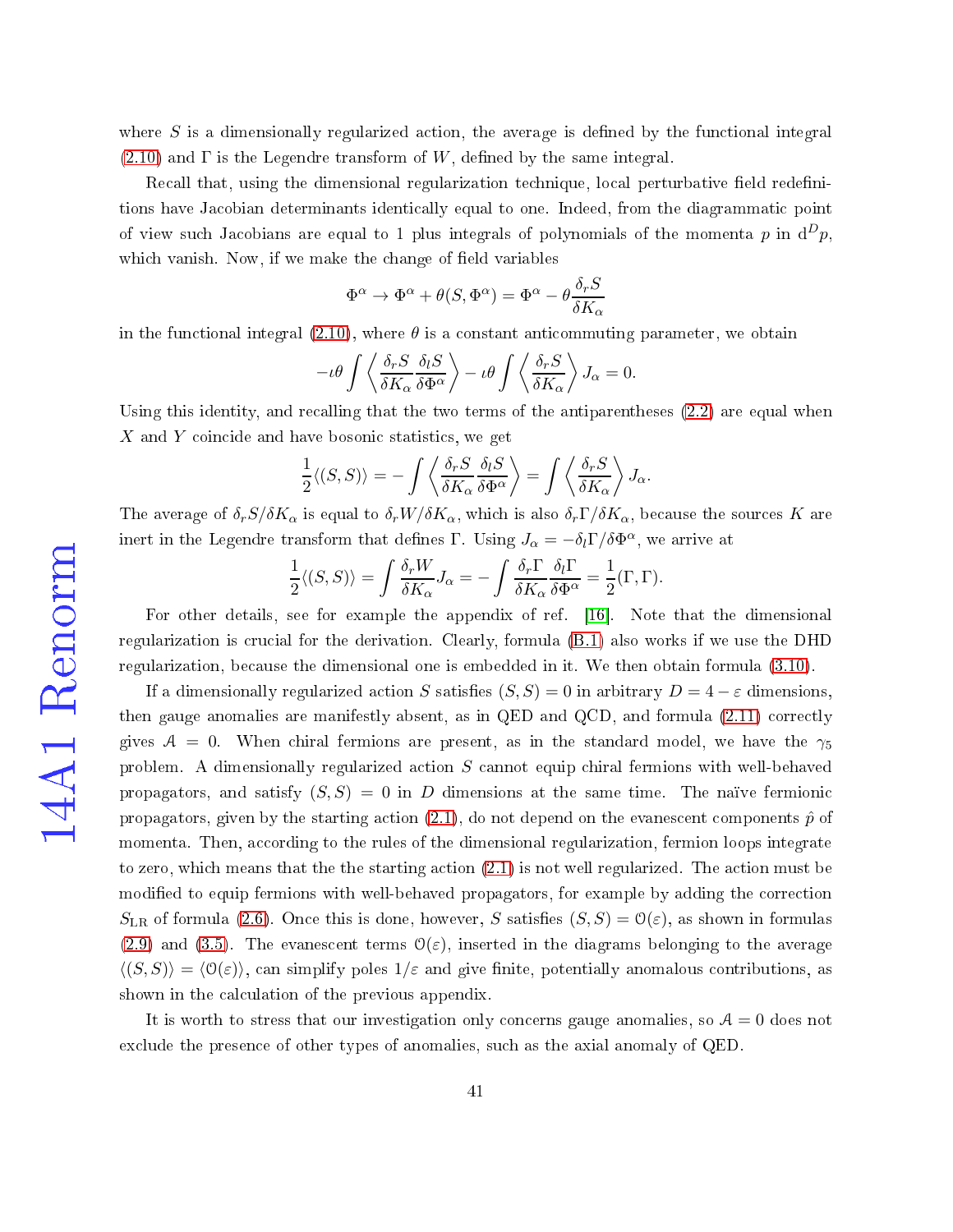### <span id="page-41-0"></span>References

- <span id="page-41-1"></span>[1] S.L. Adler and W.A. Bardeen, Absence of higher order corrections in the anomalous axial vector divergence, Phys. Rev. 182 (1969) 1517.
- [2] For a review of existing proofs and references on this sub ject, see for example S.L. Adler, Anomalies to all orders, in "Fifty Years of Yang-Mills Theory", G. 't Hooft ed., World Scientific, Singapore, 2005, p. 187-228, and arXiv:hep-th/0405040.
- <span id="page-41-2"></span>[3] S. Adler, Axial-vector vertex in spinor electrodynamics, Phys. Rev. 177 (1969) 2426; J.S. Bell and R. Jackiw, A PCAC puzzle:  $\pi^0 \to \gamma\gamma$  in the  $\sigma$ -model, Nuovo Cim. A60 (1969) 47.
- <span id="page-41-4"></span><span id="page-41-3"></span>[4] A. Zee, Axial-vector anomalies and the scaling property of eld theory, Phys. Rev. Letters 29 (1972) 1198.
- <span id="page-41-5"></span>[5] J. Collins, Renormalization, Cambridge University Press, 1984, Chapter 13.
- <span id="page-41-6"></span>[6] T. Marinucci and M. Tonin, Dimensional regularization and anomalies, Il Nuovo Cimento A 31 (1976) 381.
- <span id="page-41-7"></span>[7] C. Lucchesi, O. Piguet and K. Sibold, The Adler-Bardeen theorem for the axial U(1) anomaly in a general non-Abelian gauge theory, Int. J. Mod. Phys. A 2 (1987) 385.
- <span id="page-41-8"></span>[8] E. Witten, Global aspects of current algebra, Nucl. Phys. B 223 (1983) 422.
- <span id="page-41-9"></span>[9] Wess, J. and B. Zumino, Consequences of anomalous Ward identities, Phys. Lett. B 37 (1971) 95.
- <span id="page-41-10"></span>[10] G. Costa, J. Julve, T. Marinucci and M. Tonin, Non-Abelian gauge theories and triangle anomalies, Nuovo Cimento A 38 (1977) 373.
- <span id="page-41-11"></span>[11] O. Piguet and S. Sorella, Adler-Bardeen theorem and vanishing of the gauge beta function, Nucl.Phys. B 395 (1993) 661 and arXiv:hep-th/9302123.
- [12] D. Anselmi, Weighted power counting, neutrino masses and Lorentz violating extensions of the standard model, Phys. Rev. D79 (2009) 025017, 08A4 [Renormalization.com](http://renormalization.com/08a4/) and arXiv:0808.3475 [hep-ph].
- <span id="page-41-12"></span>[13] D. Anselmi and M. Halat, Renormalization of Lorentz violating theories, Phys.Rev. D76 (2007) 125011 and arXiv:0707.2480 [hep-th].